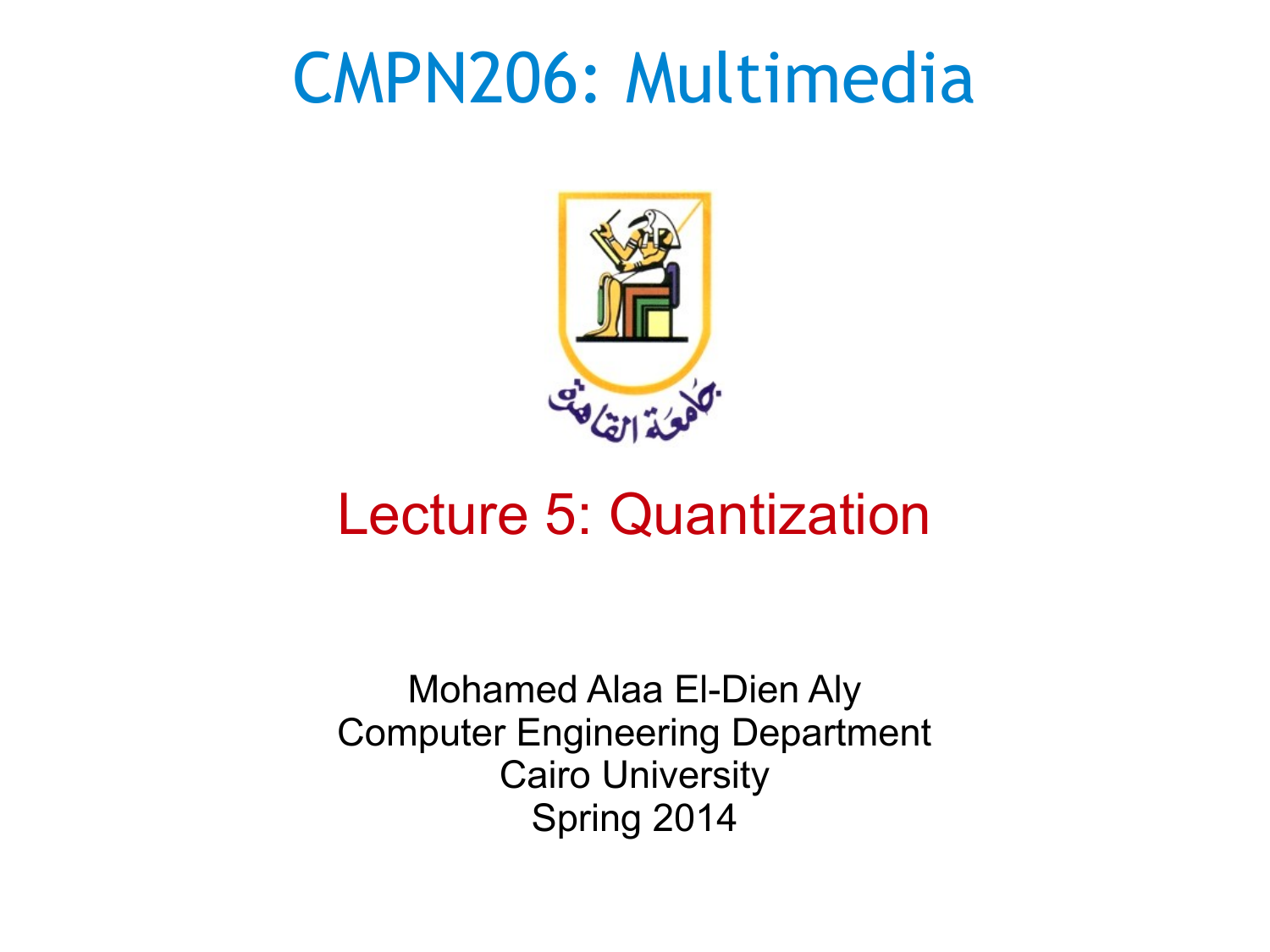## Agenda

- Quantization
- Scalar Quantization
	- Uniform
	- Nonuniform
- Vector Quantization
- Next: Transform Coding
- More information: Chapter 9, 10 [**IDC**]

**Acknowledgments**: Most slides are adapted from Richard Ladner, from Li and Drew, and from Khaled Sayood.

**Mohamed Aly – CMPN206 Spring 2014 Computer Engineering, Cairo University 2/78**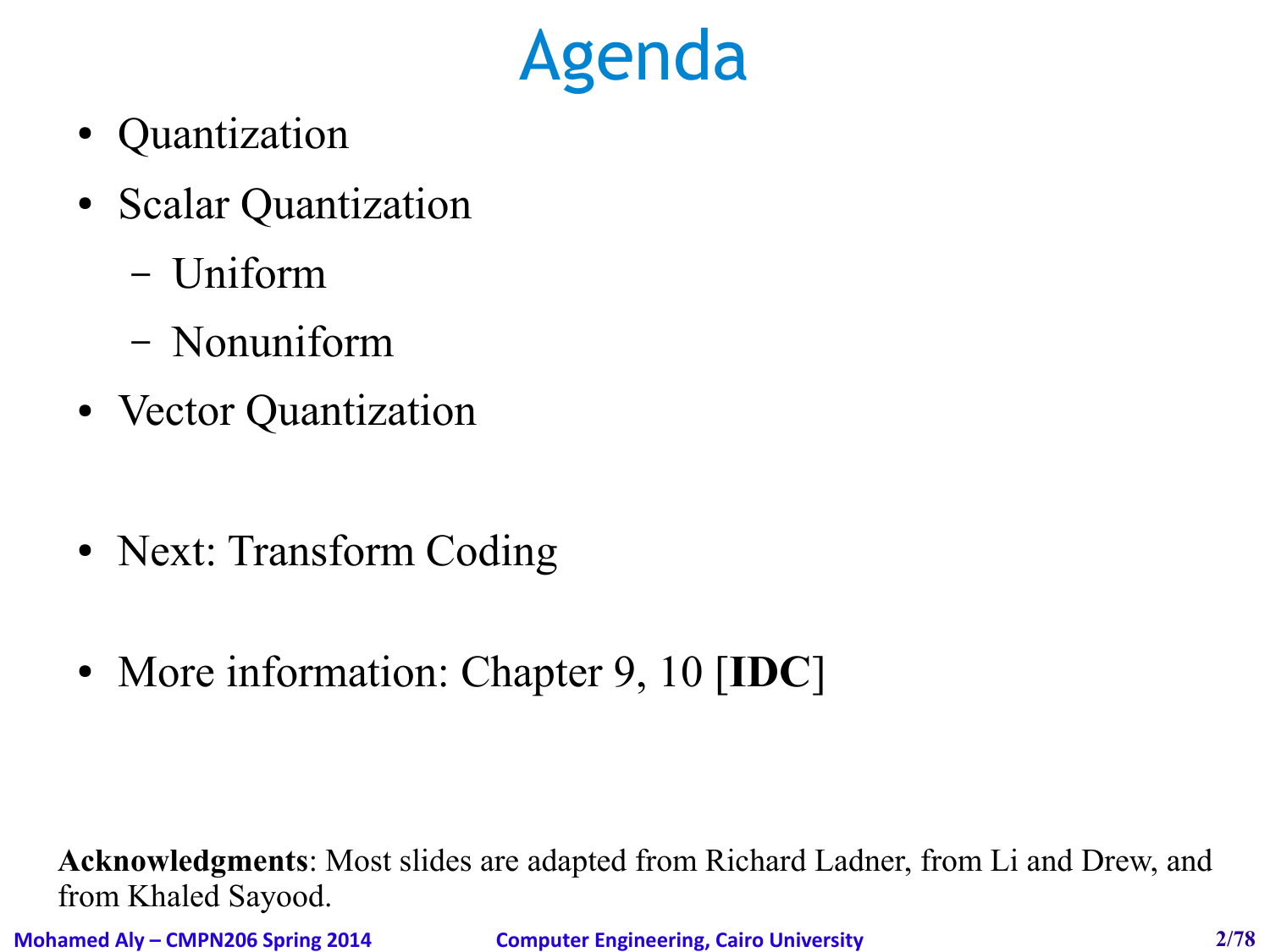#### Lossless vs. Lossy

- Lossless: no information loss in the compression and decompression process *y*=*x*
- Lossy: some information is lost in the compression and decompression process *y*≠*x*



Fig. 7.1: A General Data Compression Scheme.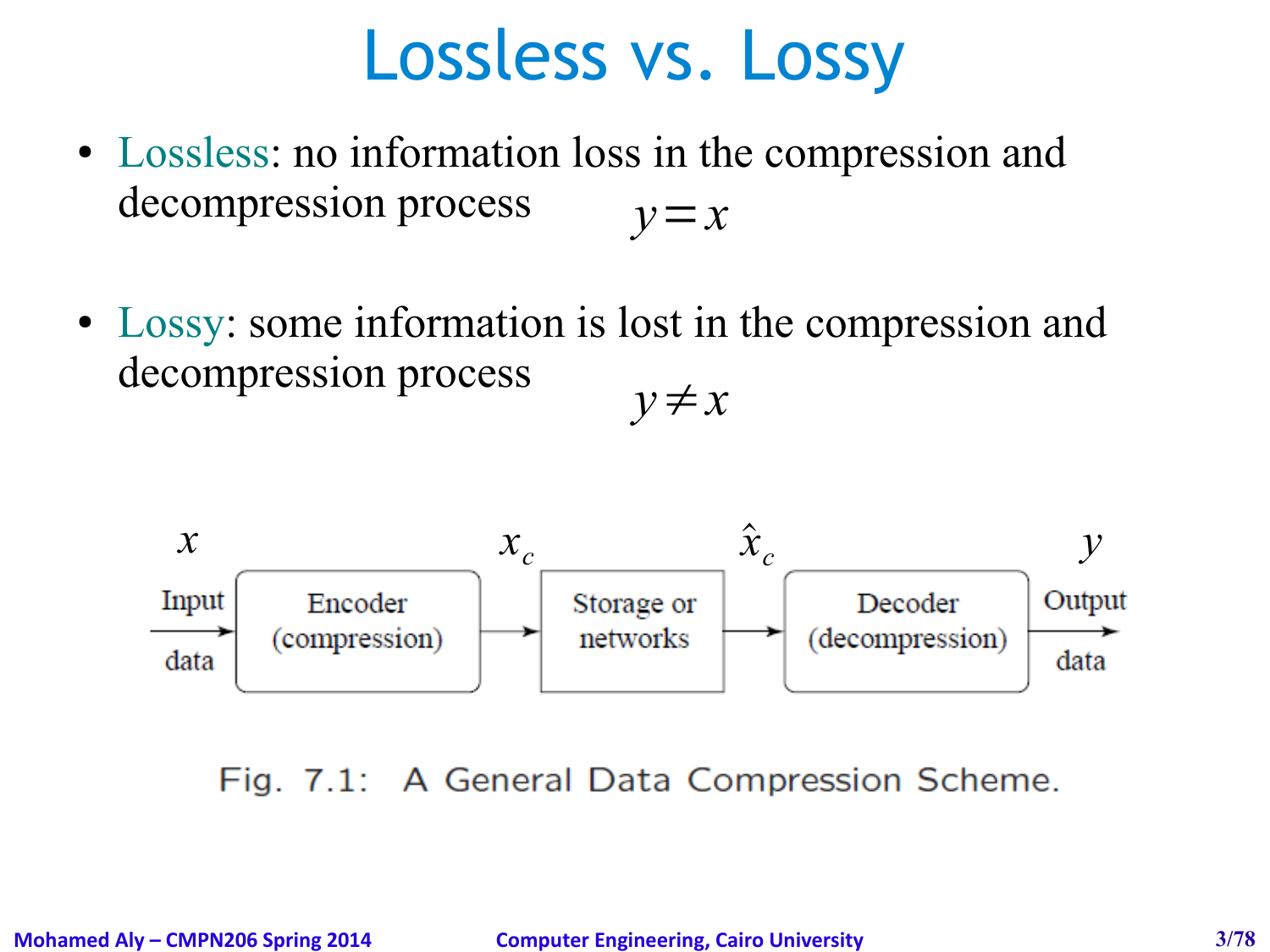# Lossy Compression

- Compression ratios from *lossless* compression is *not* enough for multimedia applications
- Recall that the *rate* of any *lossless* algorithm is bounded by *entropy* of the source
- Most multimedia compression algorithms are *lossy* to achieve rates *lower* than the entropy
- We need to have some measure of *distortion* i.e. how much different the reconstructed data is from the original data
- For a lossy algorithm we need to minimize the *rate* while also minimizing the *distortion*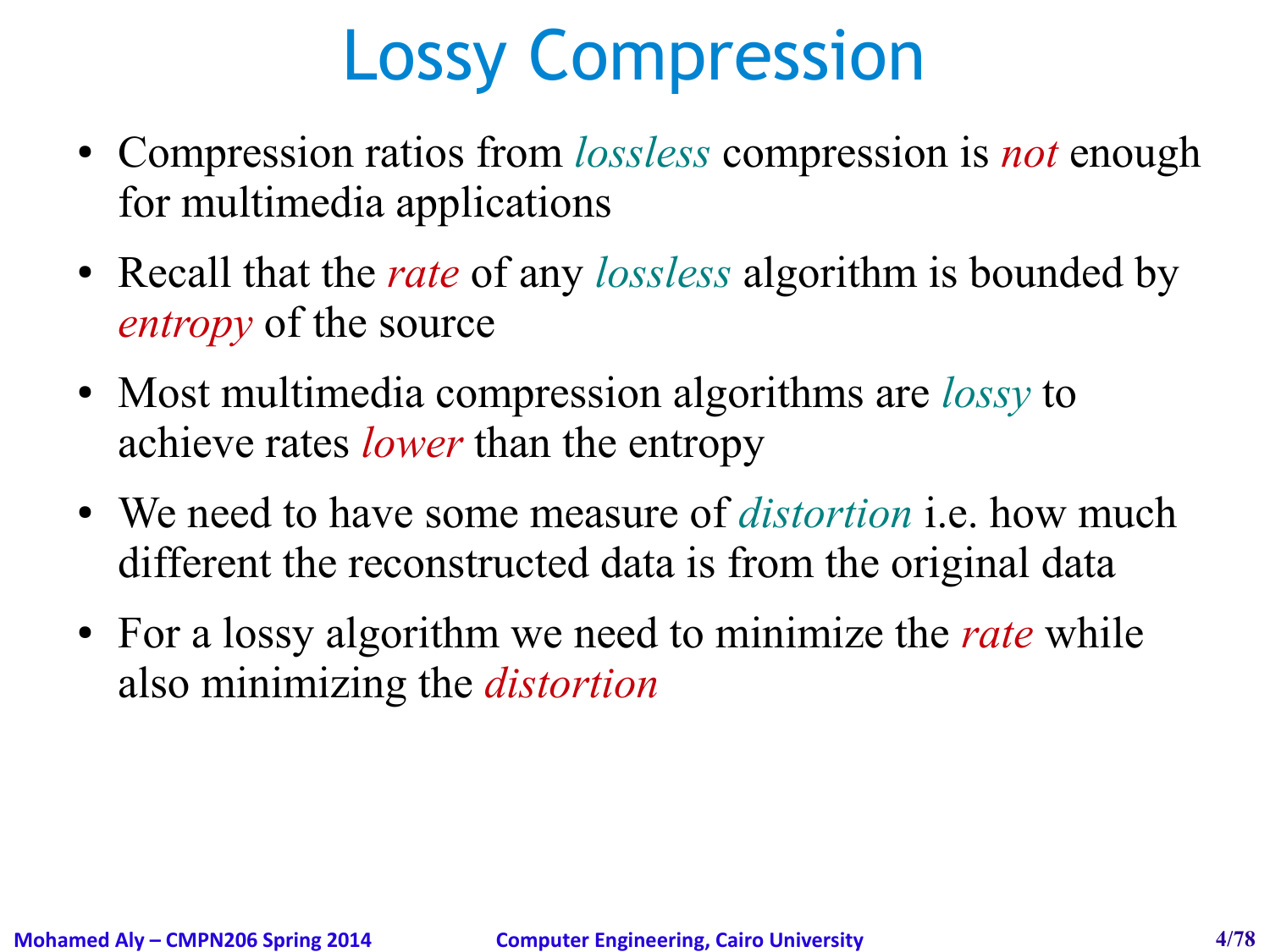## Distortion Criteria

- We need to measure the *fidelity* of the compressed data i.e. how close is it to the source data
- This depends on the application:
	- When compressing a painting, we need to ask artists
	- When compressing an audio piece, we need to ask listeners
	- When compressing a house image to be used in ads, we need to ask real estate agents
- All these answers will be *subjective* i.e. depend on the person being asked
- We also need some *objective* measures that don't depend on the subjects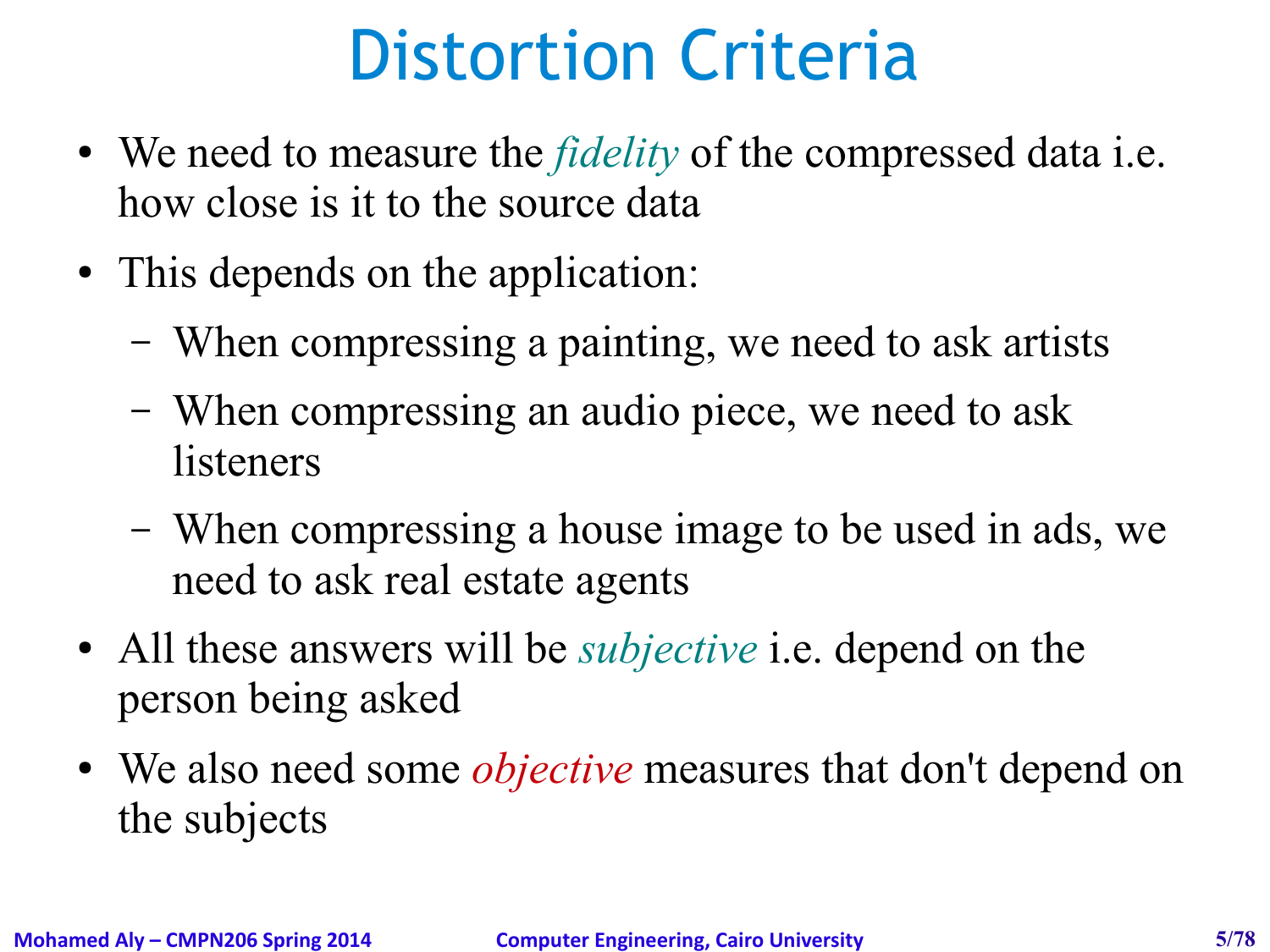#### Distortion Measures

• *Mean Squared Error* (MSE):

$$
\sigma_d^2 = \frac{1}{N} \sum_{n=1}^{N} (x_n - y_n)^2
$$

where *N* is the number of samples

● *Signal-to-Noise Ratio* (SNR):

$$
SNR = 10 \log_{10} \frac{\sigma_x^2}{\sigma_d^2} \text{ dB}
$$

where  $\sigma^2$  $\sigma_x$  is the *average squared value* and  $\sigma^2$  $_d$  is the MSE

● *Peak Signal-to-Noise Ratio* (PSNR):

$$
PSNR = 10 \log_{10} \frac{x_{peak}^2}{\sigma_d^2} \text{ dB}
$$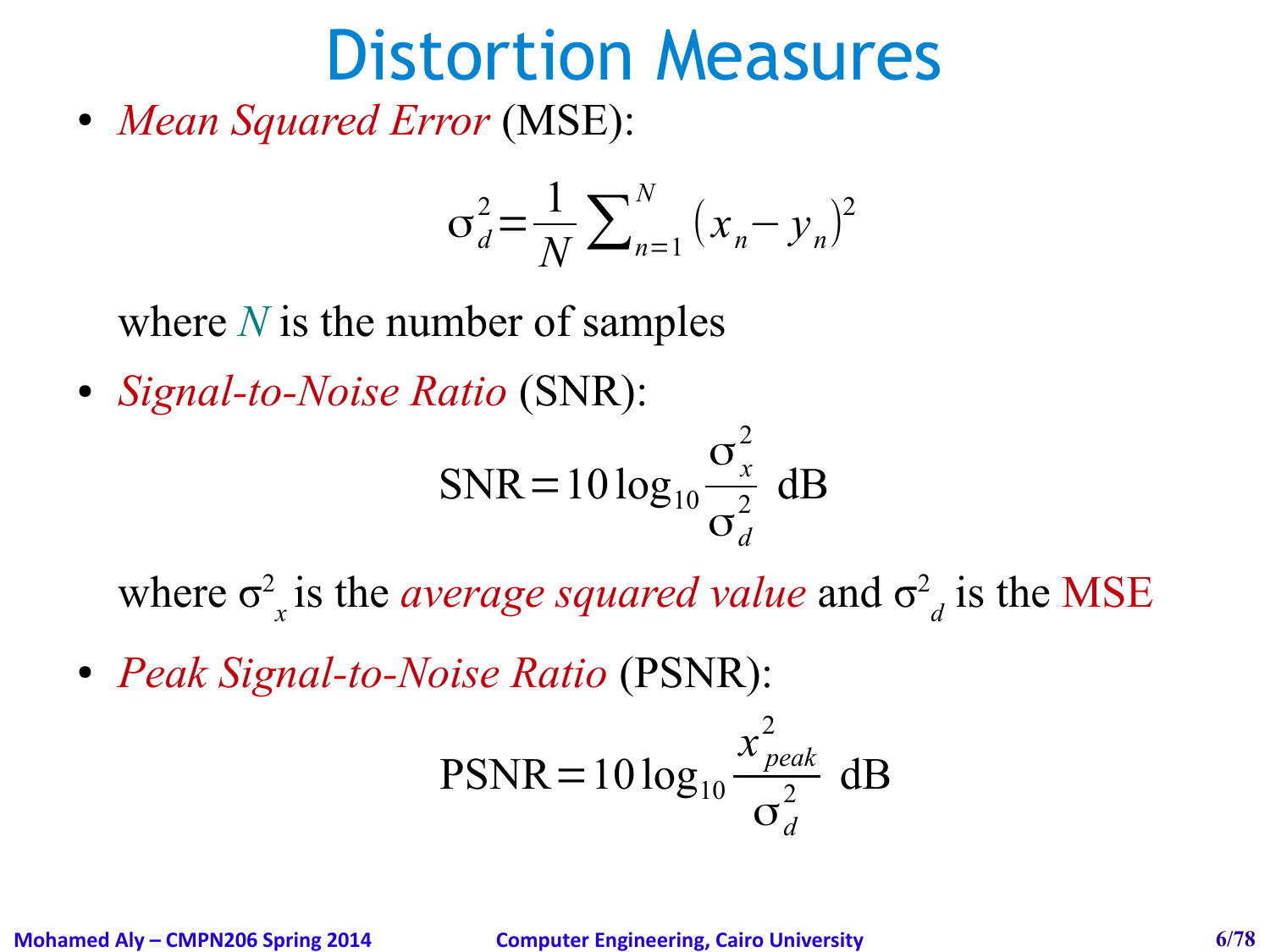## Rate Distortion Theory

- Studies the *tradeoff* between *rate* and *distortion*
	- To decrease the rate, distortion increases
	- To decrease the distortion, the rate increases
- Define the *rate-distortion function R*(*D*)

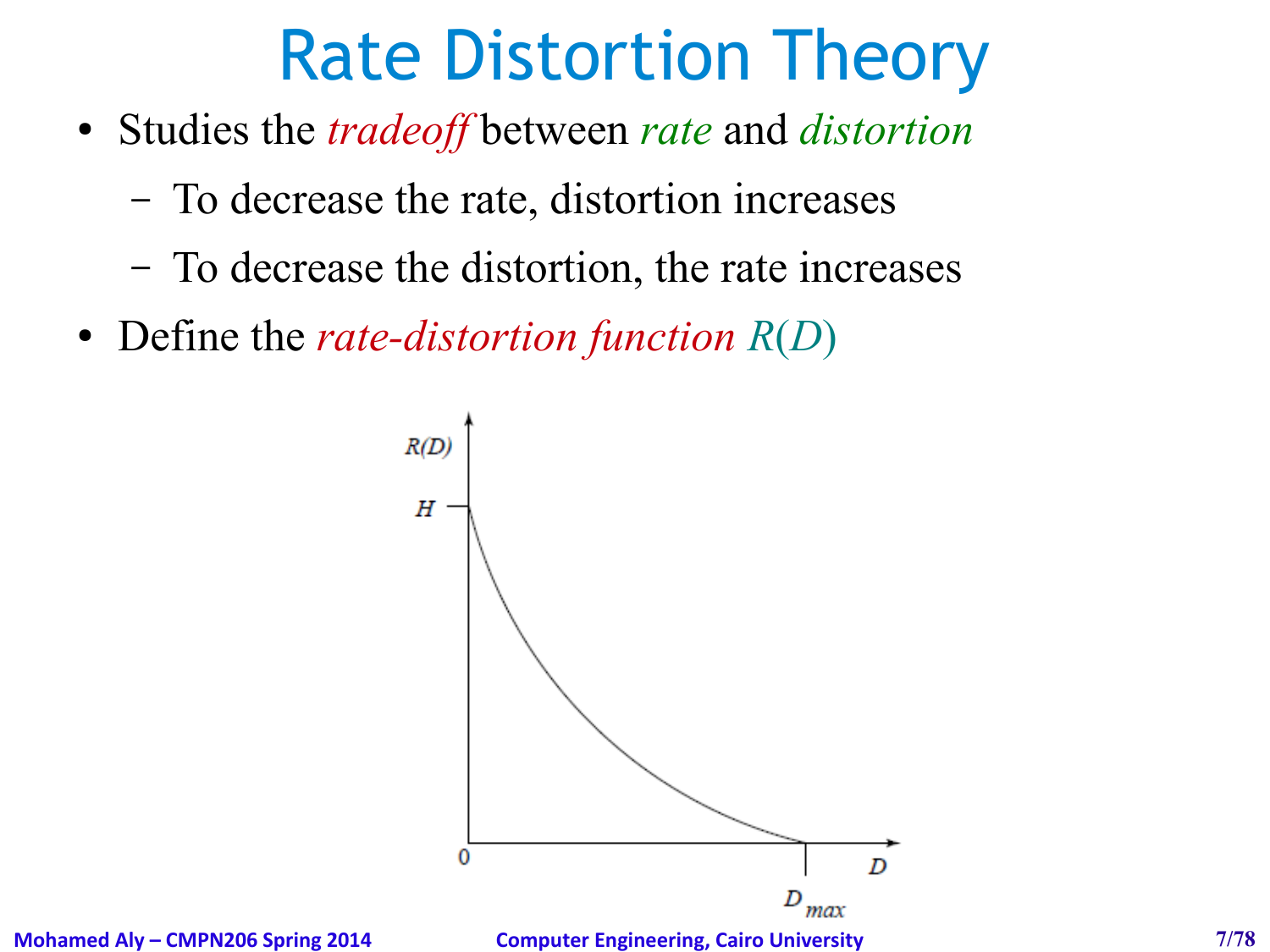#### Rate Distortion Function

- Defines the *rate-distortion function*  $R(D)$  which specifies the lowest rate achievable for the rate to stay below a certain value *D*.
	- When  $D = 0 \rightarrow R(D) = H$
	- When  $D > 0 \rightarrow R(D) < H$



**Mohamed Aly – CMPN206 Spring 2014 Computer Engineering, Cairo University 8/78**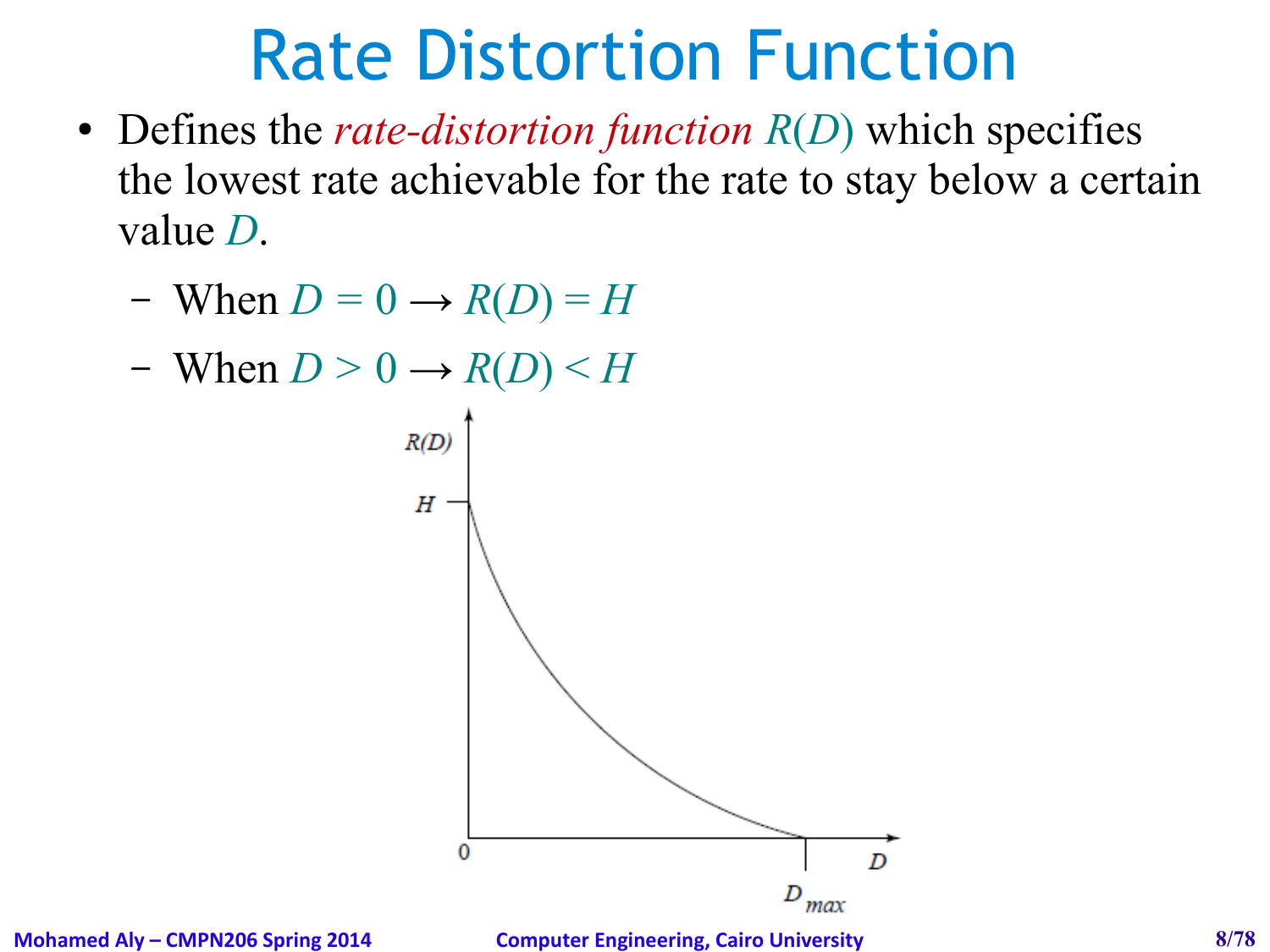## Quantization

- At the heart of most *lossy* compression techniques
- The main source of information loss
- Main Idea: represent the *source* outputs using a *smaller* number of codewords, where the number of source symbols is much larger the number of codewords
- Two broad types:
	- Scalar Quantization: works on scalar values
	- Vector Quantization: works on vectors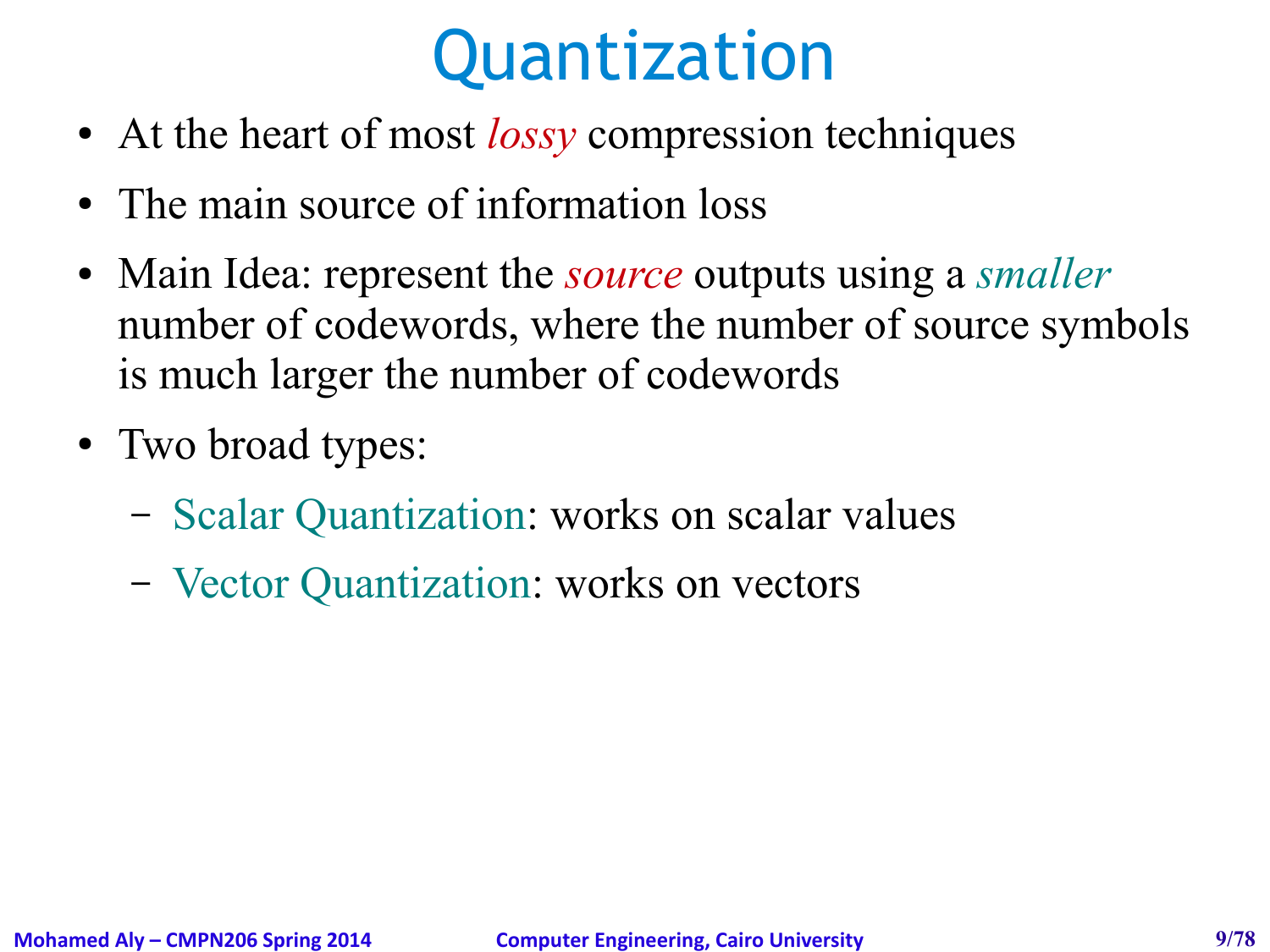- A source that emits real values between  $[-10, 10]$  can be quantized by *rounding* to the nearest integer
- The infinite number of source outputs can be *quantized* to only 21 values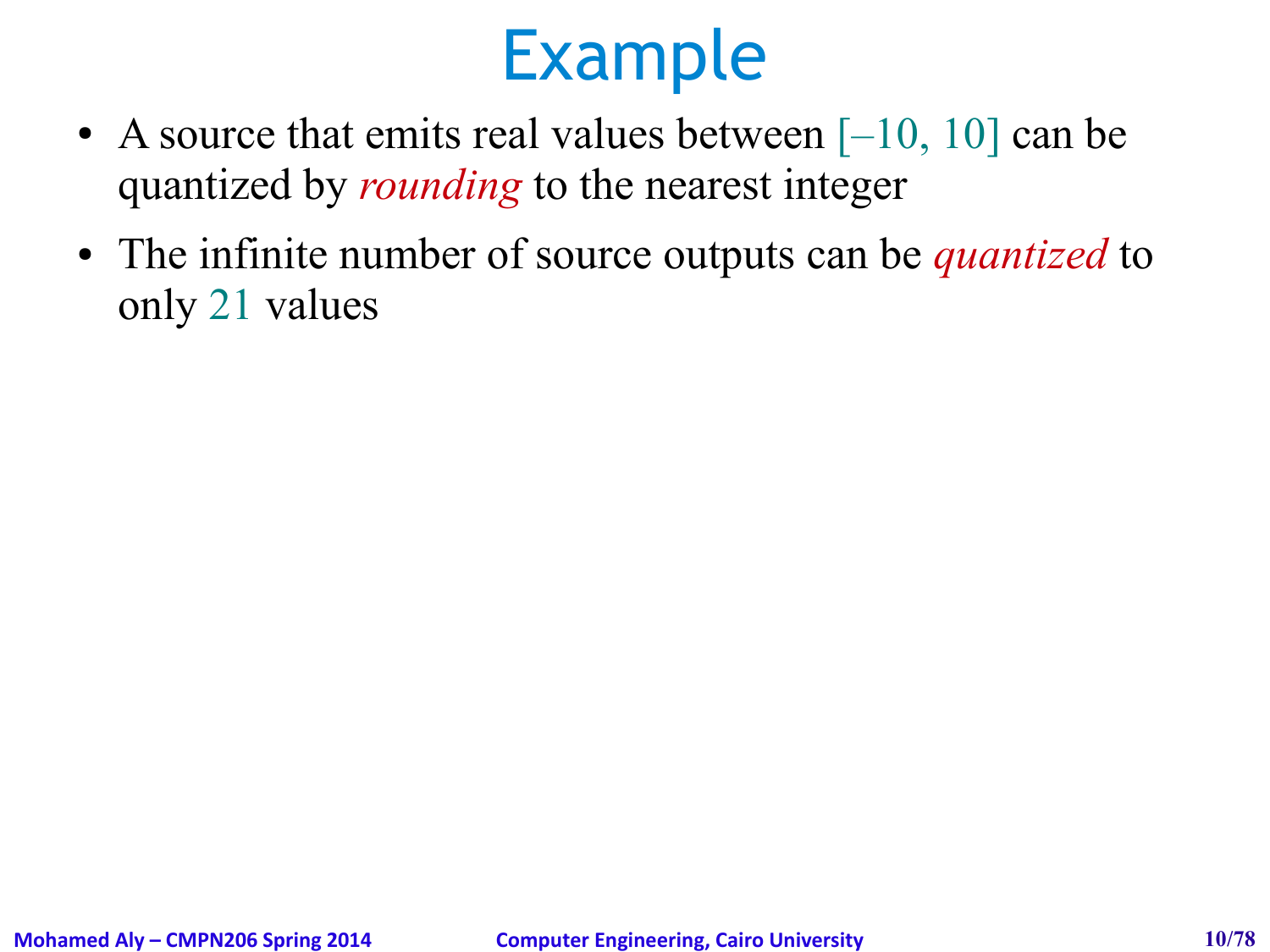## **Quantizer**

The quantizer consists of two *mappings*:

- Encoder:
	- Divides the range of the outputs of the source into a number of *intervals*.
	- Assigns a *codeword* for every interval.
	- All source outputs that fall in the same interval will be represented by the same codeword.
- When the input is analog, this can also be called  $A/D$ converter.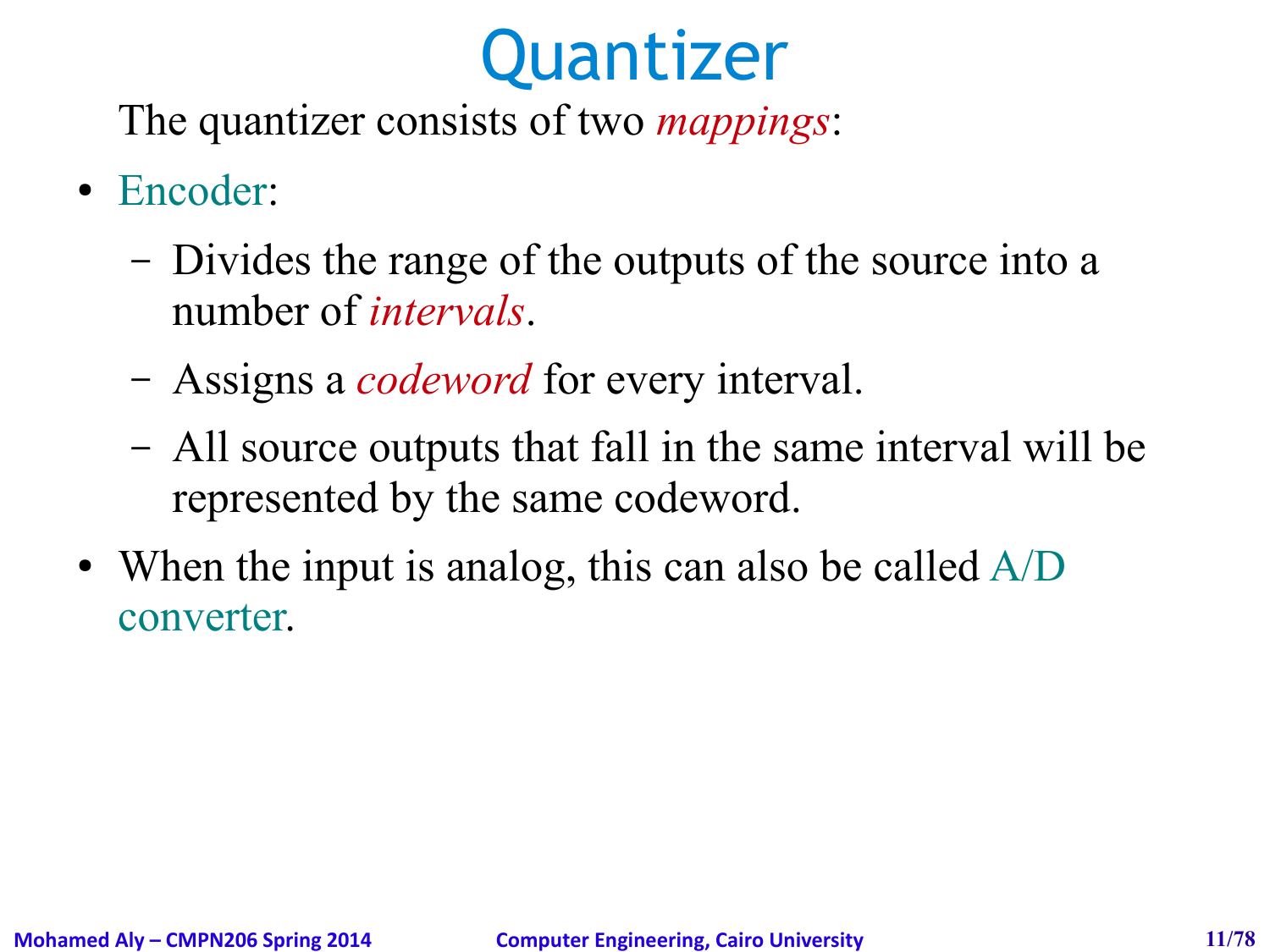- Divides the range  $[-\infty, \infty]$  into 8 intervals
- All values that fall in the same interval e.g.  $(-3.0, -2.0]$  will be assigned the codeword 001
- All values below  $-3.0$  will be assigned the codeword 000



**Mohamed Aly – CMPN206 Spring 2014 Computer Engineering, Cairo University 12/78**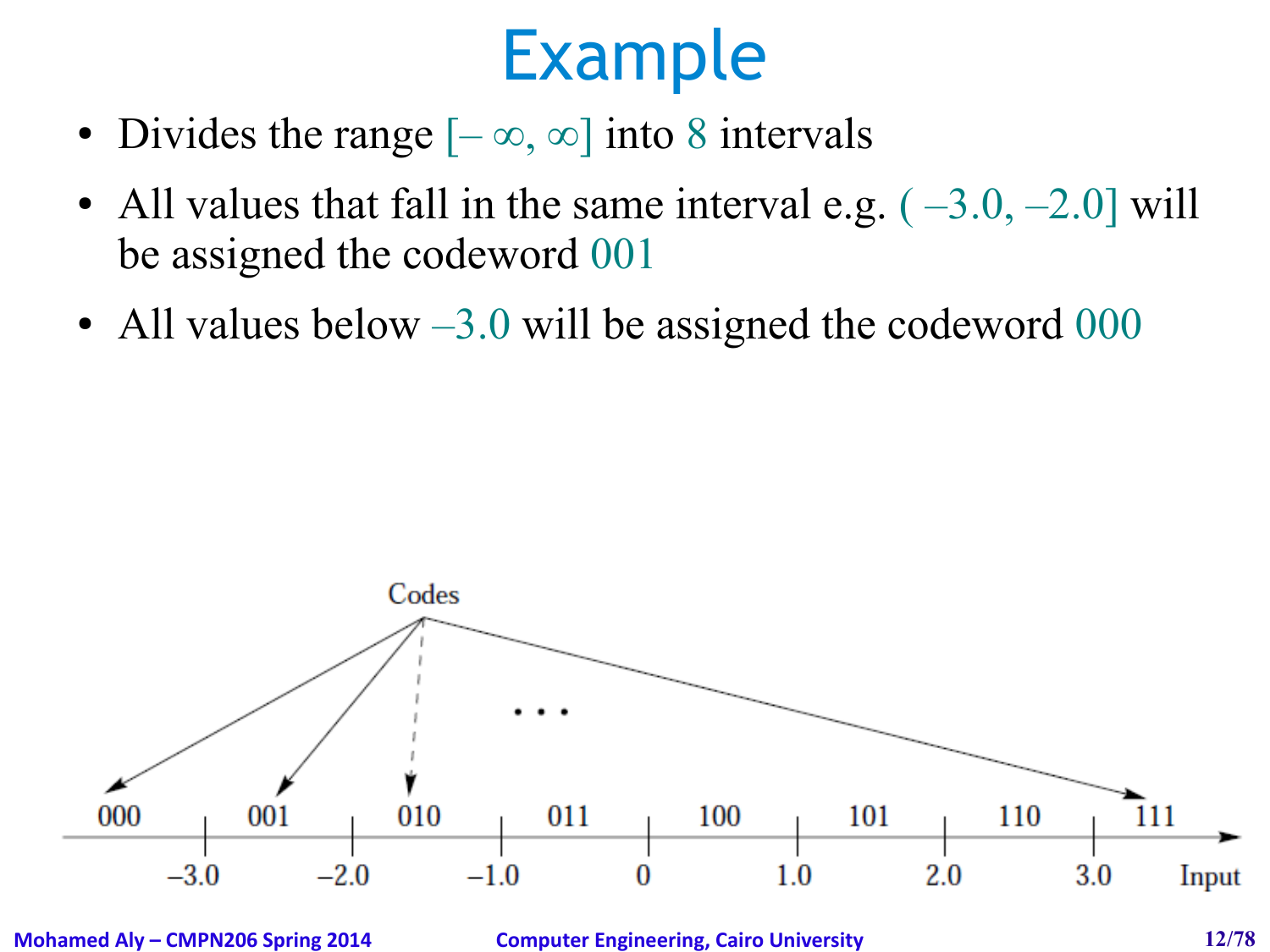## **Quantizer**

The quantizer consists of two *mappings*:

- Decoder:
	- *Reconstructs* the source output from the input *codewords*.
	- Each interval is represented by one value, called *reconstruction level*, and the codeword is replaced by this value.
- When the reconstruction is analog, this can also be called D/A converter.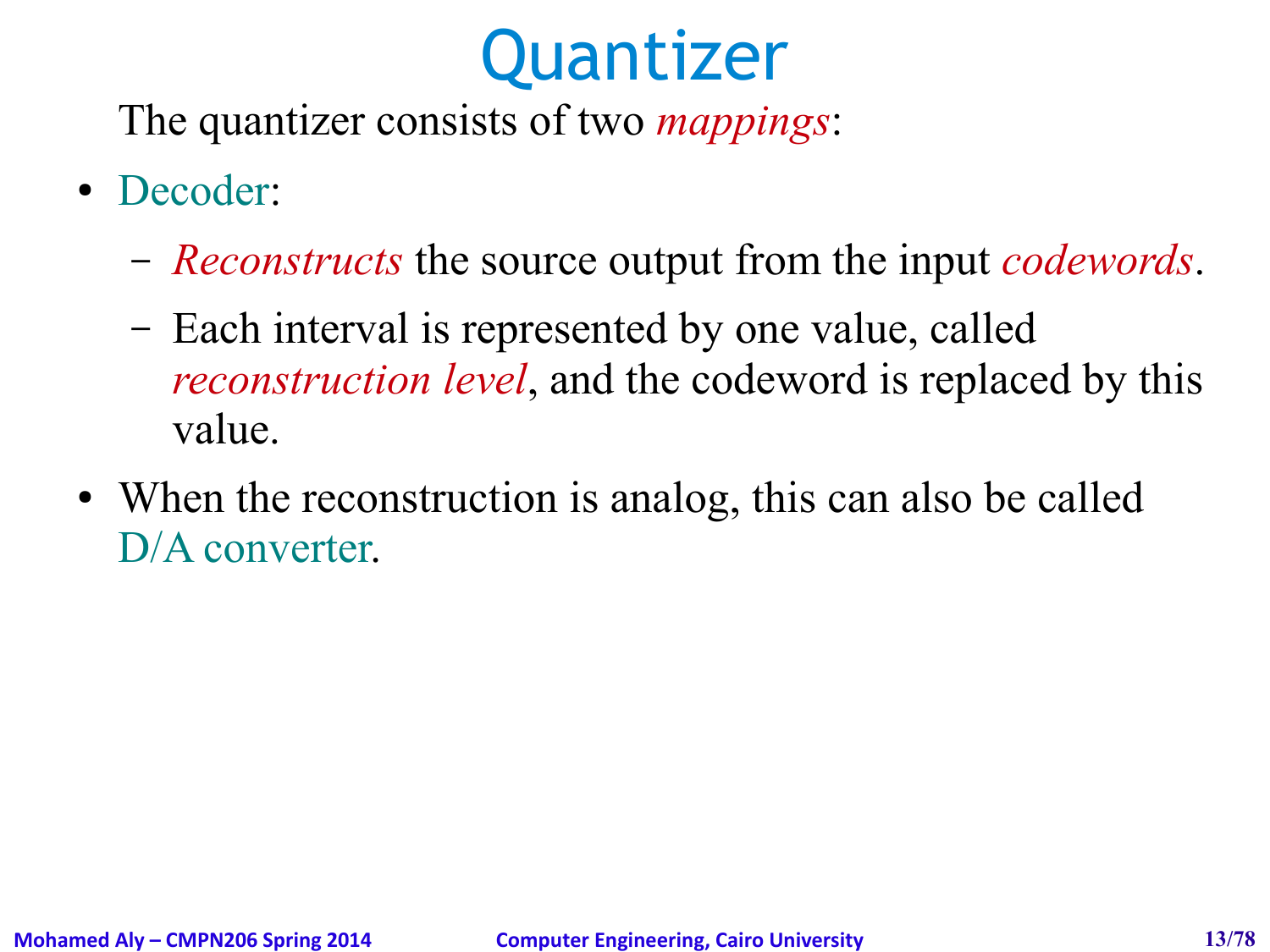• *Codebook* of codewords and corresponding values

| <b>Input Codes</b> | Output |  |  |
|--------------------|--------|--|--|
| 000                | $-3.5$ |  |  |
| 001                | $-2.5$ |  |  |
| 010                | $-1.5$ |  |  |
| 011                | $-0.5$ |  |  |
| 100                | 0.5    |  |  |
| 101                | 1.5    |  |  |
| 110                | 2.5    |  |  |
| 111                | 3.5    |  |  |



**Mohamed Aly – CMPN206 Spring 2014 Computer Engineering, Cairo University 14/78**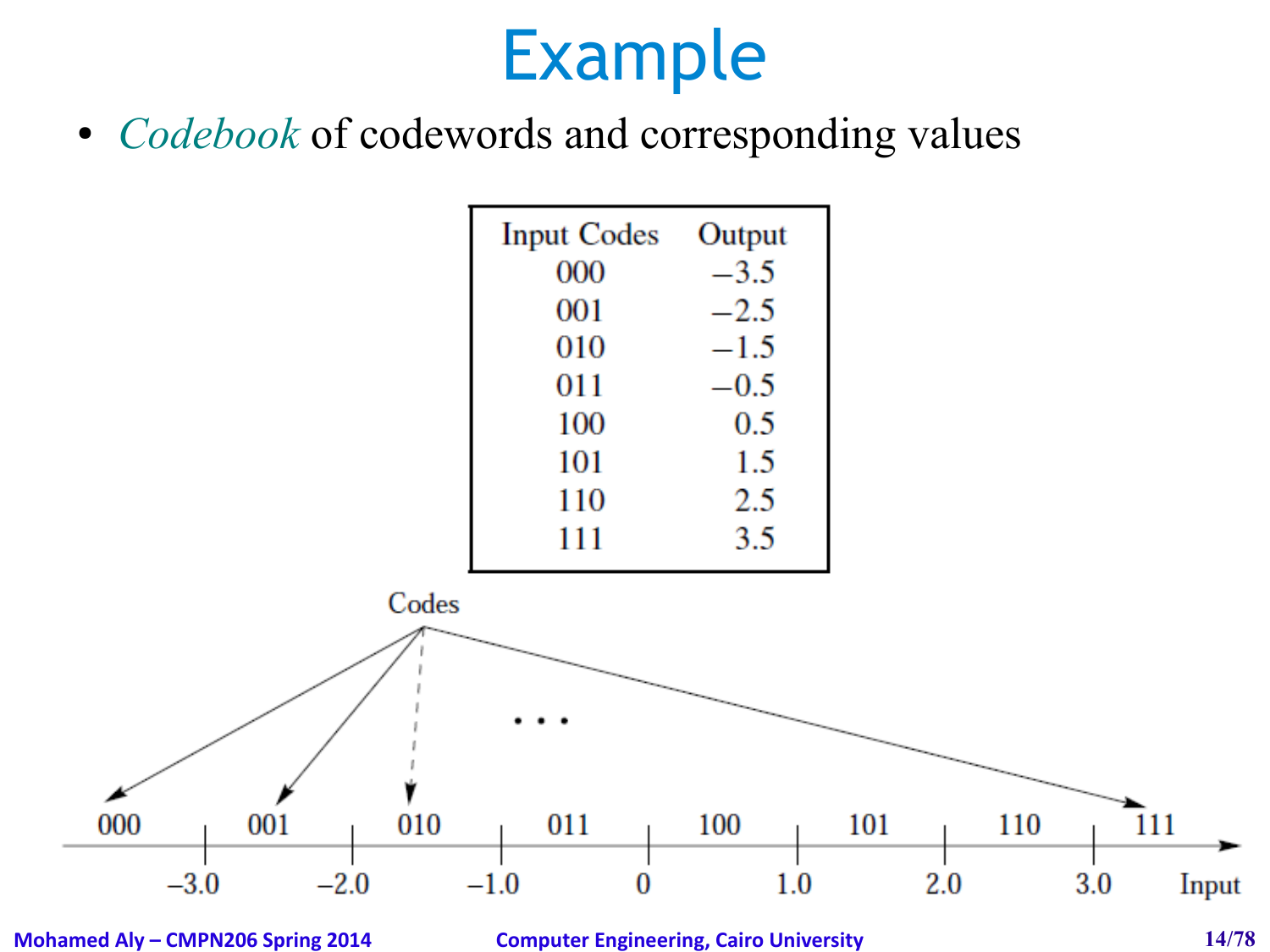

**FIGURE 9.3** Quantizer input-output map. **Mohamed Aly – CMPN206 Spring 2014 Computer Engineering, Cairo University 15/78**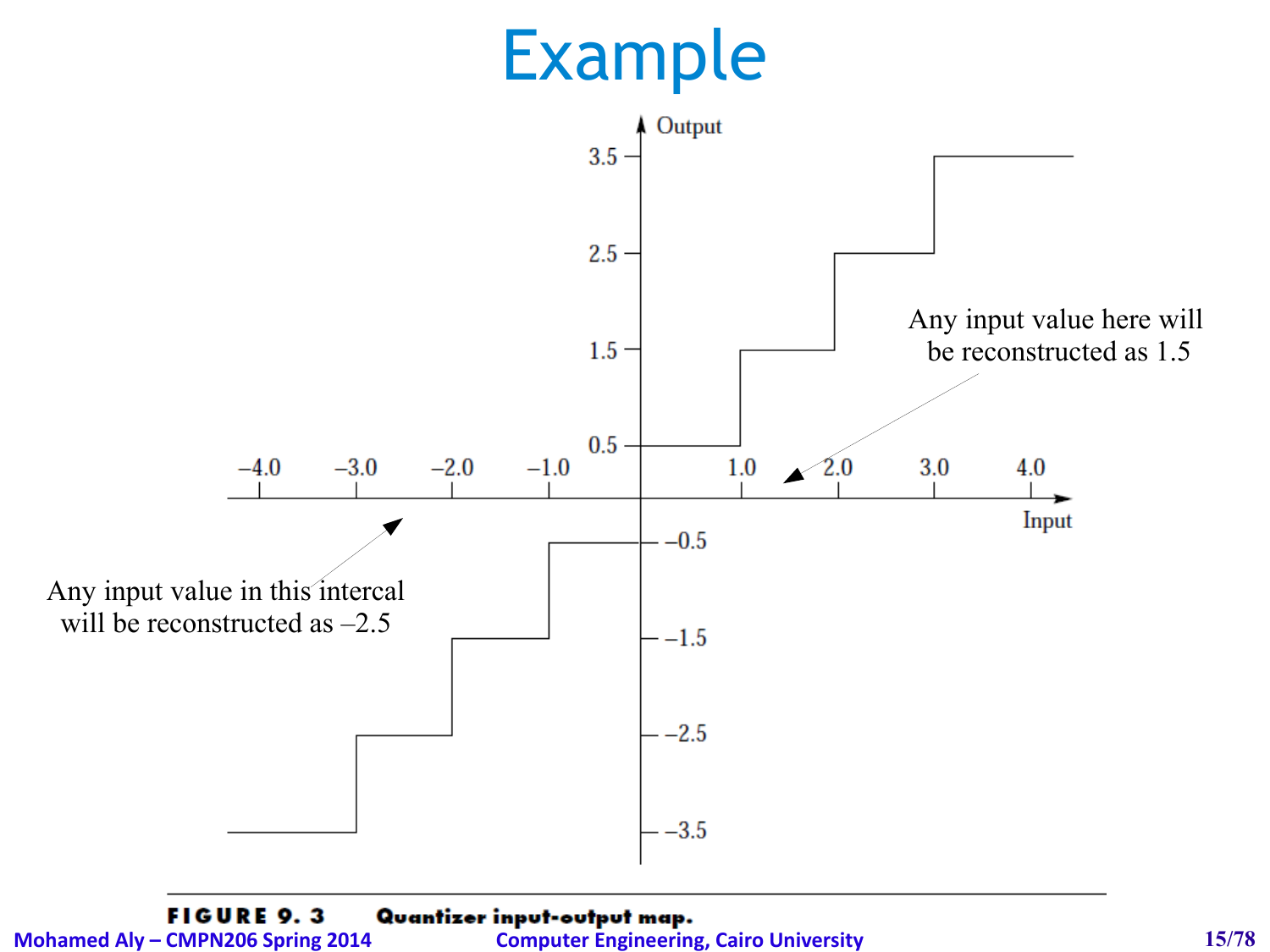## Quantizer Design

• Let the *decision boundaries*  $b_i$  for  $i = 0, ..., M$  and the *reconstruction levels*  $y_i$  for  $i = 1, ..., M$  and the *quantization* operation *Q* such that:

*Q*(*x*)= *y*<sub>*i*</sub> iff *b*<sub>*i*−1</sub> < *x* ≤ *b*<sub>*i*</sub>

● The *mean-squared quantization error* is:

$$
\sigma_q^2 = \int_{-\infty}^{\infty} (x - Q(x))^2 f_X(x) dx
$$
  
= 
$$
\sum_{i=1}^M \int_{b_{i-1}}^{b_i} (x - y_i)^2 f_X(x) dx
$$

where  $f<sub>x</sub>(x)$  is the *pdf* of the source output *x*.

• The *rate* or expected codeword length is:

$$
R = \sum_{i=1}^{M} l_i \int_{b_{i-1}}^{b_i} f_X(x) dx
$$

where  $l_i$  is the length of the codeword for level  $y_i$ .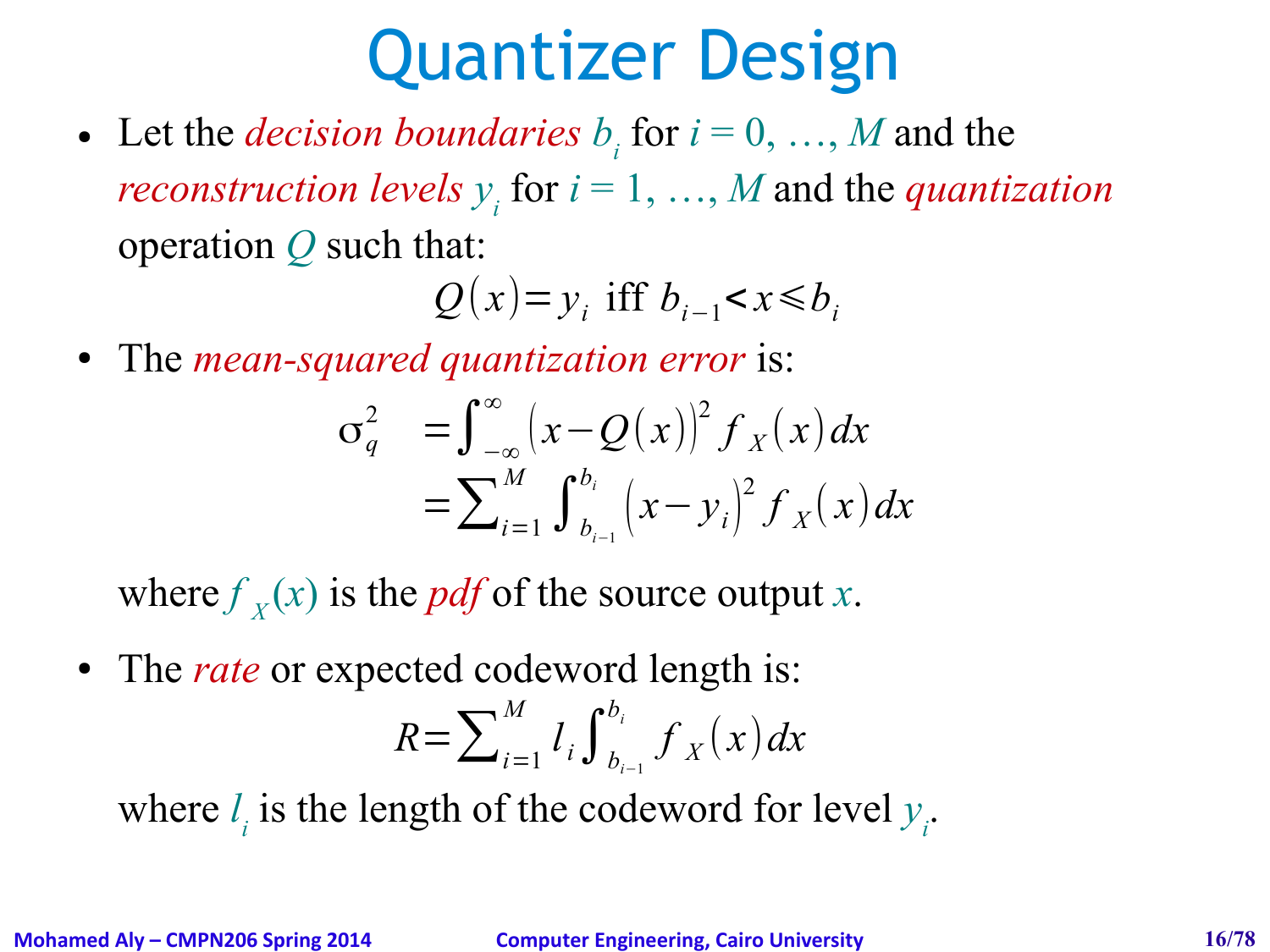## Quantizer Design

- To design a quantizer we:
	- Need to decide the *boundaries* of the intervals: if we want *M* output codewords, we need to specify  $M+1$ *boundary* values *b<sup>i</sup>*
	- Need to decide the *reconstruction levels* for each interval
	- Need to decide the *codeword* for each interval
- The criteria for these decisions is to minimize the *mean squared quantization error* given a *rate* upper limit, or minimize the *rate* given a maximum allowable *distortion*.

$$
R \le R^* \quad \text{or} \quad \sigma_q^2 \le D^*
$$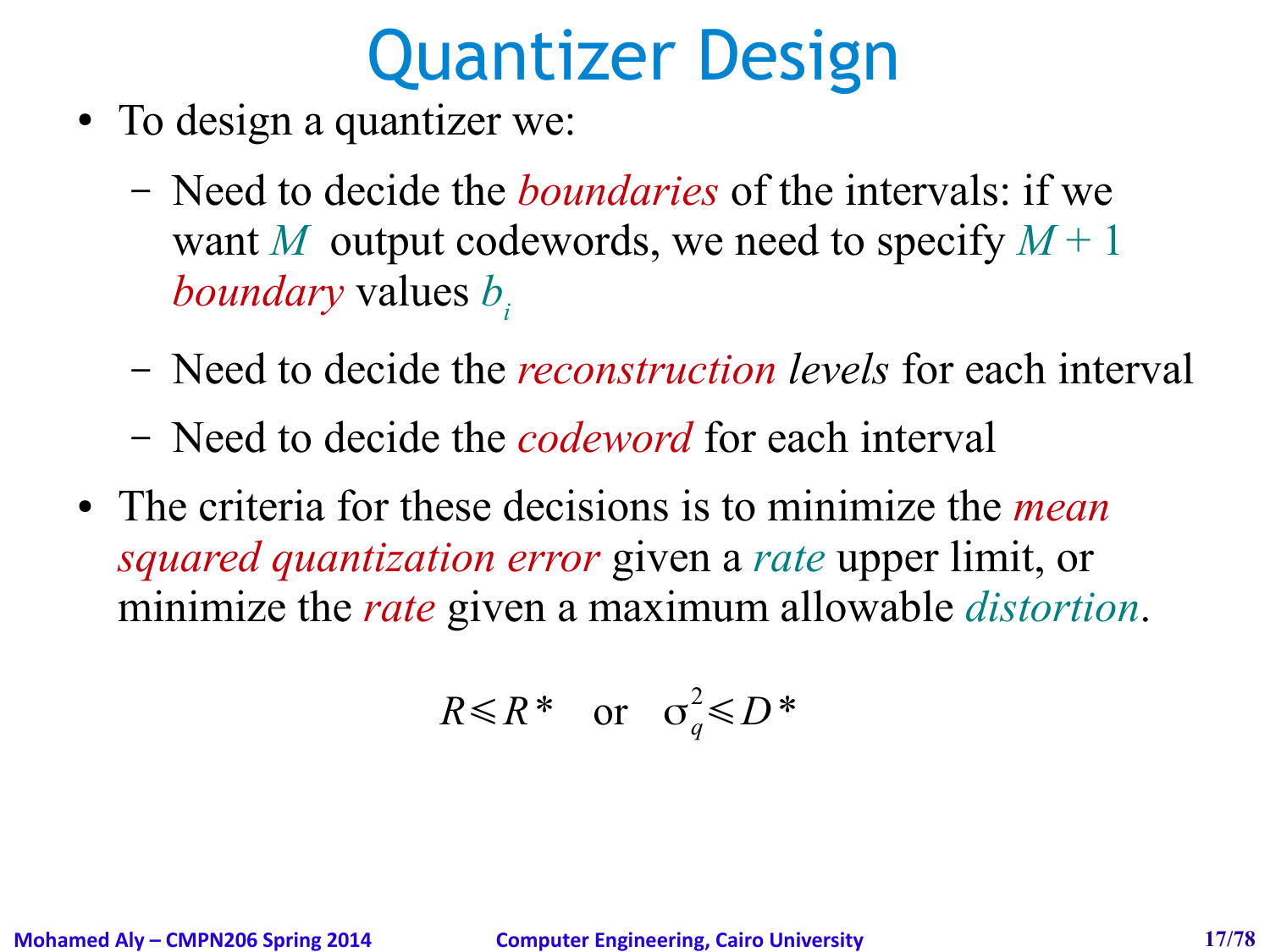## Uniform Scalar Quantization

- Partitions the input into *equally spaced* intervals, except possibly at the two outer intervals
	- The *reconstruction level* is taken to be the mid-point of the interval
	- ∆ is the length of each interval, called *step size*
- Two types:
	- Midrise quantizers have an *even* number of levels
	- Midtread quantizers have an *odd* number of levels, including *zero*.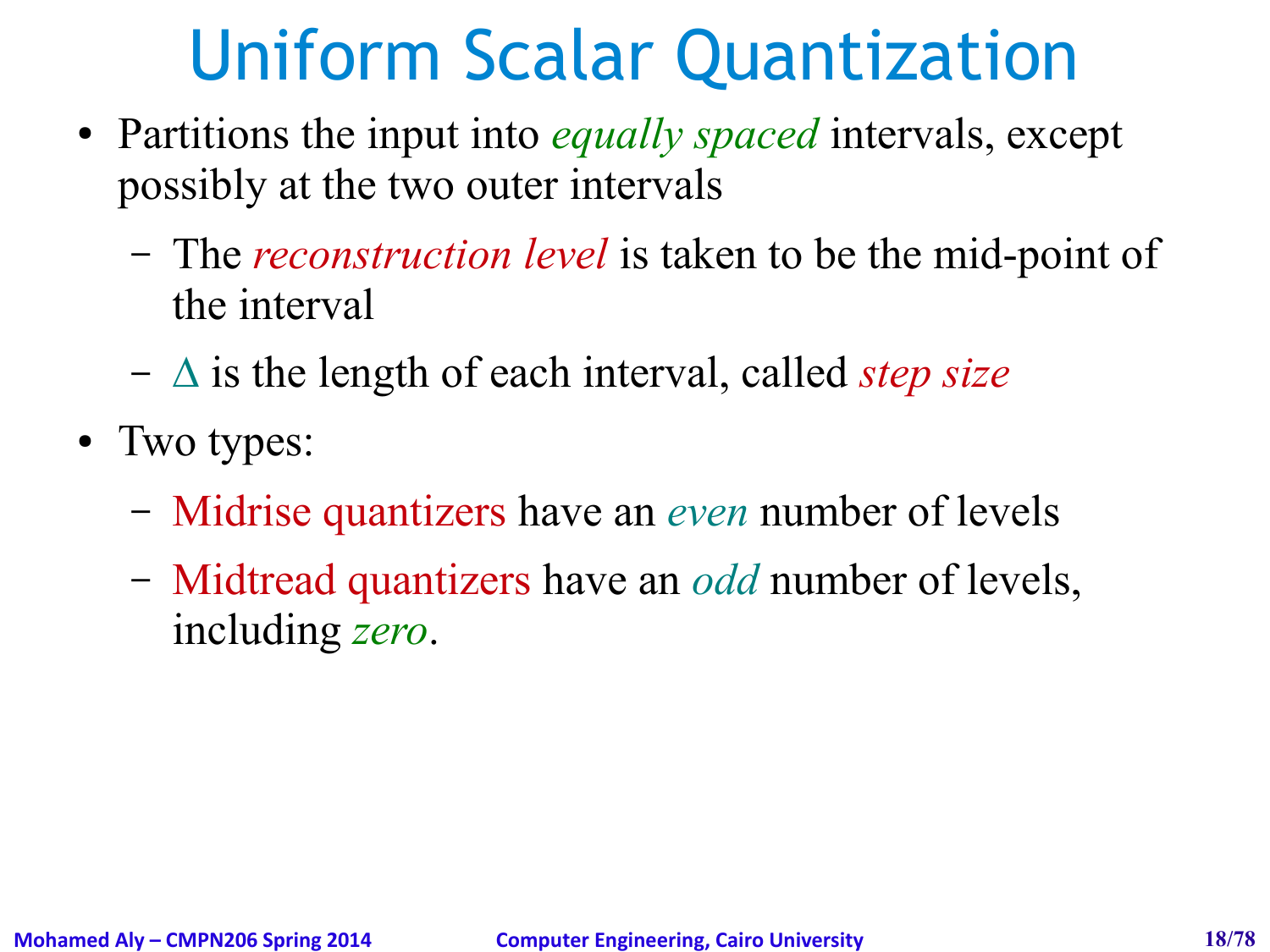#### Midrise vs. Midtread



Fig. 8.2: Uniform Scalar Quantizers: (a) Midrise, (b) Midtread.

 $\Delta = 1$ 

**Mohamed Aly – CMPN206 Spring 2014 Computer Engineering, Cairo University 19/78**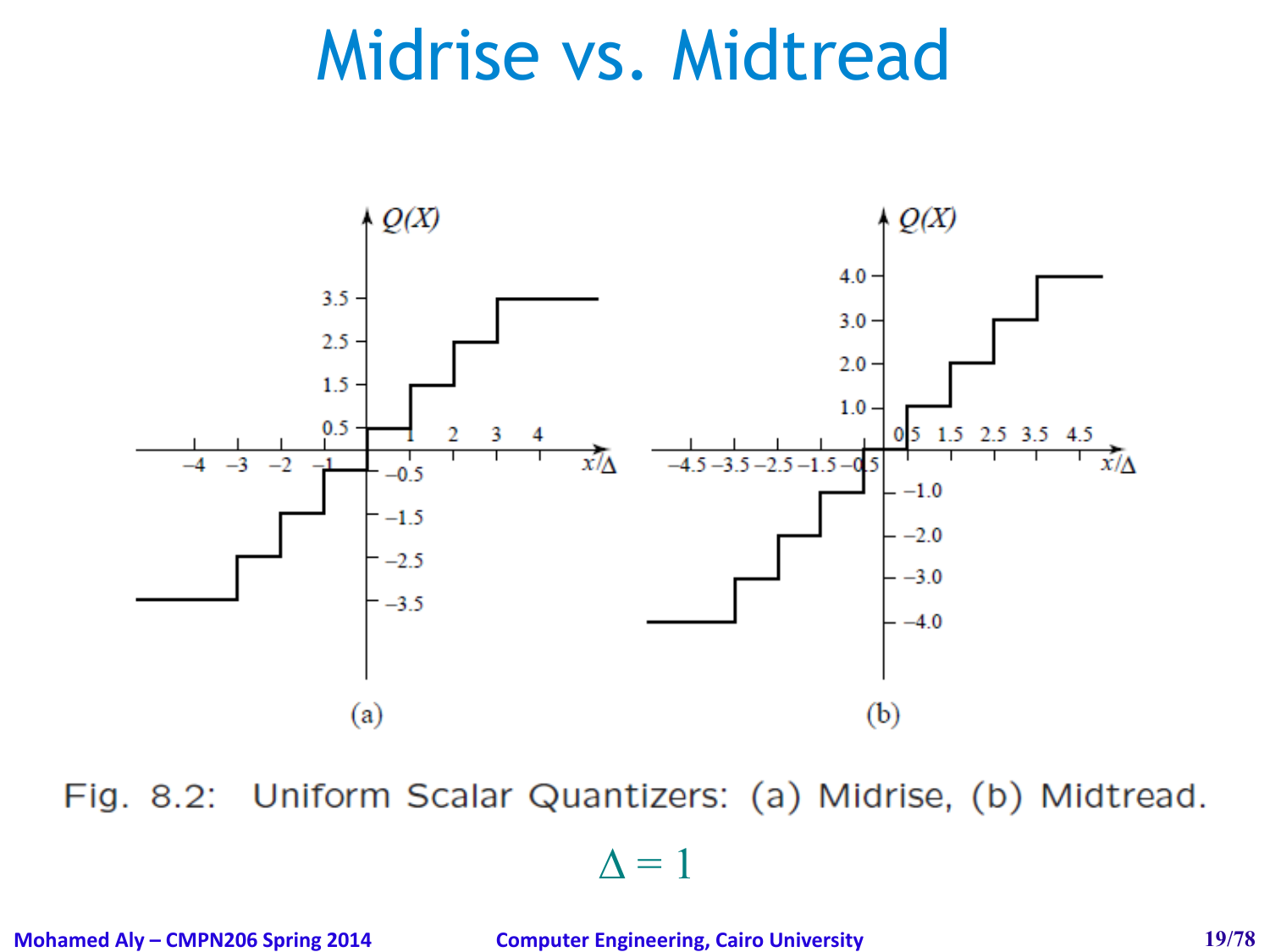#### Uniform Midrise Quantizer

- Assume we have a source that outputs values *uniformly* in the range  $[-X_{\text{max}}, X_{\text{max}}]$  i.e. any value *x* in this interval is equally likely
- We need to divide this interval into M equally spaced intervals

$$
\Delta = \frac{2 X_{\text{max}}}{M}
$$

• The *boundary* values  $b_i$  for positive *x* for  $i = 1 \ldots M/2$ :

$$
b_i = i \Delta
$$

• The *reconstruction* levels  $y_i$  for positive *x* for  $i = 1 \dots M/2$ :

$$
y_i = i\,\Delta - \frac{\Delta}{2}
$$

• The *distortion* is twice that for the positive part:

$$
\sigma_q^2 = 2 \sum_i \int_{(i-1)\Delta}^{i\Delta} \left( x - \frac{2i - 1}{2} \Delta \right)^2 \frac{1}{2 X_{\text{max}}} dx = \frac{\Delta^2}{12}
$$

**Mohamed Aly – CMPN206 Spring 2014 Computer Engineering, Cairo University 20/78**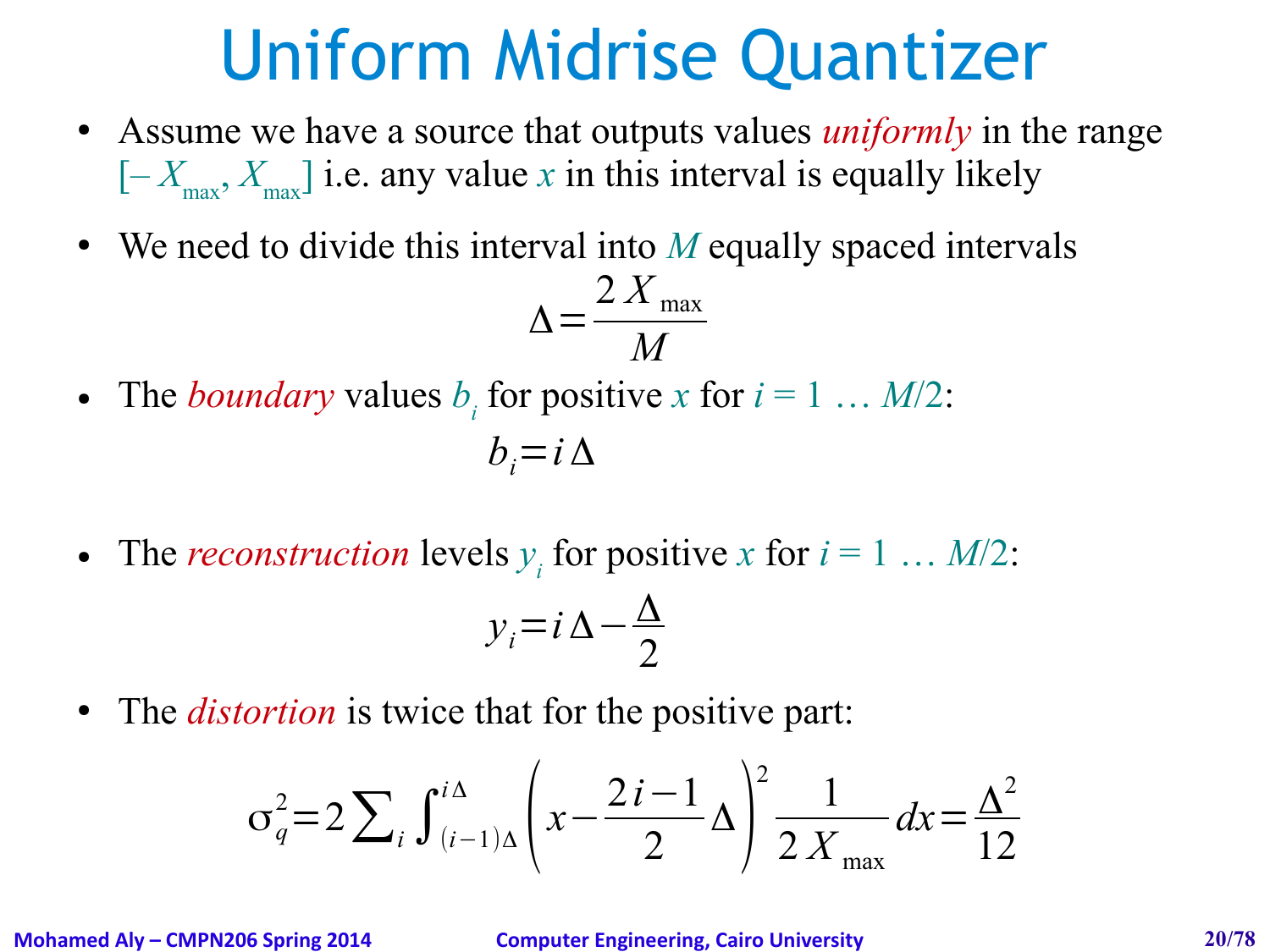#### Uniform Midrise Quantizer



**Mohamed Aly – CMPN206 Spring 2014 Computer Engineering, Cairo University 21/78**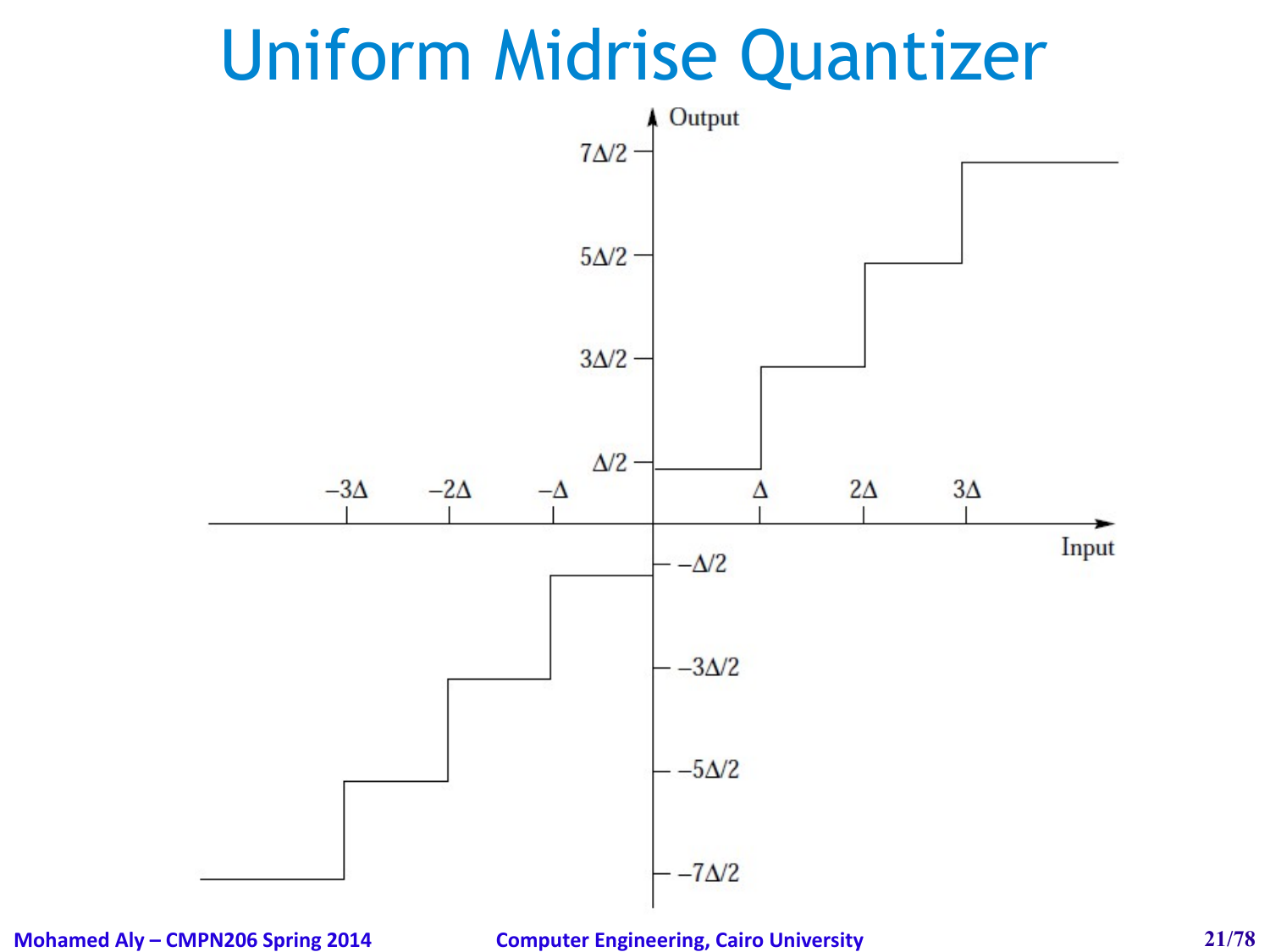#### Uniform Midrise Quantizer

• The variance of the uniformly distributed input values *x*:

• Signal-to-Noise Ratio  
\n• SNR(dB) = 
$$
10 \log_{10} \left( \frac{\sigma_s^2}{\sigma_q^2} \right)
$$
  
\n=  $10 \log_{10} \left( \frac{(2X_{\text{max}})^2}{12} \cdot \frac{12}{\Delta^2} \right)$   
\n=  $10 \log_{10} \left( \frac{(2X_{\text{max}})^2}{12} \cdot \frac{12}{\Delta^2} \right)$   
\n=  $10 \log_{10} \left( \frac{(2X_{\text{max}})^2}{12} \cdot \frac{12}{(\frac{2X_{\text{max}}}{M})^2} \right)$   
\n=  $10 \log_{10}(M^2)$   
\n=  $20 \log_{10}(2^n)$   
\n=  $6.02n \text{ dB.}$ 

where *n* is the number of bits for each codeword

• This means that for every 1 extra bit in the codeword length, we get 6dB of increase in the SNR.

**Mohamed Aly – CMPN206 Spring 2014 Computer Engineering, Cairo University 22/78**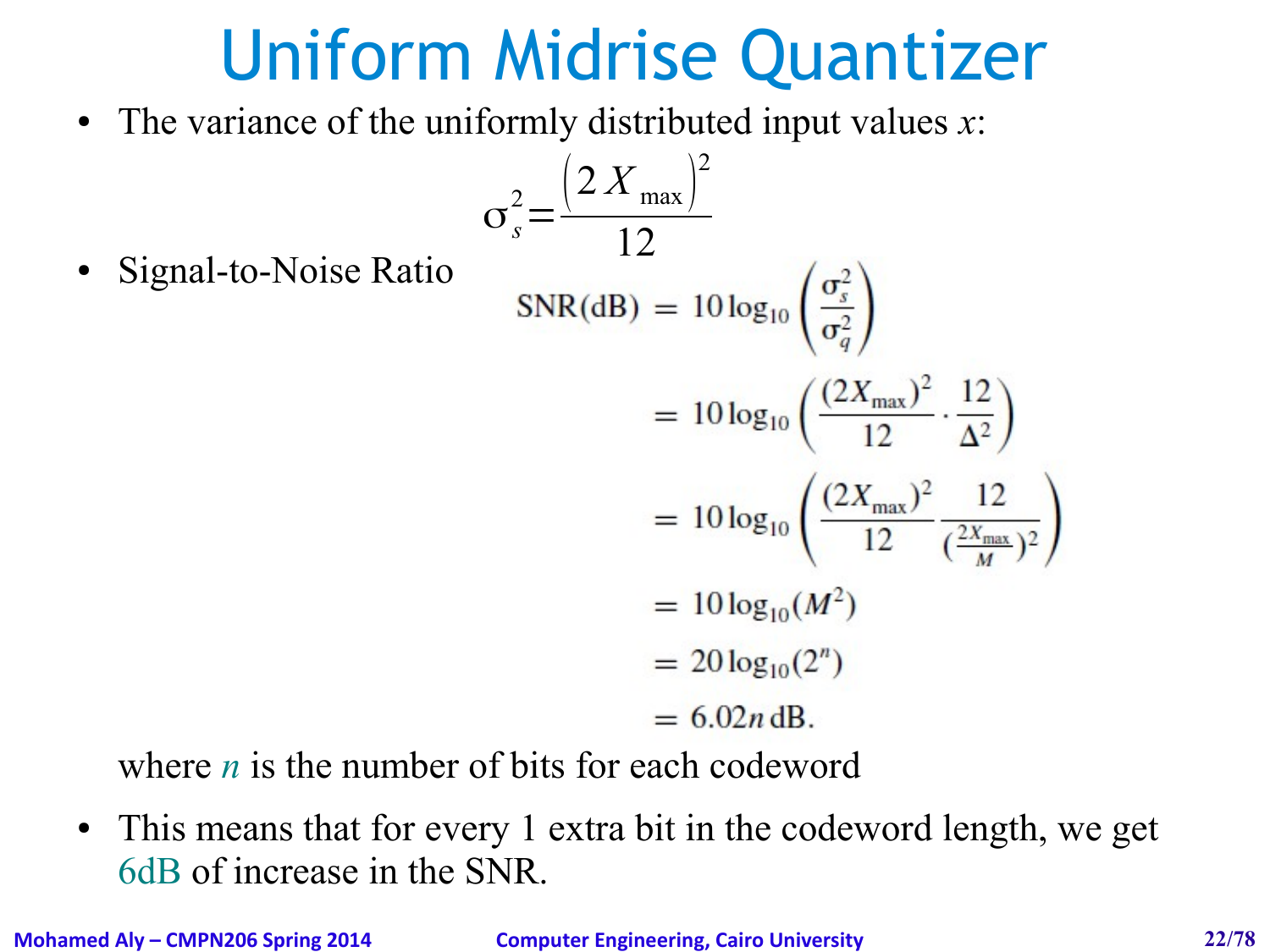- Quantizing pixel values: assume we have an input *grayscale* image with 8 bits/pixel
- We want to quantize these values using 1 bit/pixel:

$$
-M=2 \rightarrow \Delta = 256/2 = 128
$$

- pixels [0, 127] will map to pixel value 64
- pixels [128, 255] will map to pixel value 196
- We want to quantize using 2 bits/pixel

$$
- M = 4 \rightarrow \Delta = 256/2 = 64
$$

– pixels [0, 63] will map to pixel value 32

 $-$  … etc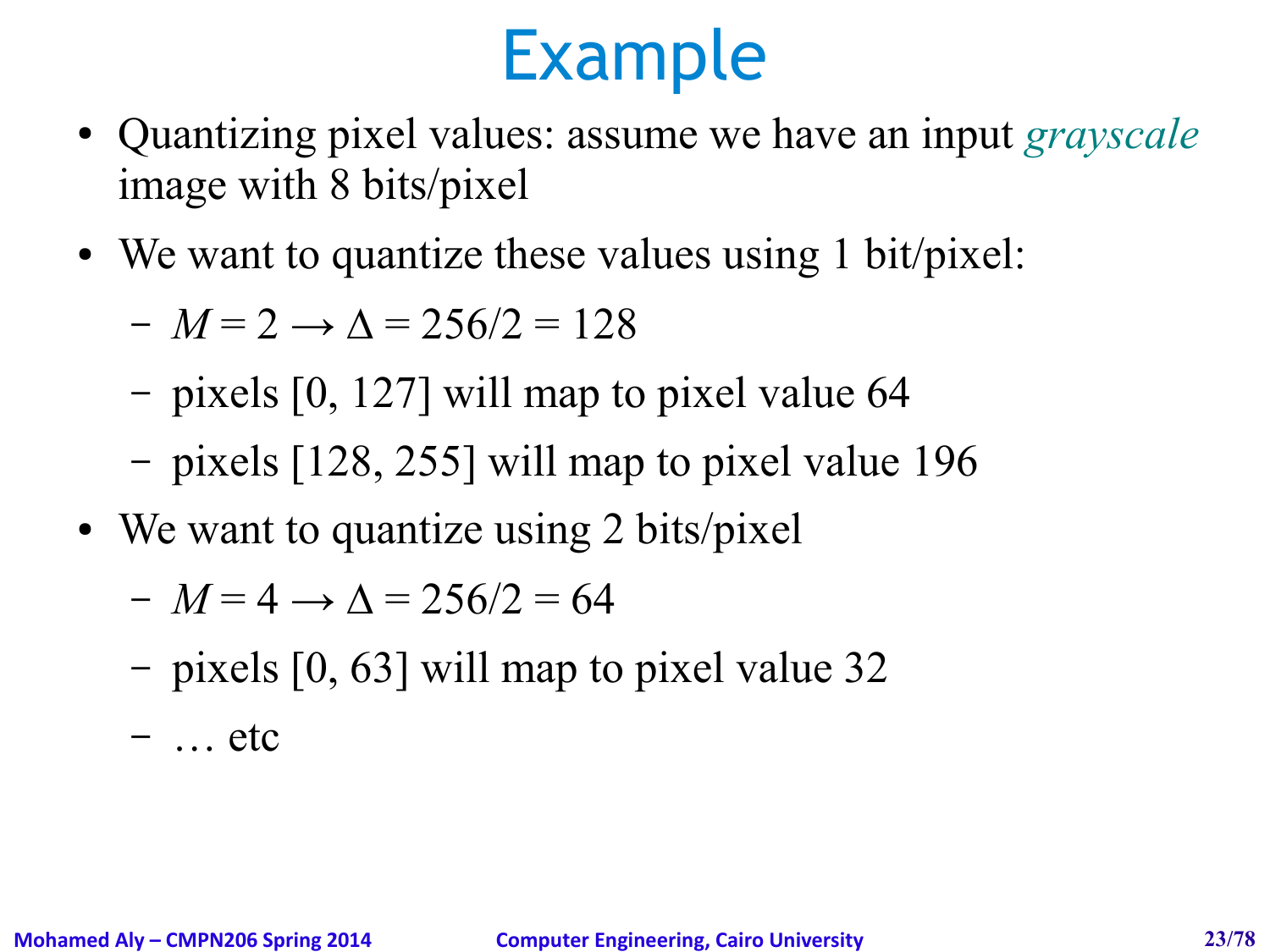

Original

Image

2 bits/pixel

quantizer

**Mohamed Aly – CMPN206 Spring 2014 Computer Engineering, Cairo University 24/78**

#### 1 bit/pixel quantizer

3 bits/pixel quantizer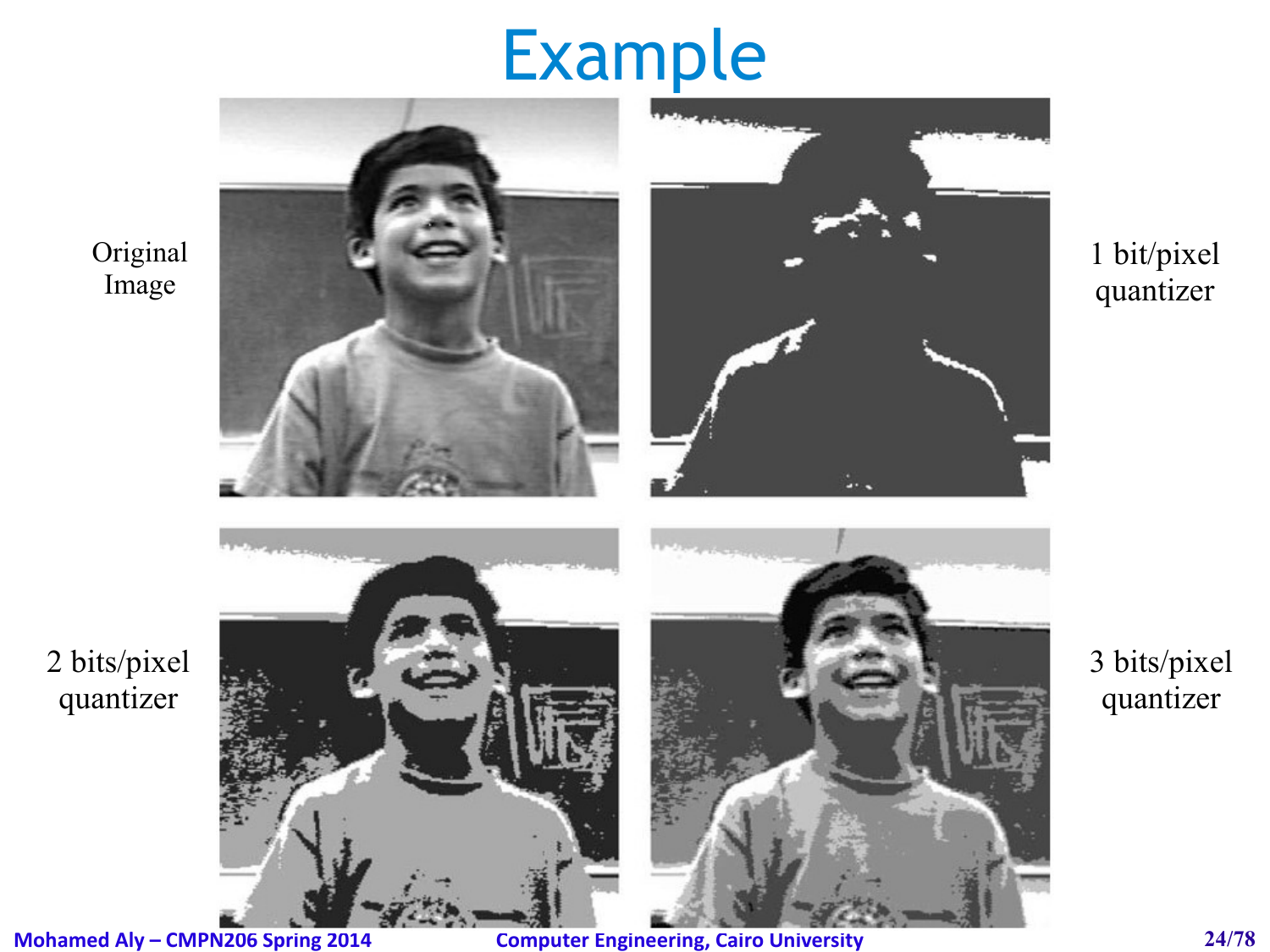#### Another Example

• 3-bit quantization  $\rightarrow$  8 levels



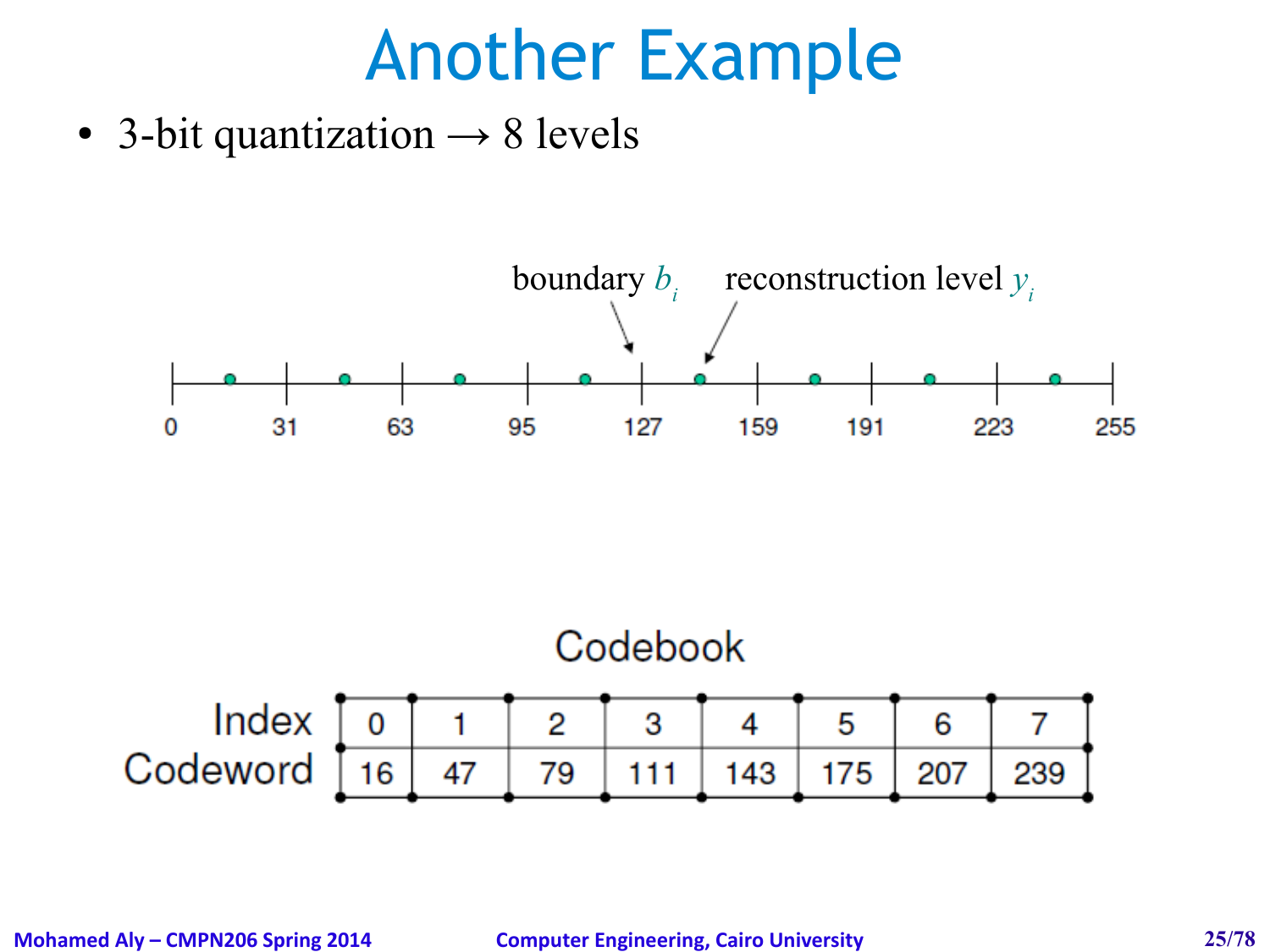## Another Example

• Encoder:

|  | input $\begin{bmatrix} 0 & -31 \end{bmatrix}$ 32-63 $\begin{bmatrix} 64 & -95 \end{bmatrix}$ 96-127 128-159 160-191 192-223 224-255 |  |  |  |
|--|-------------------------------------------------------------------------------------------------------------------------------------|--|--|--|
|  |                                                                                                                                     |  |  |  |

• Decoder:

| $code [ 000 ] 001 ] 010 ] 011 ] 100 ] 101 ] 101 ] 111 ]$ |  |  |  |  |
|----------------------------------------------------------|--|--|--|--|
| output 16 47 79 111 143 175 207 239                      |  |  |  |  |

- Rate  $=$  3 bits/pixel
- Compression ratio  $= 8 / 3$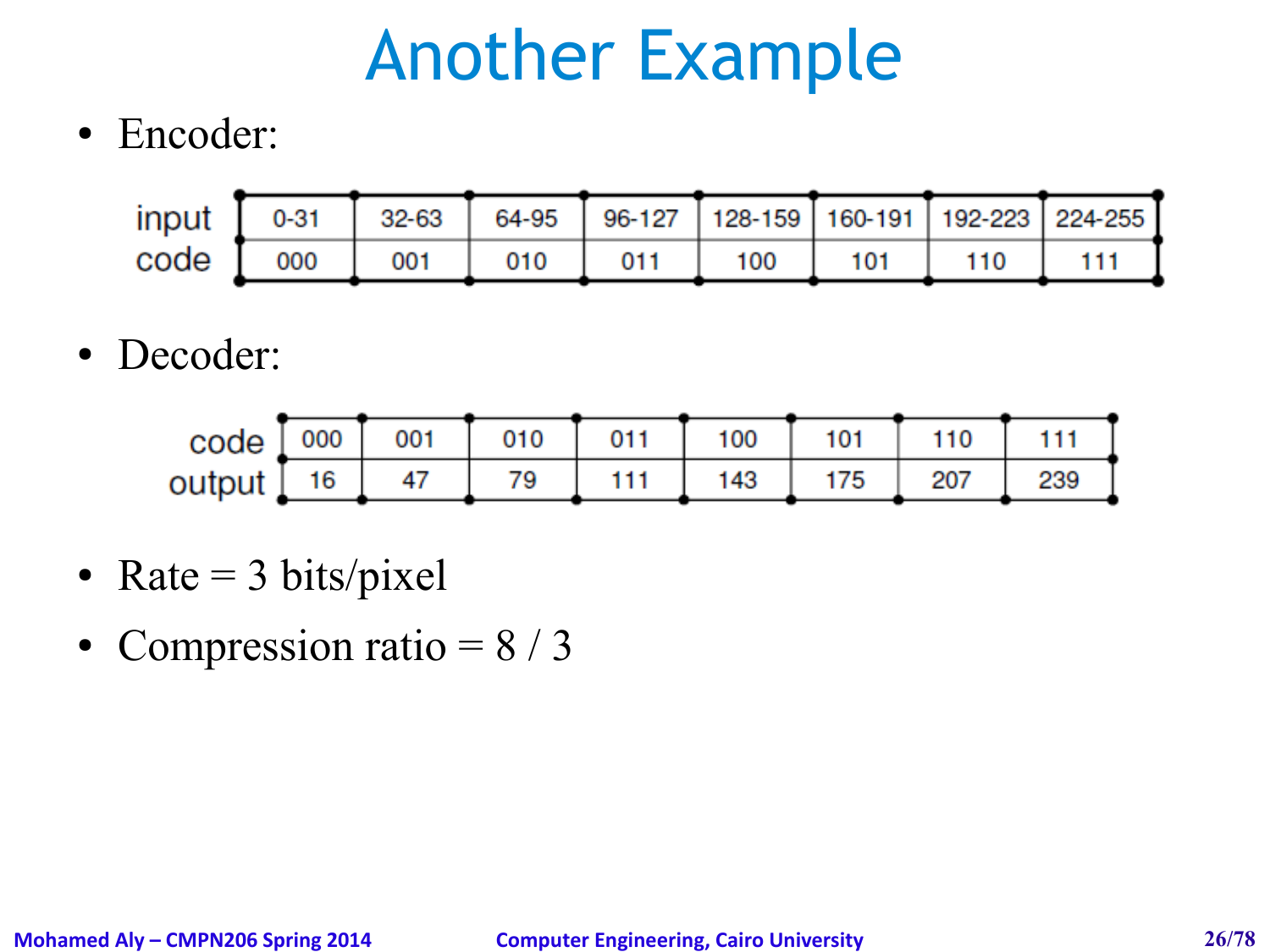## Improving Rate

- If we know the probability of each input value, e.g. pixel, we can use *variable-length* coding to encode the output reconstruction levels
- Instead of assigning the same number of bits for each level, we assign *fewer* bits to *more frequent* levels
- Can use Huffman Coding or Arithmetic Coding for that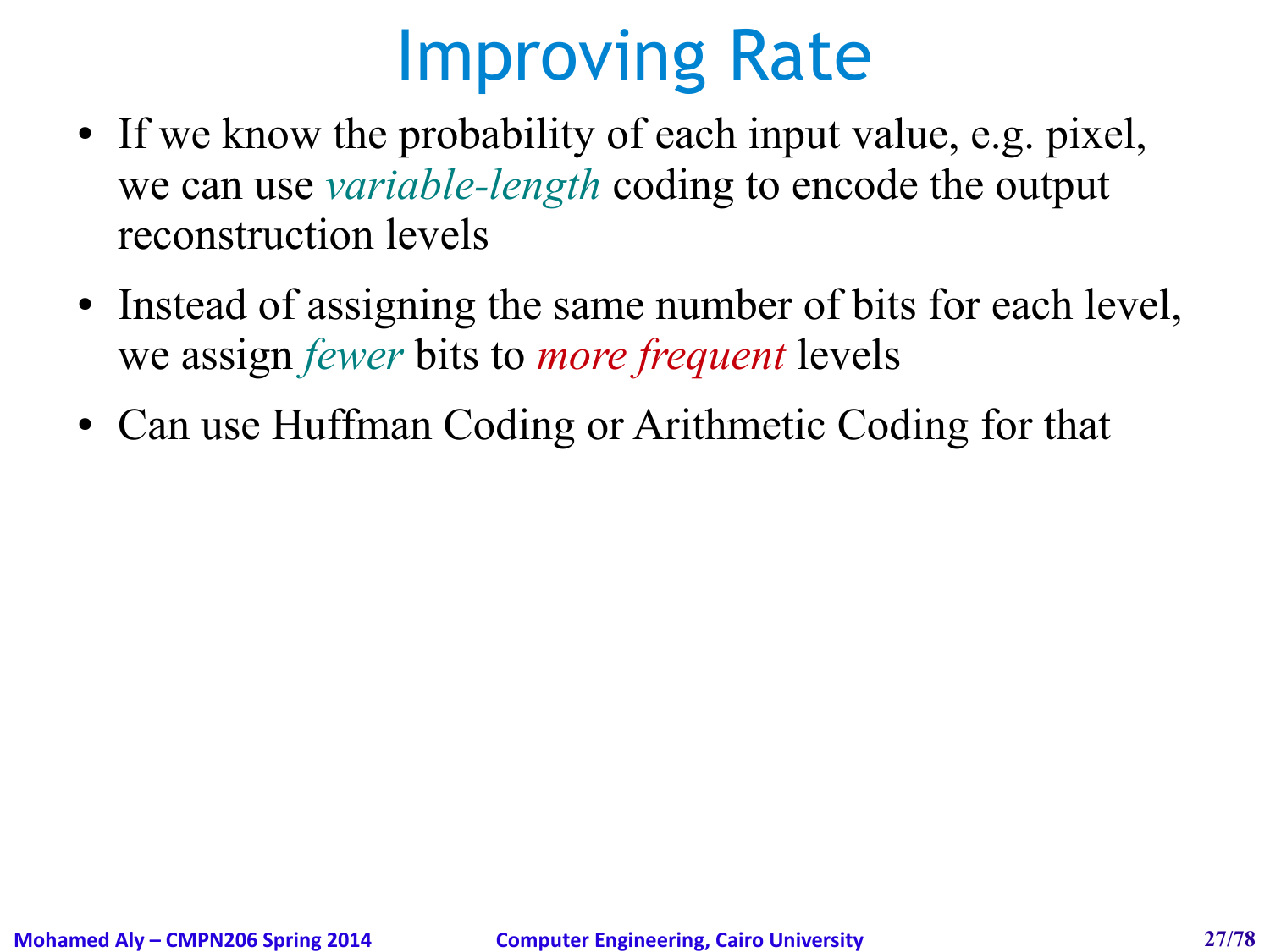- $512x512$  image = 256K pixels
- Assume we have the following *histogram*:



• We can construct a Huffman Tree for the codes and achieve a lower rate:

![](_page_27_Figure_5.jpeg)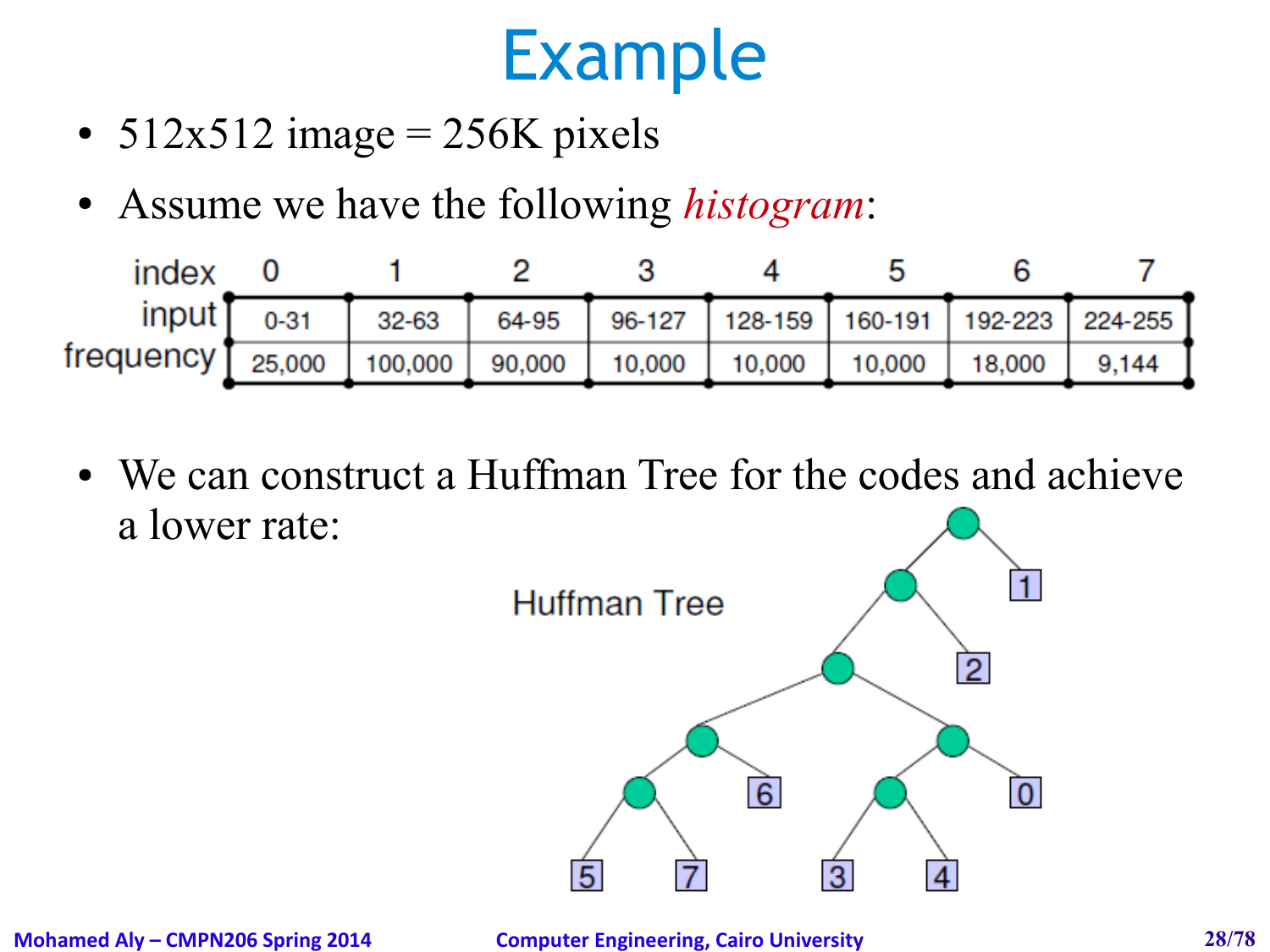## Improving Distortion

- If we know the *pdf* of the input values *x*, instead of just choosing the reconstruction level *y* as the midpoint of the interval, we can choose the *optimal* value that *minimizes* the *mean-squared quantization error*.
- Let  $[L_i, R_i)$  be the *i*<sup>th</sup> interval, the *optimal* reconstruction level  $y_i$  is *mean (expectation)* of *x* in the interval:

$$
y_i = \int_{L_i}^{R_i} x f_X(x) dx
$$

![](_page_28_Figure_4.jpeg)

**Mohamed Aly – CMPN206 Spring 2014 Computer Engineering, Cairo University 29/78**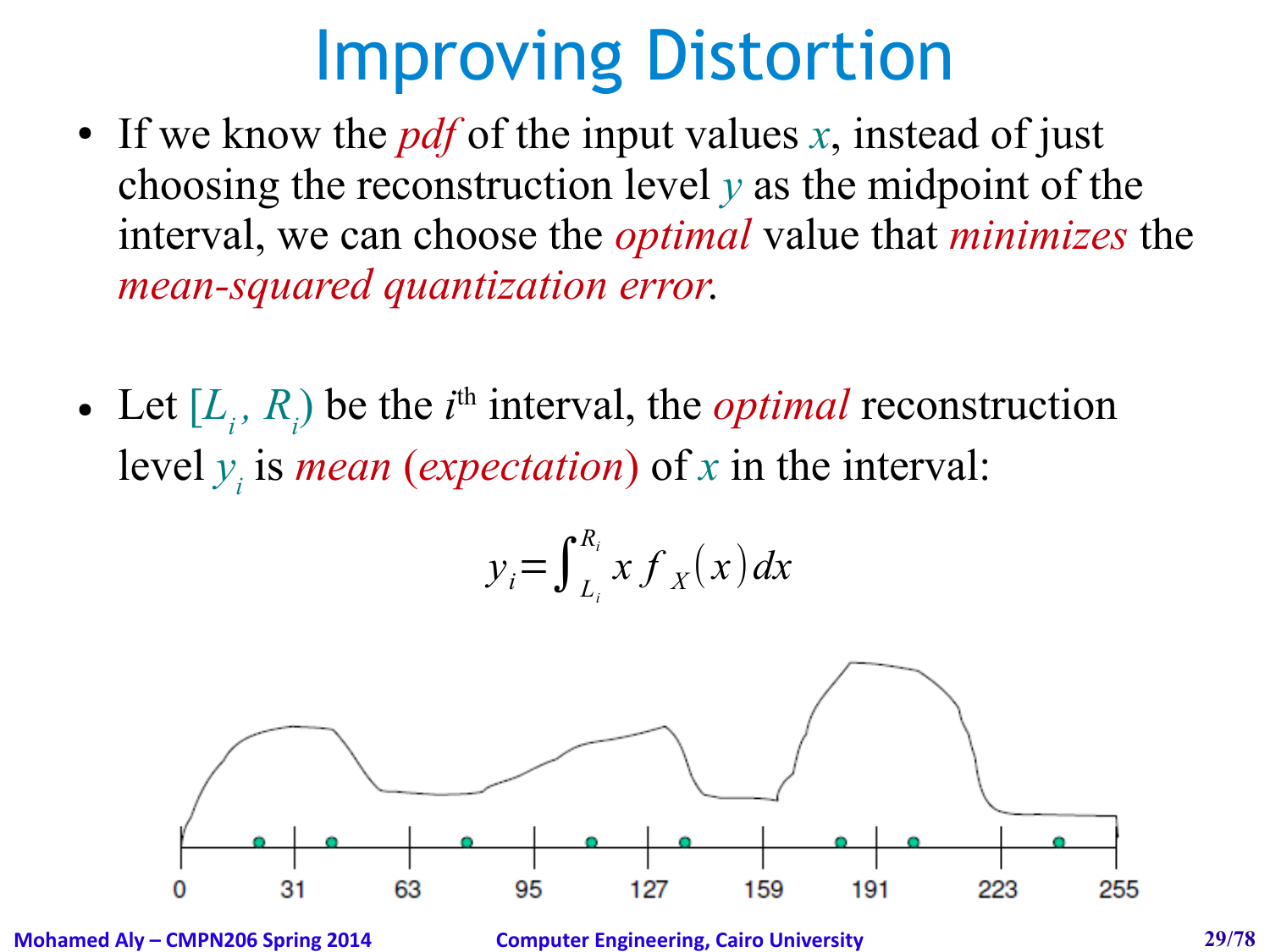• Assume we have the following distribution for the pixels in the interval [8, 15]:

![](_page_29_Figure_2.jpeg)

• The mid-point:

- 
$$
y = 11
$$
  
- MSE=
$$
\frac{130 \times 1^{2} + 120 \times 2^{2} + 1100 \times 3^{2}}{400} = 40
$$

• The mean:

 $-y=$  $8\times100+9\times100+10\times100+11\times40+12\times30+13\times20+14\times10+15\times0$ 400  $=10$ 

- 
$$
MSE = \frac{140 \times 1^{2} + 130 \times 2^{2} + 20 \times 3^{2} + 10 \times 4^{2}}{400} = 25
$$

**Mohamed Aly – CMPN206 Spring 2014 Computer Engineering, Cairo University 30/78**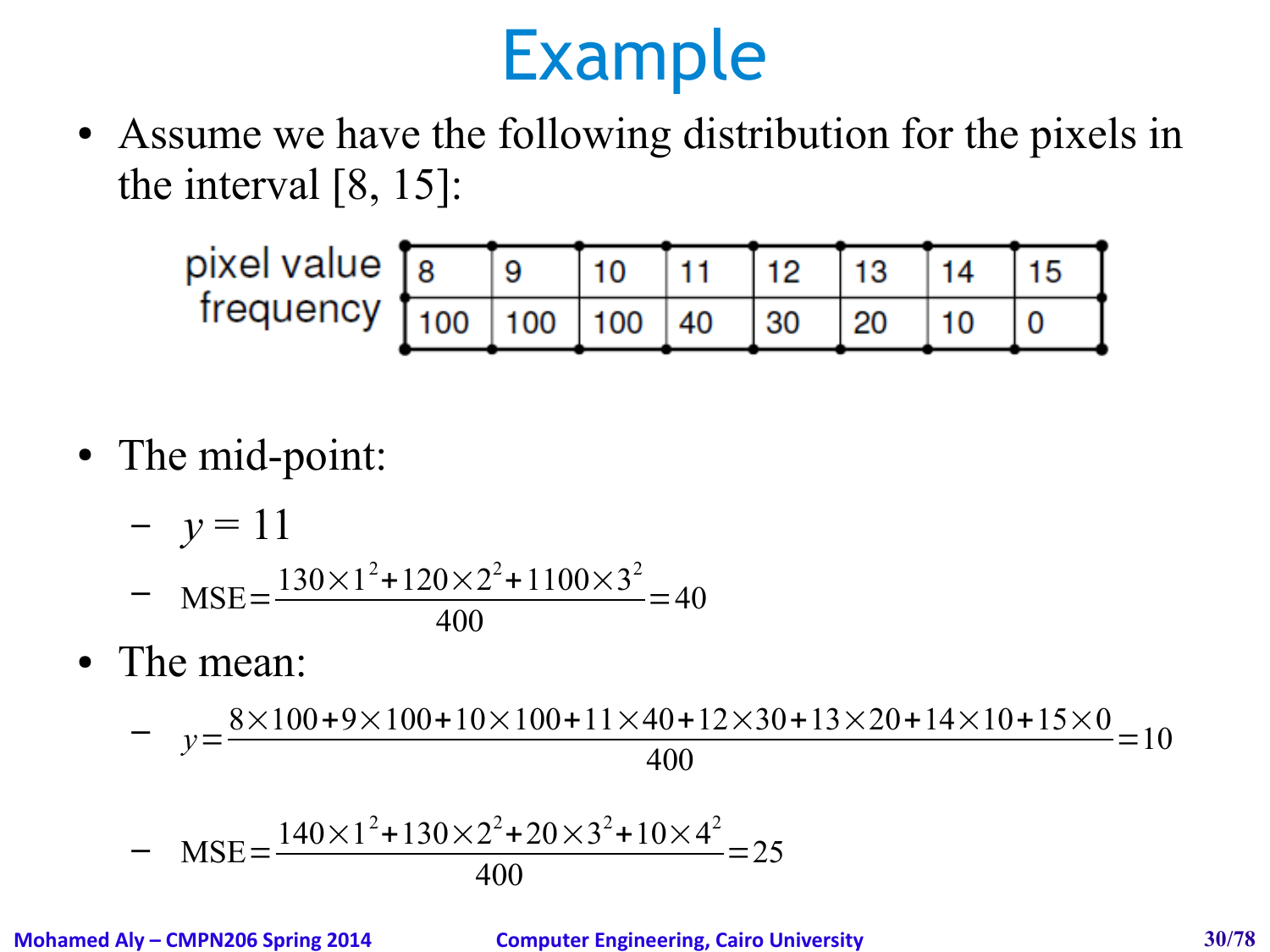## Nonuniform Scalar Quantization

- When the input is not uniformly distributed, uniform quantization is not efficient
- For example, assume we have a source that emits values in the range  $[-10, 10]$ , and 95% of the time the values are within  $[-1, 1]$

![](_page_30_Figure_3.jpeg)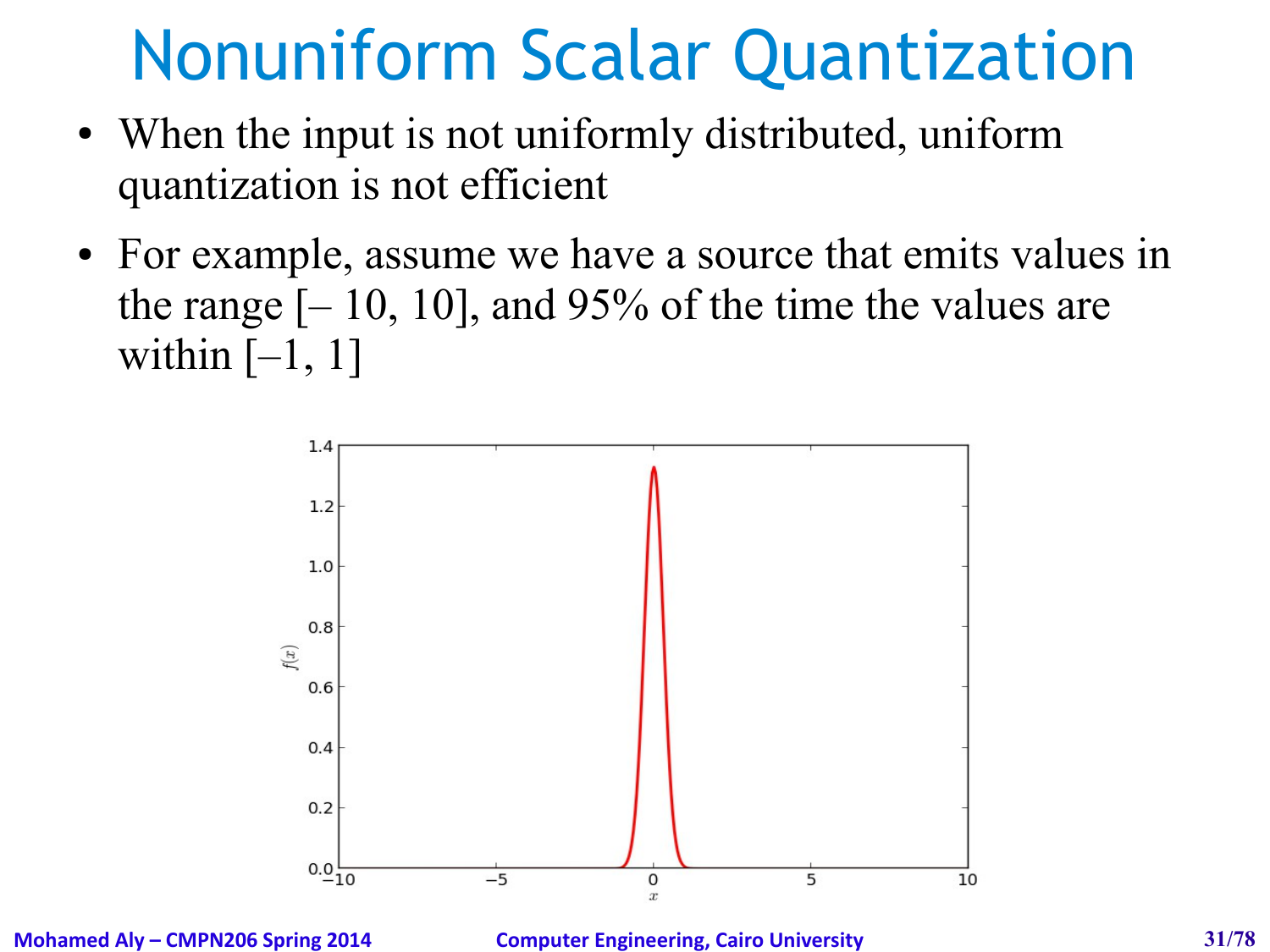## Nonuniform Scalar Quantization

- Using a 4 level quantizer: 95% of the time, the *minimum* quantization error will be 1.5
- It would be better to have *more* levels in the range that is *more probable* to reduce the quantization error or improve *approximation*, at the cost of more error in less probable area

![](_page_31_Figure_3.jpeg)

**Mohamed Aly – CMPN206 Spring 2014 Computer Engineering, Cairo University 32/78**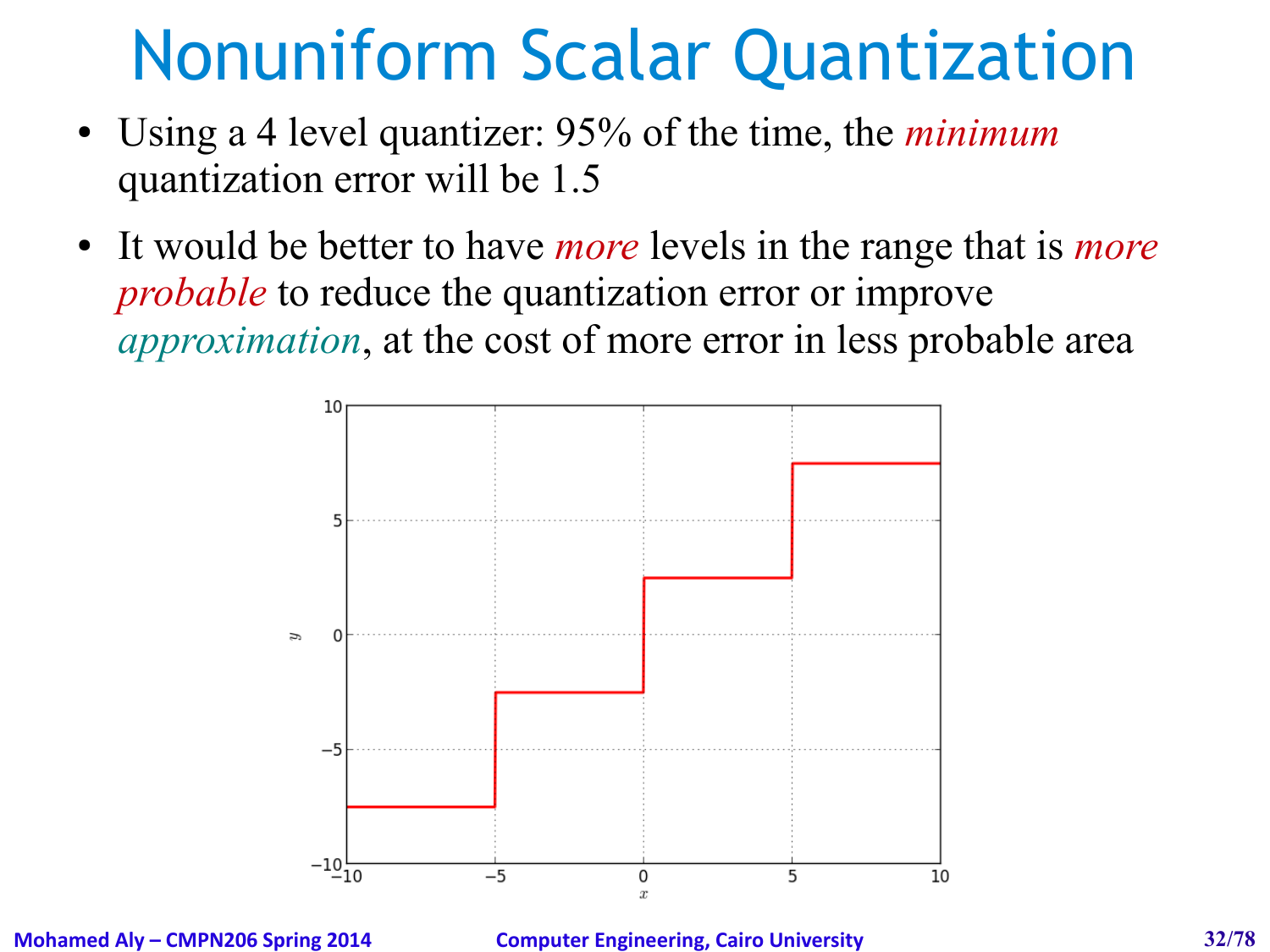## Nonuniform Scalar Quantization

More levels in the dense area

![](_page_32_Figure_2.jpeg)

- codeword
	- boundary between codewords
- How do we find the *decision boundaries*  $b_i$  and *quantization levels y<sup>i</sup>* ?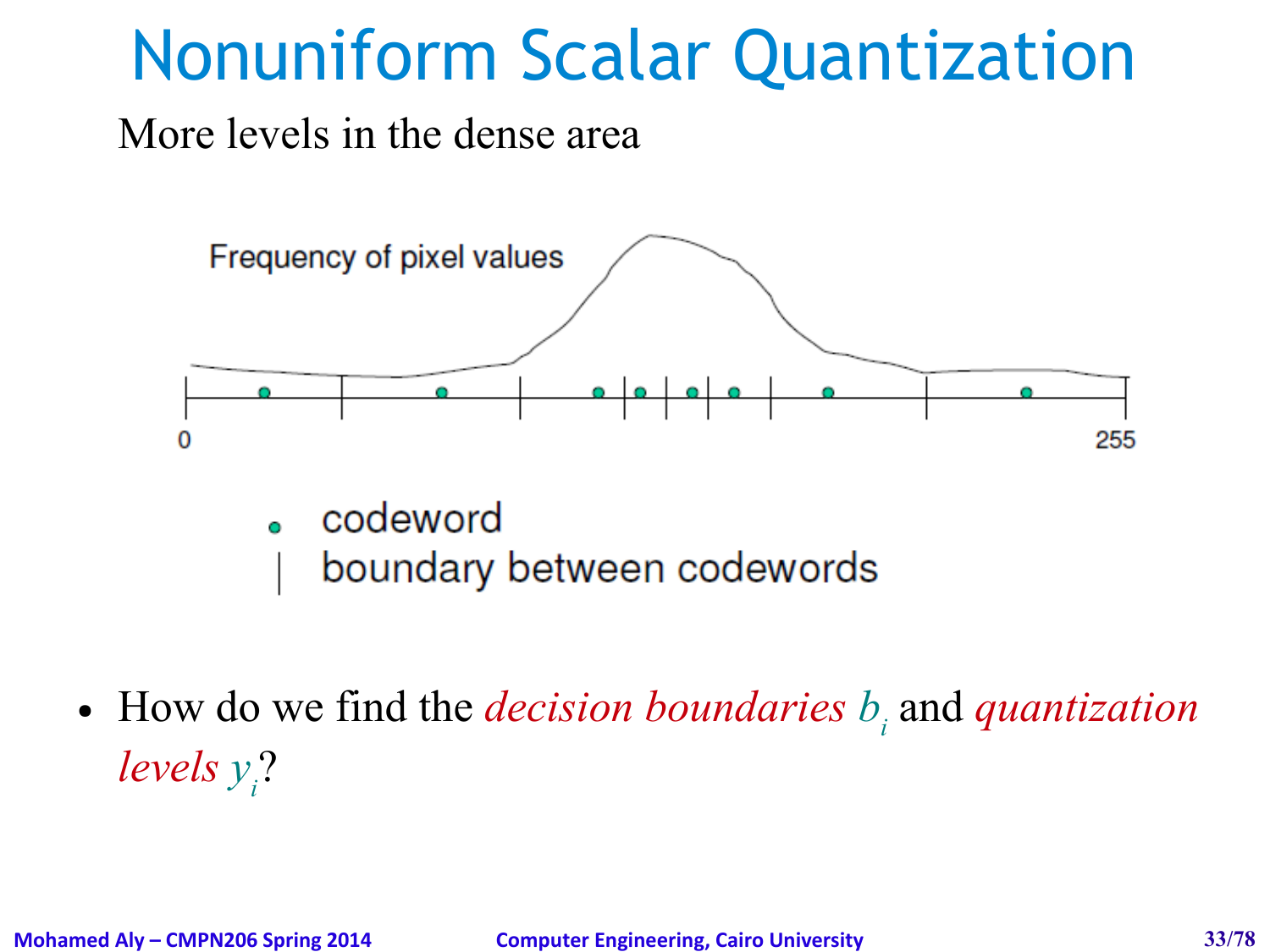## Lloyd-Max Quantizer

• The distortion to be *minimized* is defined by:

$$
\sigma_q^2 = \sum_{i=1}^M \int_{b_{i-1}}^{b_i} (x - y_i)^2 f_X(x) dx
$$

• To find  $y_i$  we can set the derivative with respect to  $y_i$  to 0:

$$
y_i = \frac{\int_{b_{i-1}}^{b_i} x f_X(x) dx}{\int_{b_{i-1}}^{b_i} f_X(x) dx}
$$

i.e. it's the *centroid* (or mean) in that interval

• To find  $b_i$  we can set the derivative with respect to  $b_i$  to 0:

$$
b_i = \frac{y_{i+1} + y_i}{2}
$$

i.e. it's the *mid-point* between every two levels. This means every point *x belongs* to the *nearest* level *y i* .

**Mohamed Aly – CMPN206 Spring 2014 Computer Engineering, Cairo University 34/78**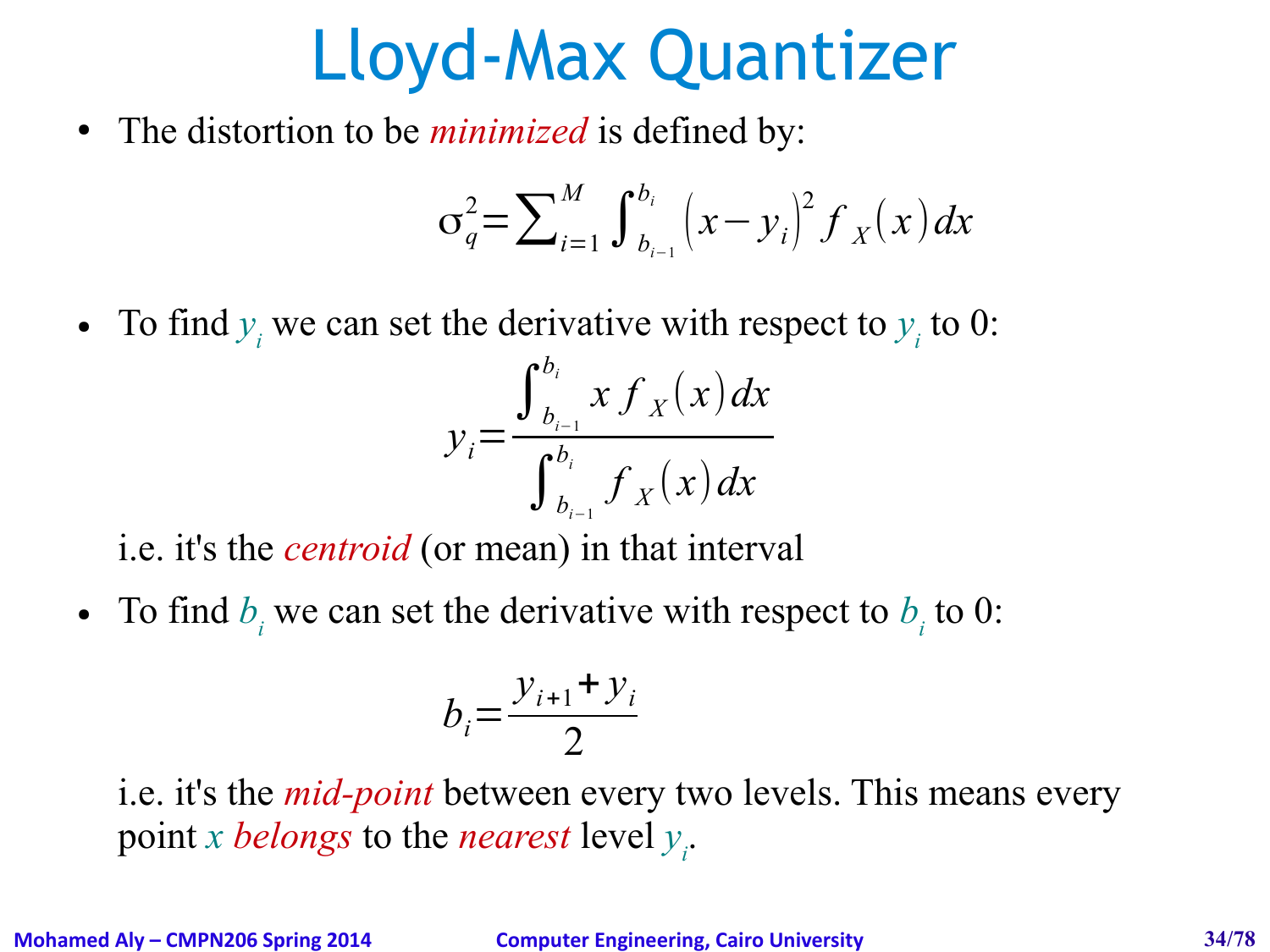![](_page_34_Figure_1.jpeg)

decision boundaries are halfway between reconstruction levels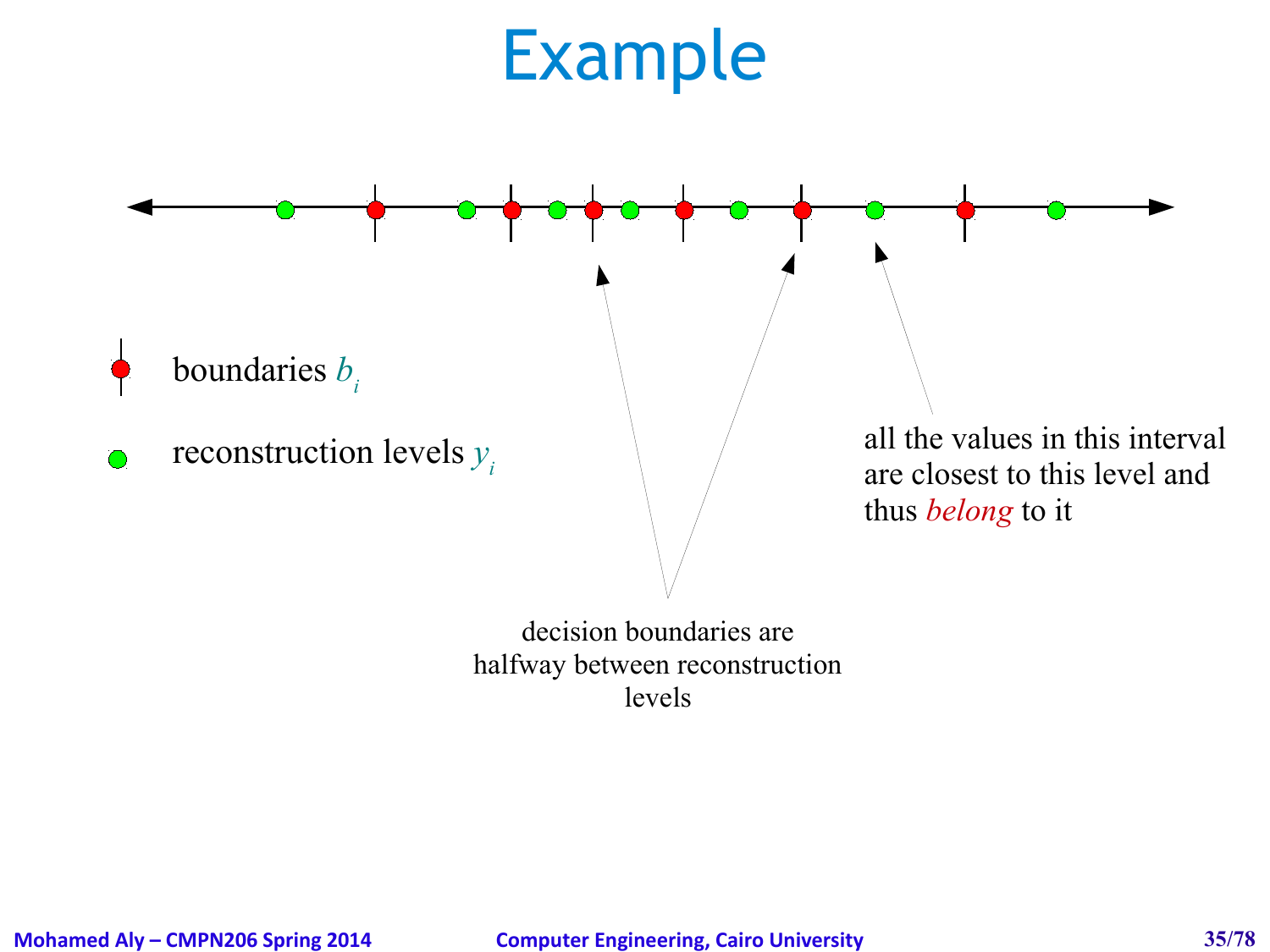## Lloyd-Max Quantizer

- The problem now is that if we know the  $y_i$ 's we can compute the  $b_i$ 's, and if we know the  $b_i$ 's we can compute the  $y_i$ 's
- How do we find both simultaneously?
- Iterative solution:
	- Start with an initial guess for the reconstruction levels  $y_i^{(0)}$
	- Repeat:
		- Compute the decision boundaries  $b_i^{(t)}$  using:  $b_i^{(t)} =$  $y_{i+1}^{(t-1)}$  +  $y_i^{(t-1)}$ 2
		- Compute the new levels  $y_i^{(t)}$  using:

$$
\int_{t}^{(t)}=\frac{\int_{b_{i-1}^{(t)}}^{b_{i}^{(t)}}x f_X(x)dx}{\int_{b_{i-1}^{(t)}}^{b_{i}^{(t)}} f_X(x)dx}
$$

• Until convergence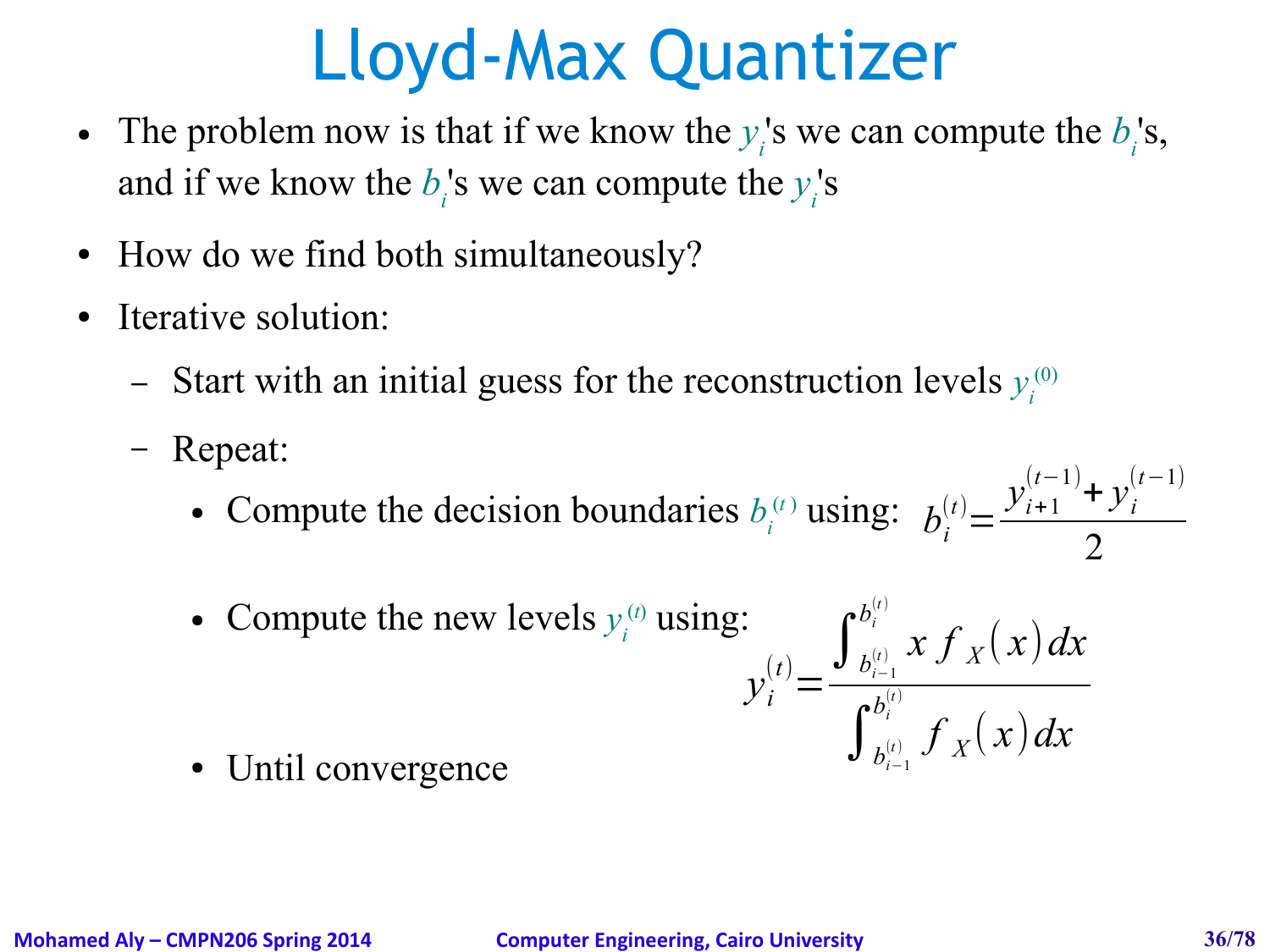## Lloyd-Max for Images

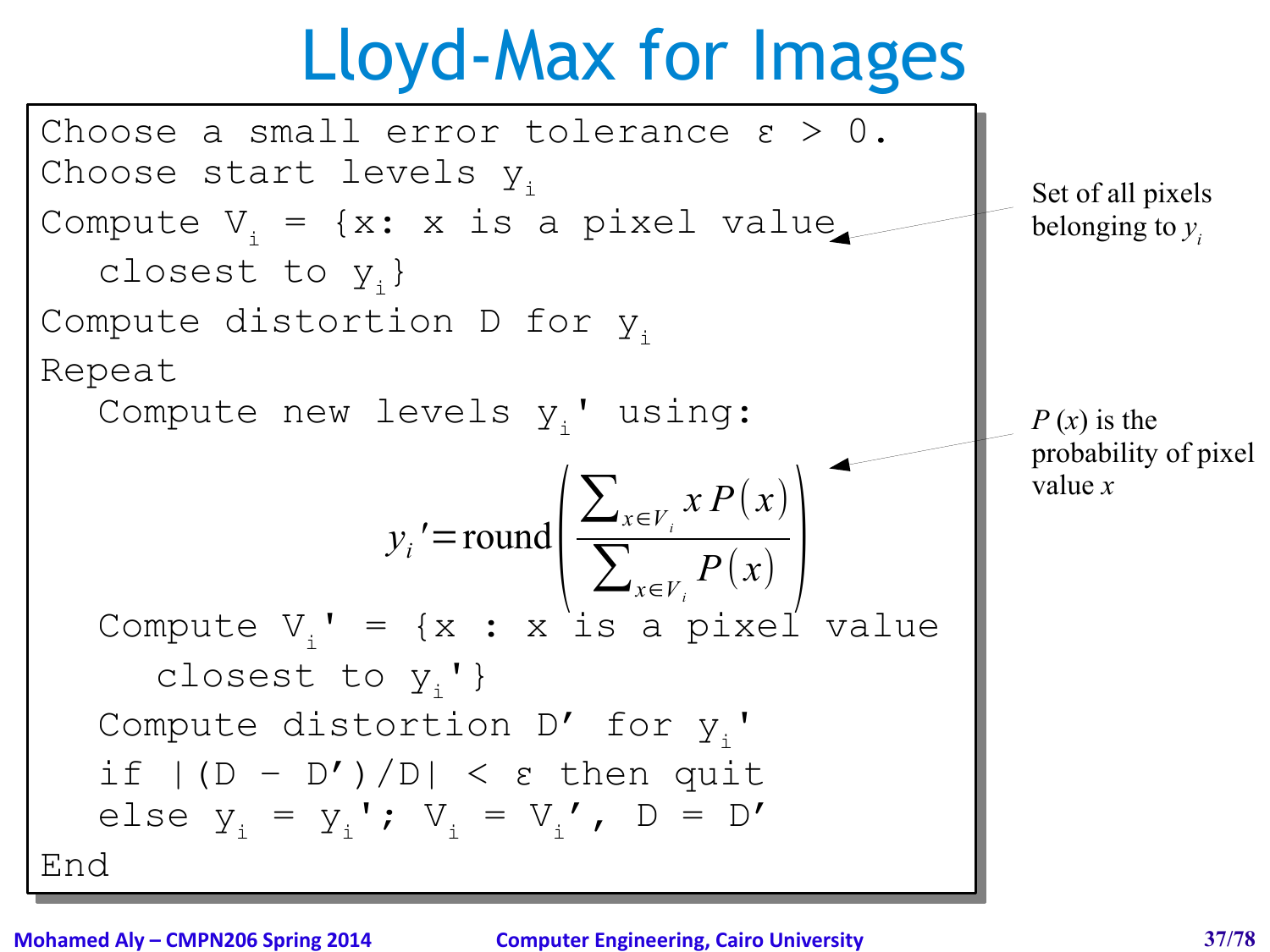

 $y_0 = 2$  and  $y_1 = 5$  $V_0$  = {0, 1, 2, 3} and  $V_1$  = {4, 5, 6, 7}  $D = 140x1+100x4 + 40x1 = 580$ 

Choose a small error tolerance ε > 0. Choose a small error tolerance ε > 0. Choose start levels  $y_i$ Compute  $V_i = {x: x is a pixel value}$ closest to  $y_i$ } Compute distortion D for y<sub>i</sub> Repeat Repeat Compute new levels  $y_i$ ' using: Compute  $V_i' = {x : x is a pixel value}$ closest to  $y_i'$  } Compute distortion D' for y<sub>i</sub>'  $\inf$   $|(D - D')/D| \leq \varepsilon$  then quit else  $y_i = y_i'$ ;  $V_i = V_i'$ ,  $D = D'$ End End  $y_i$ '=round( $\frac{1}{2}$  $\sum_{x \in X_i} x P(x)$  $\sum_{x \in X_i} P(x)$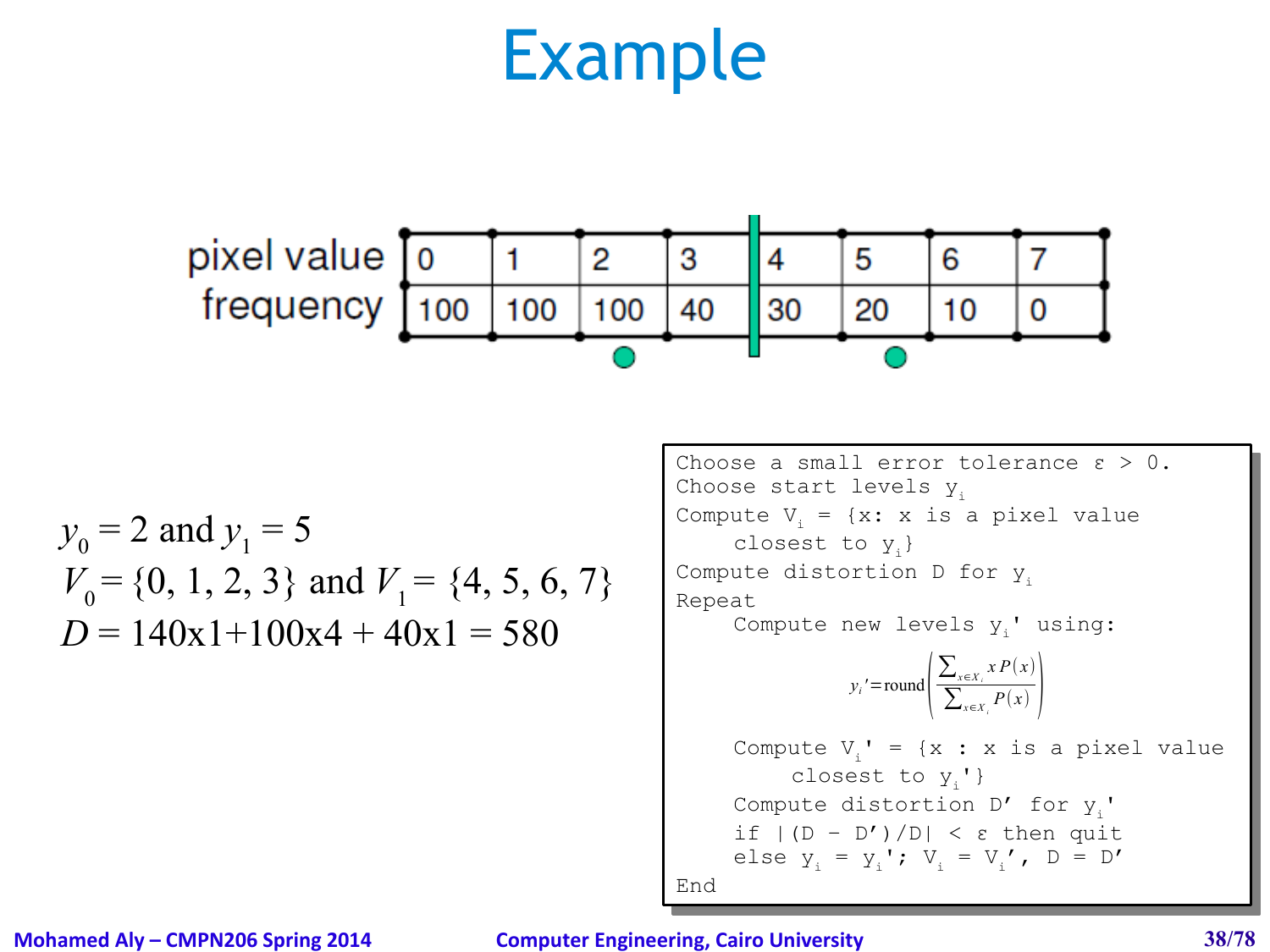

$$
y_0 = 2
$$
 and  $y_1 = 5$   
\n $V_0 = \{0, 1, 2, 3\}$  and  $V_1 = \{4, 5, 6, 7\}$   
\n $D = 140x1+100x4 + 40x1 = 580$ 

$$
y_0' = round((100x0 + 100x1 + 100x2 + 40x3) / 340) = 1
$$
  

$$
y_1' = round((30x4 + 20x5 + 10x6) / 60) = 5
$$

Choose a small error tolerance ε > 0. Choose a small error tolerance ε > 0. Choose start levels  $y_i$ Compute  $V_i = {x: x is a pixel value}$ closest to  $y_i$ } Compute distortion D for y<sub>i</sub> Repeat Repeat Compute new levels  $y_i$ ' using: Compute  $V_i' = {x : x is a pixel value}$ closest to  $y_i'$  } Compute distortion D' for y<sub>i</sub>'  $\inf$   $|(D - D')/D| \leq \varepsilon$  then quit else  $y_i = y_i'$ ;  $V_i = V_i'$ ,  $D = D'$ End End  $y_i$ '=round( $\frac{1}{2}$  $\sum_{x \in X_i} x P(x)$  $\sum_{x \in X_i} P(x)$ 

**Mohamed Aly – CMPN206 Spring 2014 Computer Engineering, Cairo University 39/78**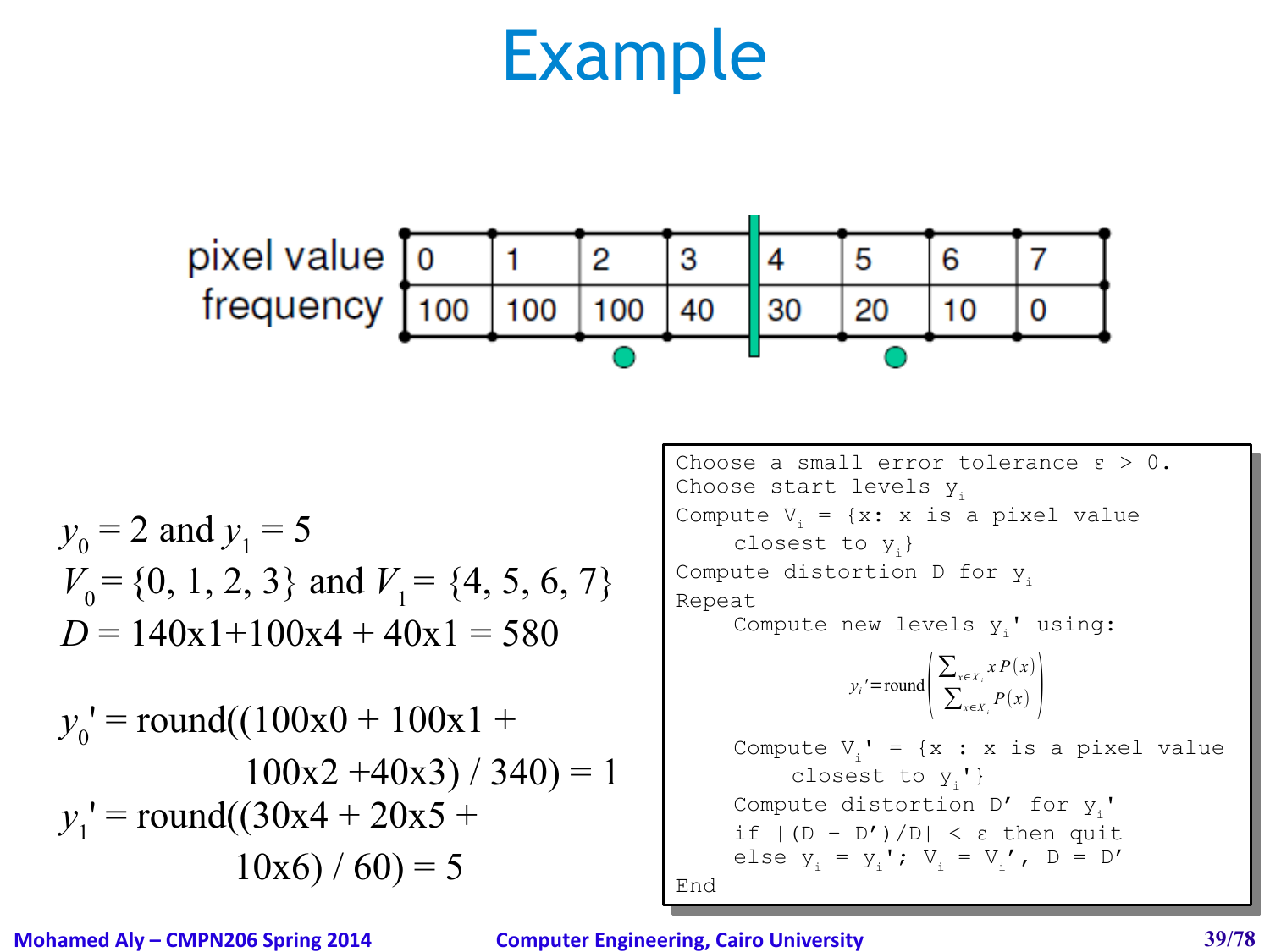

$$
y_0'
$$
 = 1 and  $y_1'$  = 5  
\n $V_0'$  = {0, 1, 2} and  $V_1'$  = {3, 4, 5, 6, 7}  
\n $D = 200x1 + 40x1 + 40x4 = 400$   
\n $|D - D'| / D = (580 - 400) / 400 = 0.31$   
\n $y = y'$ ,  $V = V'$ ,  $D = D'$ 

Choose a small error tolerance ε > 0. Choose a small error tolerance ε > 0. Choose start levels  $y_i$ Compute  $V_i = {x: x is a pixel value}$ closest to  $y_i$ } Compute distortion D for y<sub>i</sub> Repeat Repeat Compute new levels  $y_i$ ' using: Compute  $V_i' = {x : x is a pixel value}$ closest to  $y_i'$  } Compute distortion D' for y<sub>i</sub>' if |(D – D')/D| < ε then quit else  $y_i = y_i'$ ;  $V_i = V_i'$ ,  $D = D'$ End End if  $|(D - D')/D| < \varepsilon$  then quit  $y_i$ '=round( $\frac{1}{2}$  $\sum_{x \in X_i} x P(x)$  $\sum_{x \in X_i} P(x)$ 

**Mohamed Aly – CMPN206 Spring 2014 Computer Engineering, Cairo University 40/78**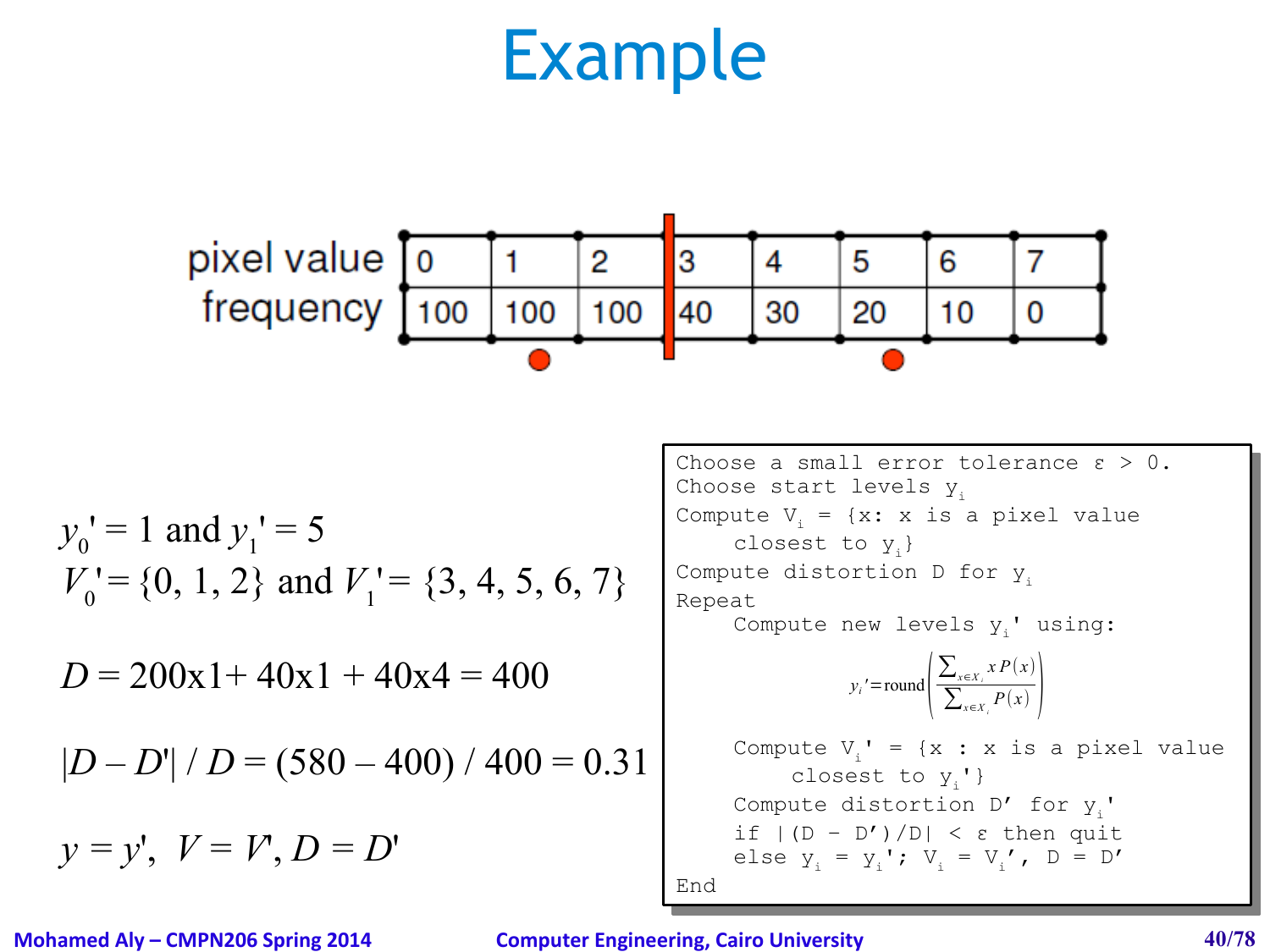

$$
y_0 = 1
$$
 and  $y_1 = 5$   
\n $V_0 = \{0, 1, 2\}$  and  $V_1 = \{3, 4, 5, 6, 7\}$   
\n $D = 400$ 

$$
y_0
$$
' = round((100x0 + 100x1 +  
100x2)/300) = 1  
 $y_1$ ' = round((40x3 + 30x4 +  
20x5 + 10x6)/100) = 4

Choose a small error tolerance ε > 0. Choose a small error tolerance ε > 0. Choose start levels  $y_i$ Compute  $V_i = {x: x is a pixel value}$ closest to  $y_i$ } Compute distortion D for y<sub>i</sub> Repeat Repeat Compute new levels  $y_i$ ' using: Compute  $V_i' = {x : x is a pixel value}$ closest to  $y_i'$  } Compute distortion D' for y<sub>i</sub>'  $\inf$   $|(D - D')/D| \leq \varepsilon$  then quit else  $y_i = y_i'$ ;  $V_i = V_i'$ ,  $D = D'$ End End  $y_i$ '=round( $\frac{1}{2}$  $\sum_{x \in X_i} x P(x)$  $\sum_{x \in X_i} P(x)$ 

**Mohamed Aly – CMPN206 Spring 2014 Computer Engineering, Cairo University 41/78**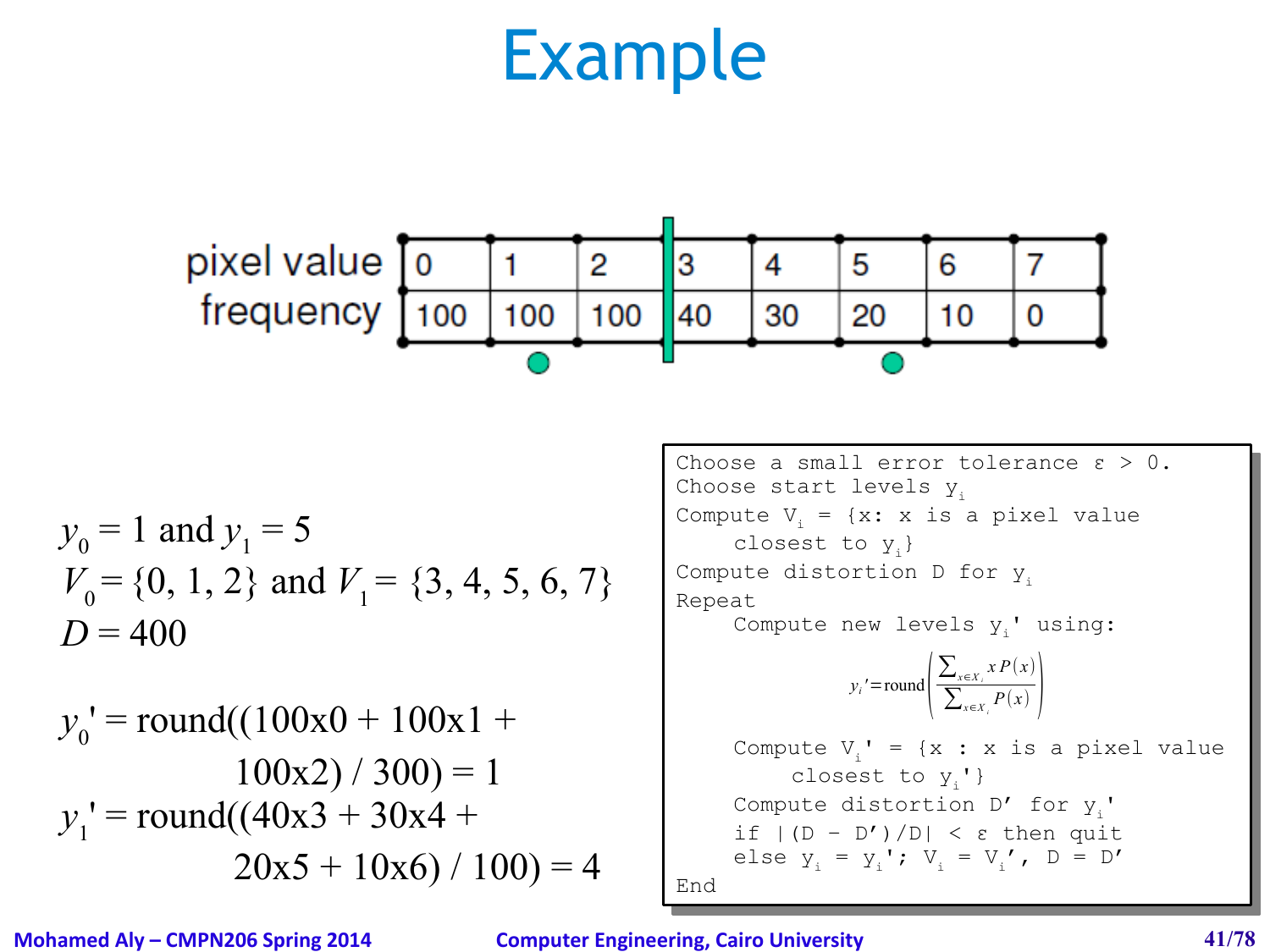

$$
y_0'
$$
 = 1 and  $y_1'$  = 4  
\n $V_0'$  = {0, 1, 2} and  $V_1'$  = {3, 4, 5, 6, 7}  
\n $D = 200x1 + 60x1 + 10x4 = 300$   
\n $|D - D'| / D = (400 - 300) / 300 = 0.17$   
\n $y = y'$ ,  $V = V'$ ,  $D = D'$ 

Choose a small error tolerance ε > 0. Choose a small error tolerance ε > 0. Choose start levels  $y_i$ Compute  $V_i = {x: x is a pixel value}$ closest to  $y_i$ } Compute distortion D for y<sub>i</sub> Repeat Repeat Compute new levels  $y_i$ ' using: Compute  $V_i' = {x : x is a pixel value}$ closest to  $y_i'$  } Compute distortion D' for y<sub>i</sub>'  $\inf$   $|(D - D')/D| \leq \varepsilon$  then quit else  $y_i = y_i'$ ;  $V_i = V_i'$ ,  $D = D'$ End End  $y_i$ '=round( $\frac{1}{2}$  $\sum_{x \in X_i} x P(x)$  $\sum_{x \in X_i} P(x)$ 

**Mohamed Aly – CMPN206 Spring 2014 Computer Engineering, Cairo University 42/78**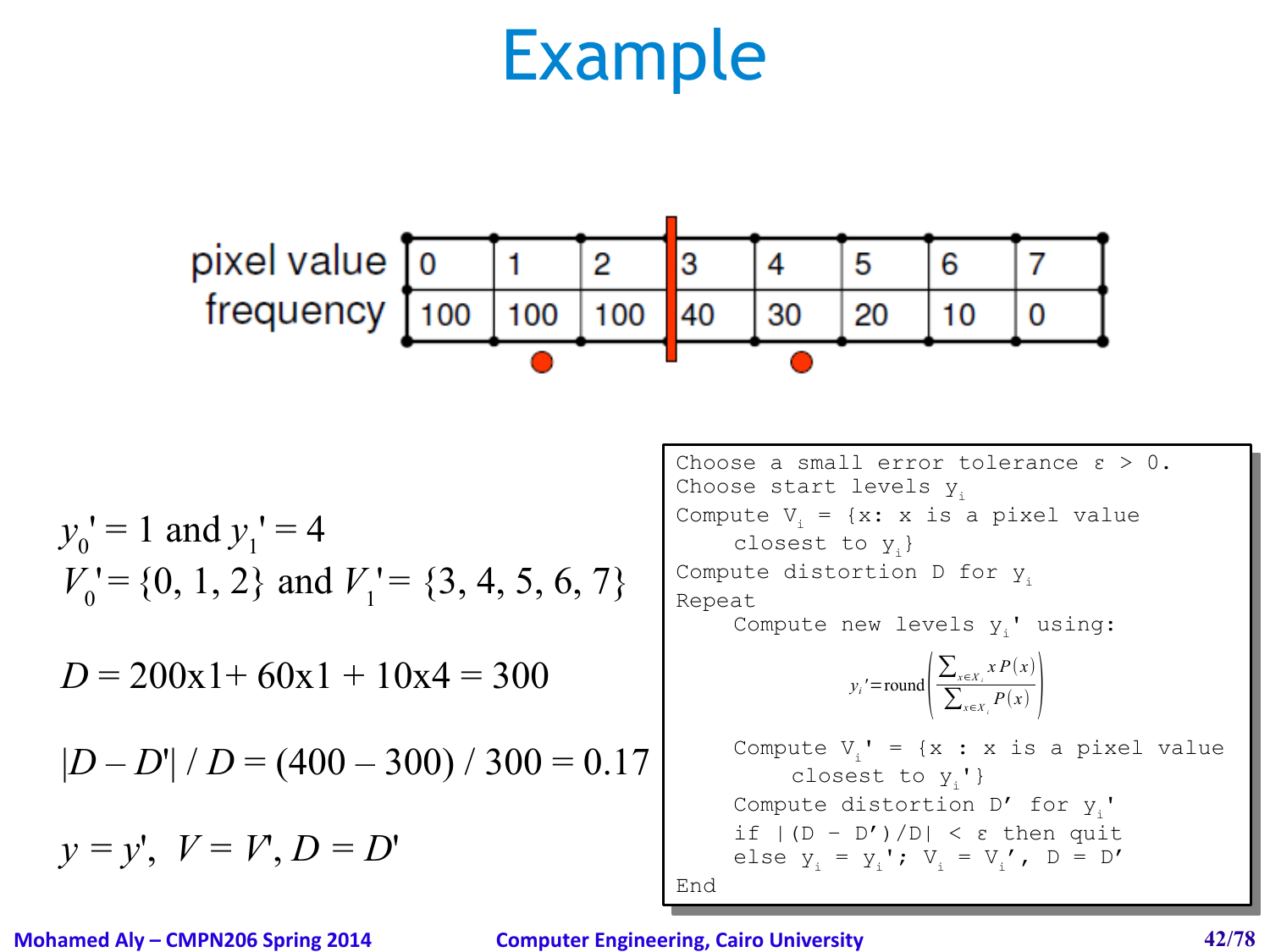

$$
y_0 = 1
$$
 and  $y_1 = 4$   
\n $V_0 = \{0, 1, 2\}$  and  $V_1 = \{3, 4, 5, 6, 7\}$   
\n $D = 300$ 

$$
y_0
$$
' = round((100x0 + 100x1 +  
100x2) / 300) = 1  
 $y_1$ ' = round((40x3 + 30x4 +  
20x5 + 10x6) / 100) = 4

Choose a small error tolerance ε > 0. Choose a small error tolerance ε > 0. Choose start levels  $y_i$ Compute  $V_i = {x: x is a pixel value}$ closest to  $y_i$ } Compute distortion D for y<sub>i</sub> Repeat Repeat Compute new levels  $y_i$ ' using: Compute  $V_i' = {x : x is a pixel value}$ closest to  $y_i'$  } Compute distortion D' for y<sub>i</sub>'  $\inf$   $|(D - D')/D| \leq \varepsilon$  then quit else  $y_i = y_i'$ ;  $V_i = V_i'$ ,  $D = D'$ End End  $y_i$ '=round( $\frac{1}{2}$  $\sum_{x \in X_i} x P(x)$  $\sum_{x \in X_i} P(x)$ 

**Mohamed Aly – CMPN206 Spring 2014 Computer Engineering, Cairo University 43/78**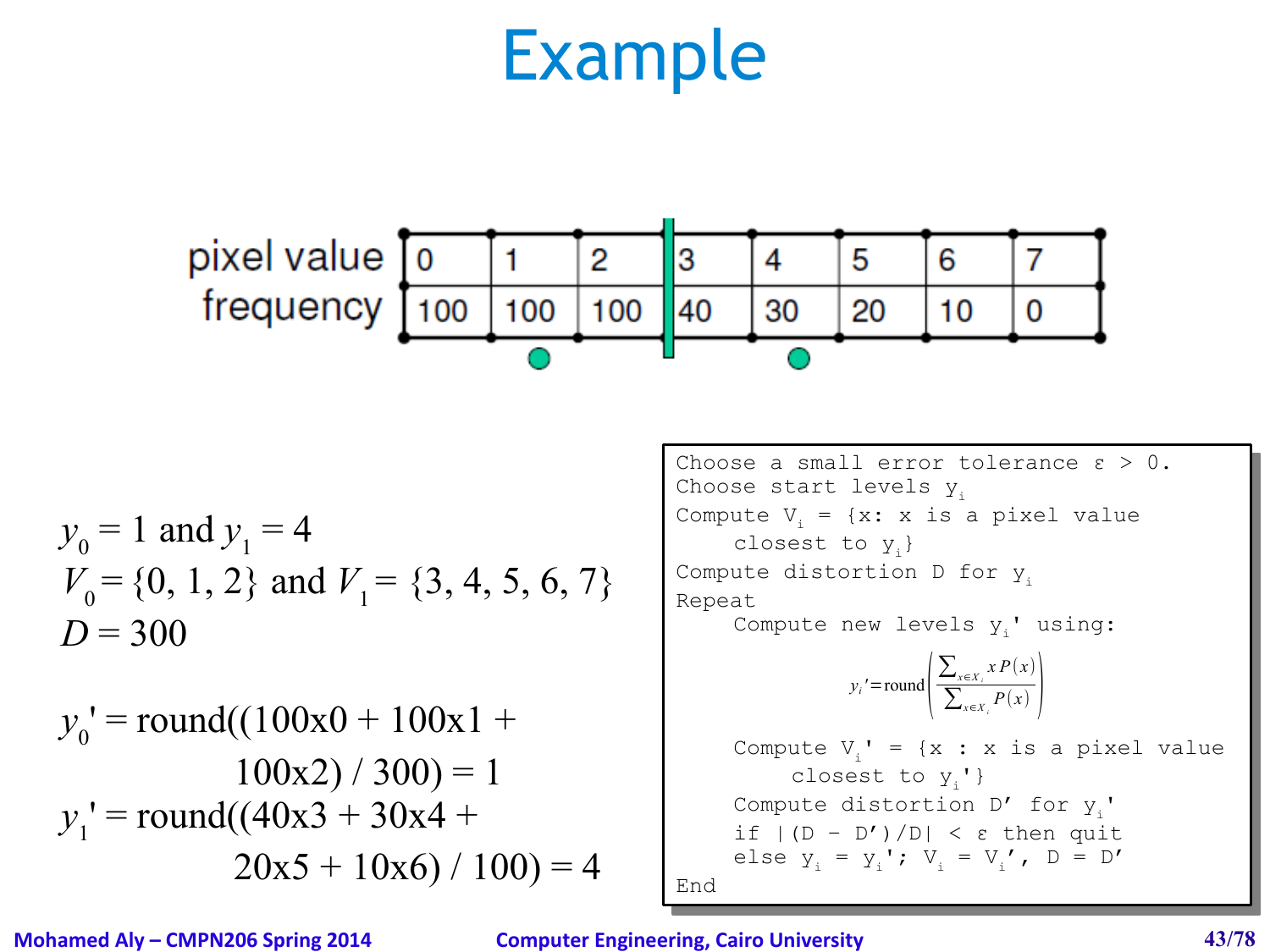

$$
y_0'
$$
 = 1 and  $y_1'$  = 4  
\n $V_0'$  = {0, 1, 2} and  $V_1'$  = {3, 4, 5, 6, 7}  
\n $D = 200x1 + 60x1 + 10x4 = 300$   
\n $|D - D'| / D = (300 - 300) / 300 = 0$   
\nQuit with:  $y_0 = 1$  and  $y_1 = 4$ 

Choose a small error tolerance ε > 0. Choose a small error tolerance ε > 0. Choose start levels  $y_i$ Compute  $V_i = {x: x is a pixel value}$ closest to  $y_i$ } Compute distortion D for y<sub>i</sub> Repeat Repeat Compute new levels  $y_i$ ' using: Compute  $V_i' = {x : x is a pixel value}$ closest to  $y_i'$  } Compute distortion D' for  $Y_i$  $\inf$   $|(D - D')/D| \leq \varepsilon$  then quit else  $y_i = y_i'$ ;  $V_i = V_i'$ ,  $D = D'$ End End Compute distortion D $'$  for  $y_i$ '  $y_i$ '=round( $\frac{1}{2}$  $\sum_{x \in X_i} x P(x)$  $\sum_{x \in X_i} P(x)$ 

**Mohamed Aly – CMPN206 Spring 2014 Computer Engineering, Cairo University 44/78**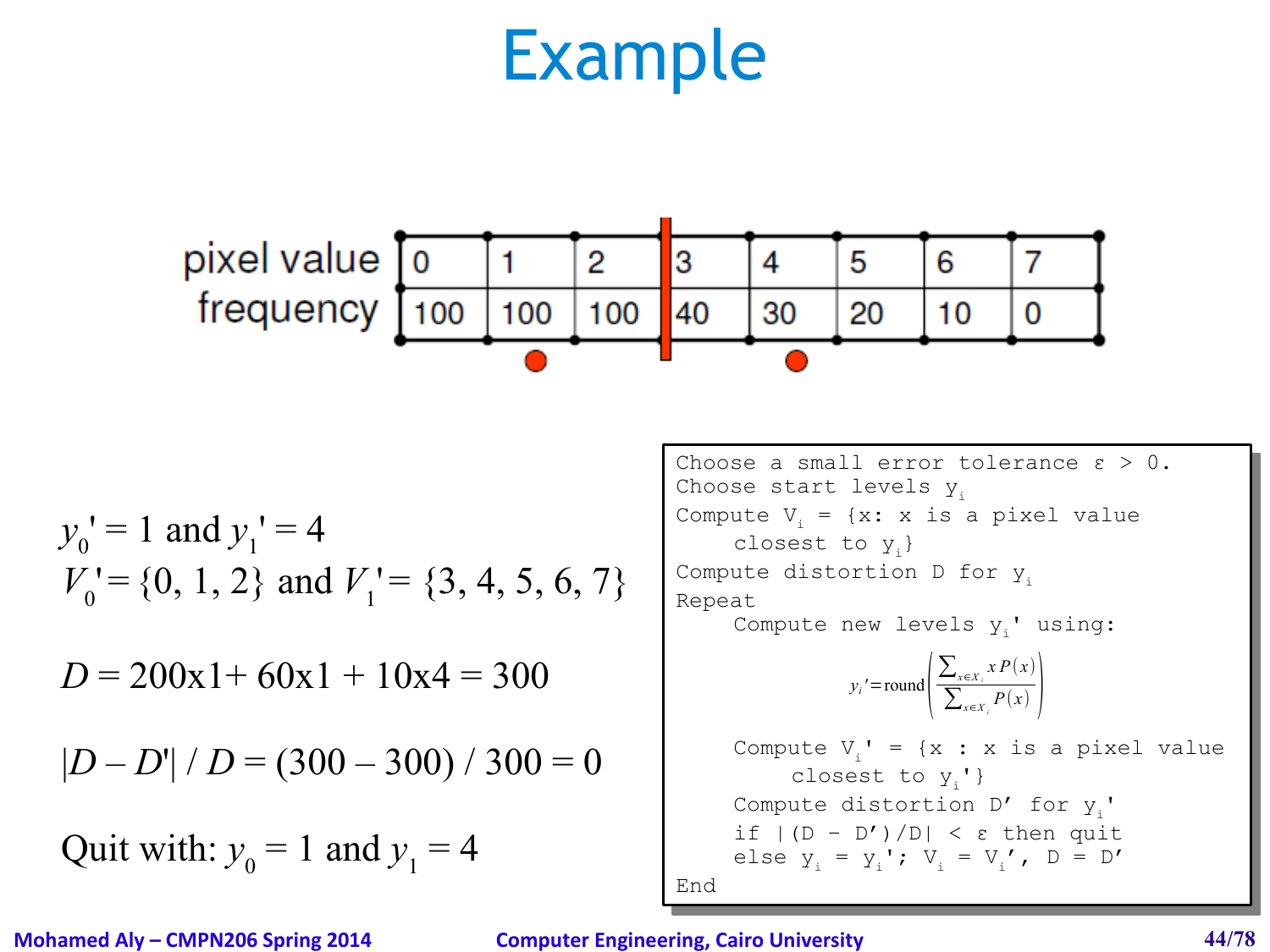## **Companding**

- Another way to achieve *nonuniform* quantization
- Creates more quantization levels (smaller intervals) at values closer to zero
- Useful and mostly used in audio compression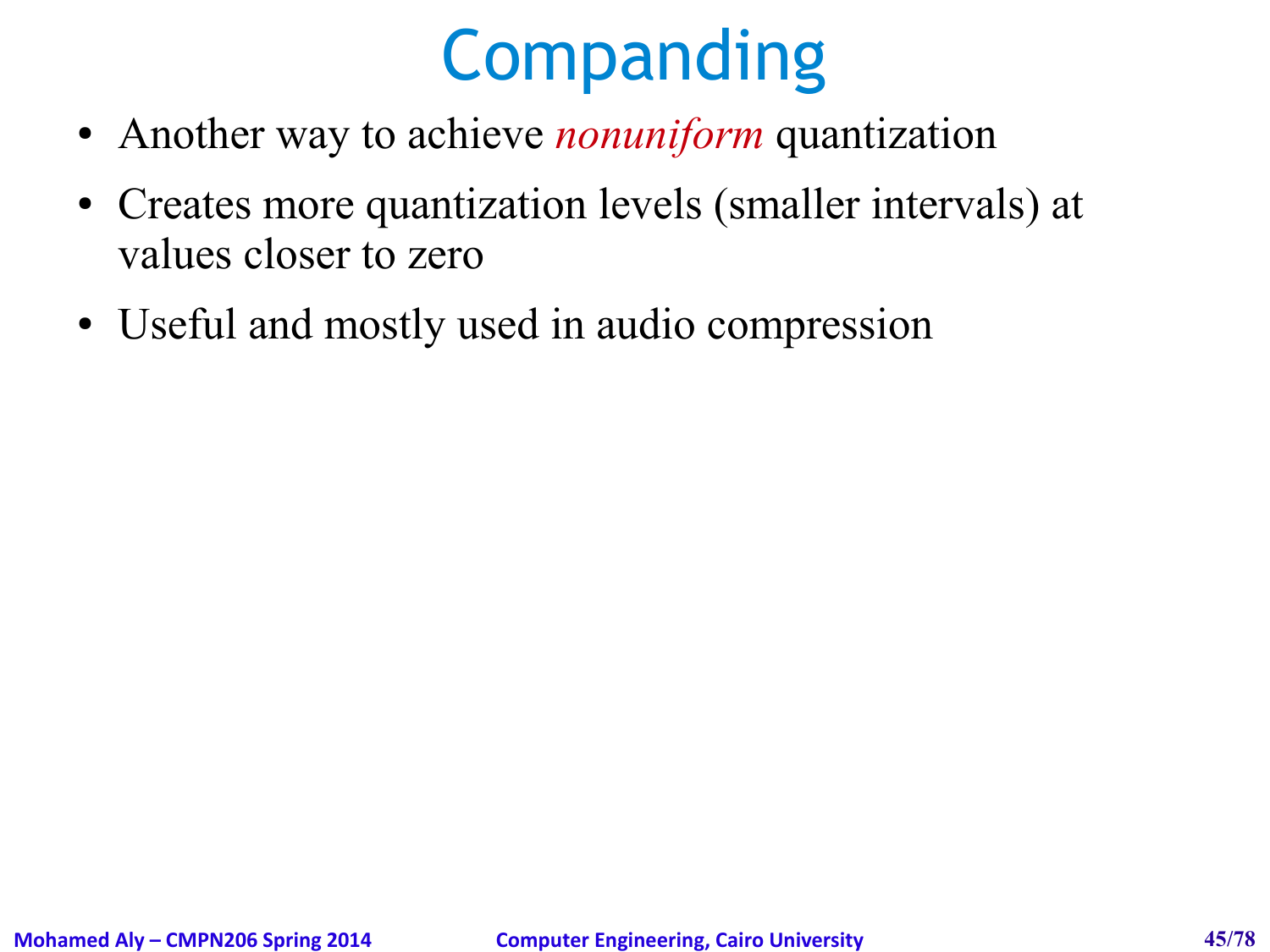# **Companding**

- Idea:
	- Compress signal using a non-linear function that *stretches* the high probability values close to zero and *compresses* the low probability values
	- Perform uniform quantization on the output
	- The decoder then performs the *inverse* of the compression (*expander*) and reconstructs the original input

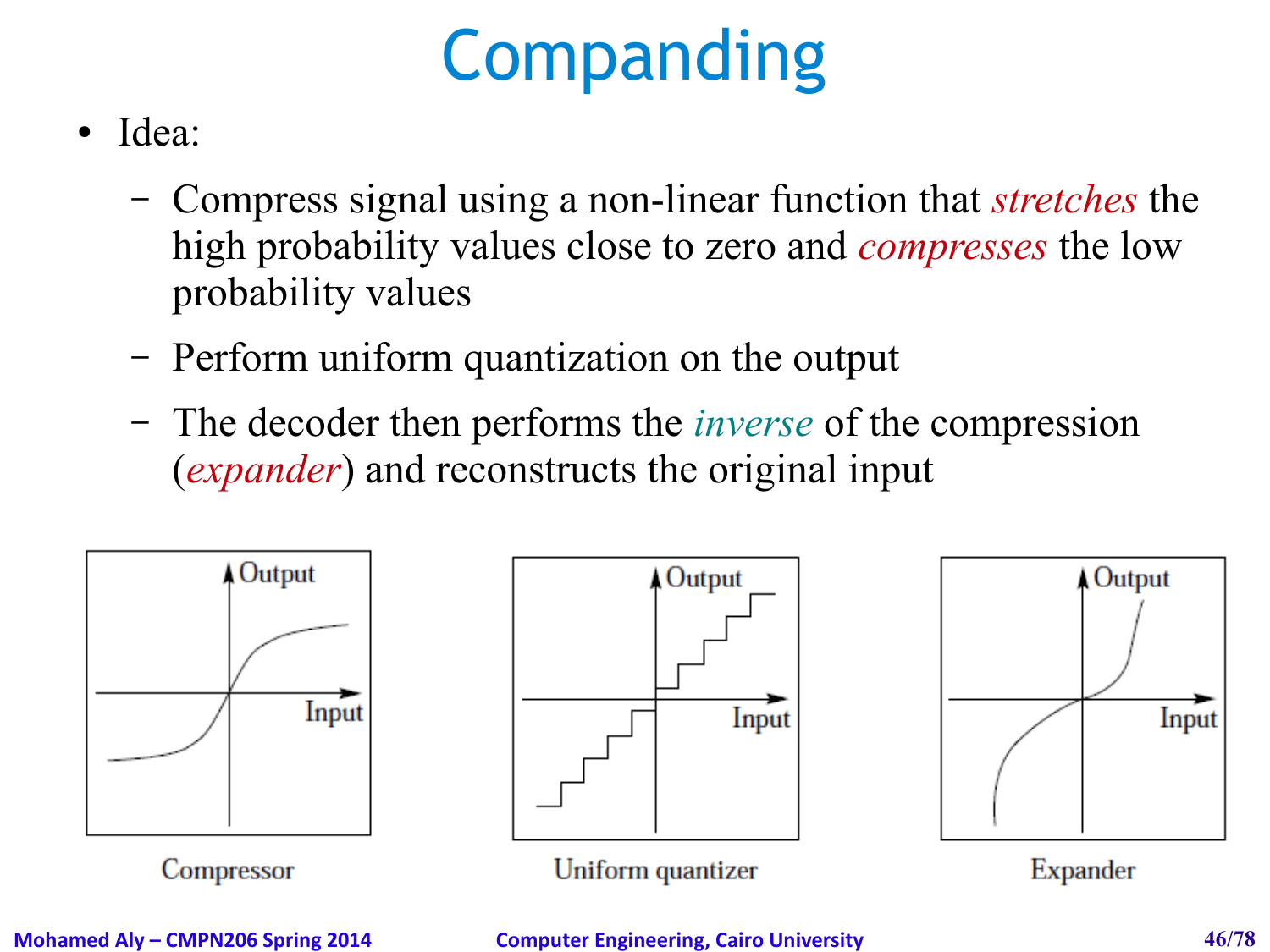## Companding

### Is equivalent to:



**Mohamed Aly – CMPN206 Spring 2014 Computer Engineering, Cairo University 47/78**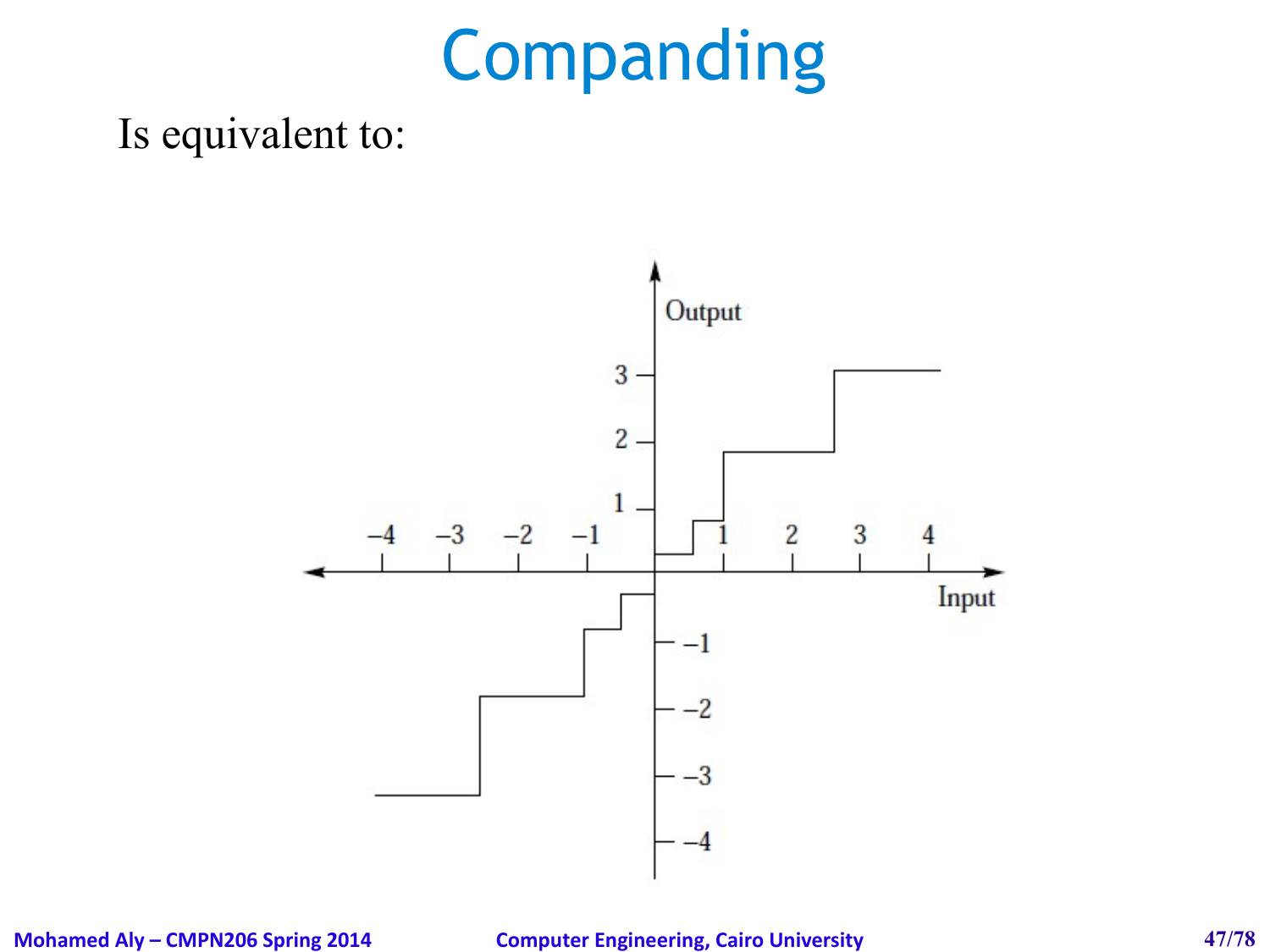## Quantization as Clustering

- Can view the quantization process as some sort of *clustering* where:
	- the *encoder* maps every input to the *nearest cluster center* (reconstruction level) and transmits its index
	- the *decoder* replaces the index with the reconstruction level from the *codebook*



**Mohamed Aly – CMPN206 Spring 2014 Computer Engineering, Cairo University 48/78**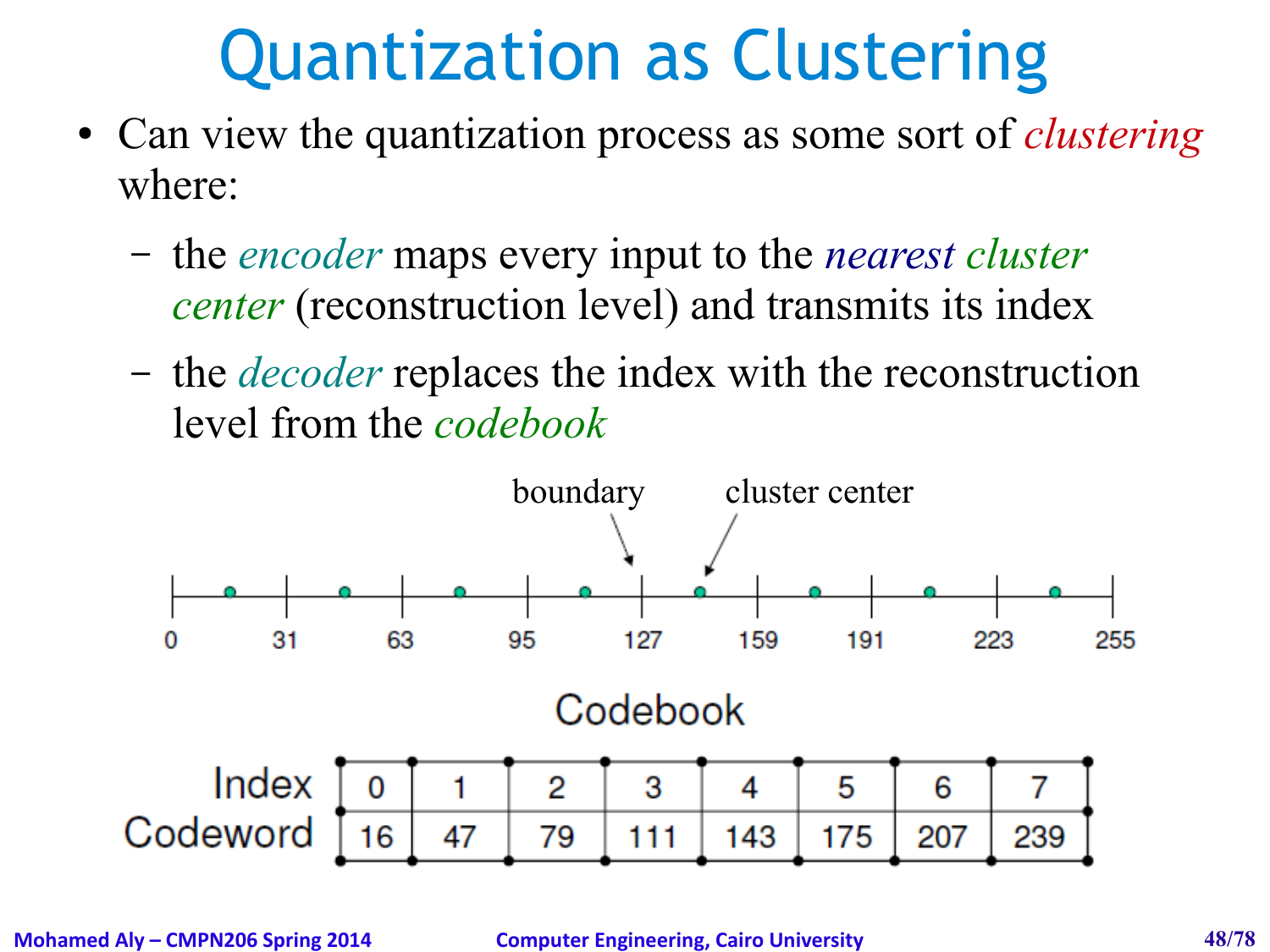## Scalar Quantization Summary

- Useful for A/D for audio compression
- Useful for image quantization
- Can be combined with lossless coding for more efficiency of coding the reconstruction level indices
- Lloyd-Max algorithm works very well in practice, will be generalized later
- Can view it as a clustering process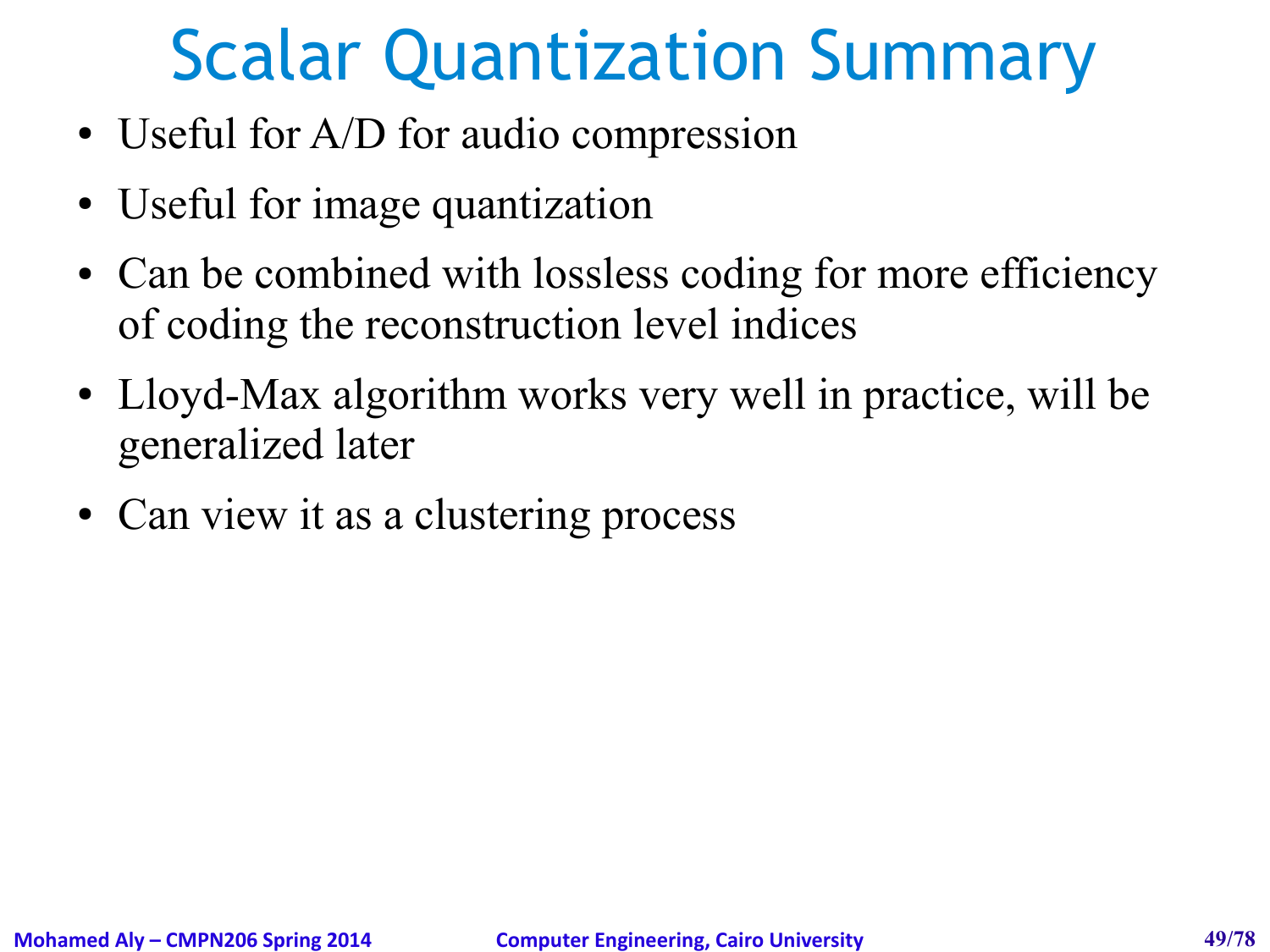## Vector Quantization (VQ)

- Shannon's theory proved that working on *vectors* (blocks) of samples is more *efficient* than working on *individual* samples, as we did with Huffman and Arithmetic Coding
- We can achieve *lower distortion* and *rate* using vectors of inputs
- Scalar Quantization works on one symbol at a time and maps all values that lie in an interval to one reconstruction level
- Vector Quantization works on *L-dimensional vectors* formed by concatenating *L* consecutive symbols
- Vectors that lie within a region in the *L-dimensional* space are mapped to the same reconstruction vector, called *code vectors* or *codewords*
- The collection of code vectors is called a *codebook*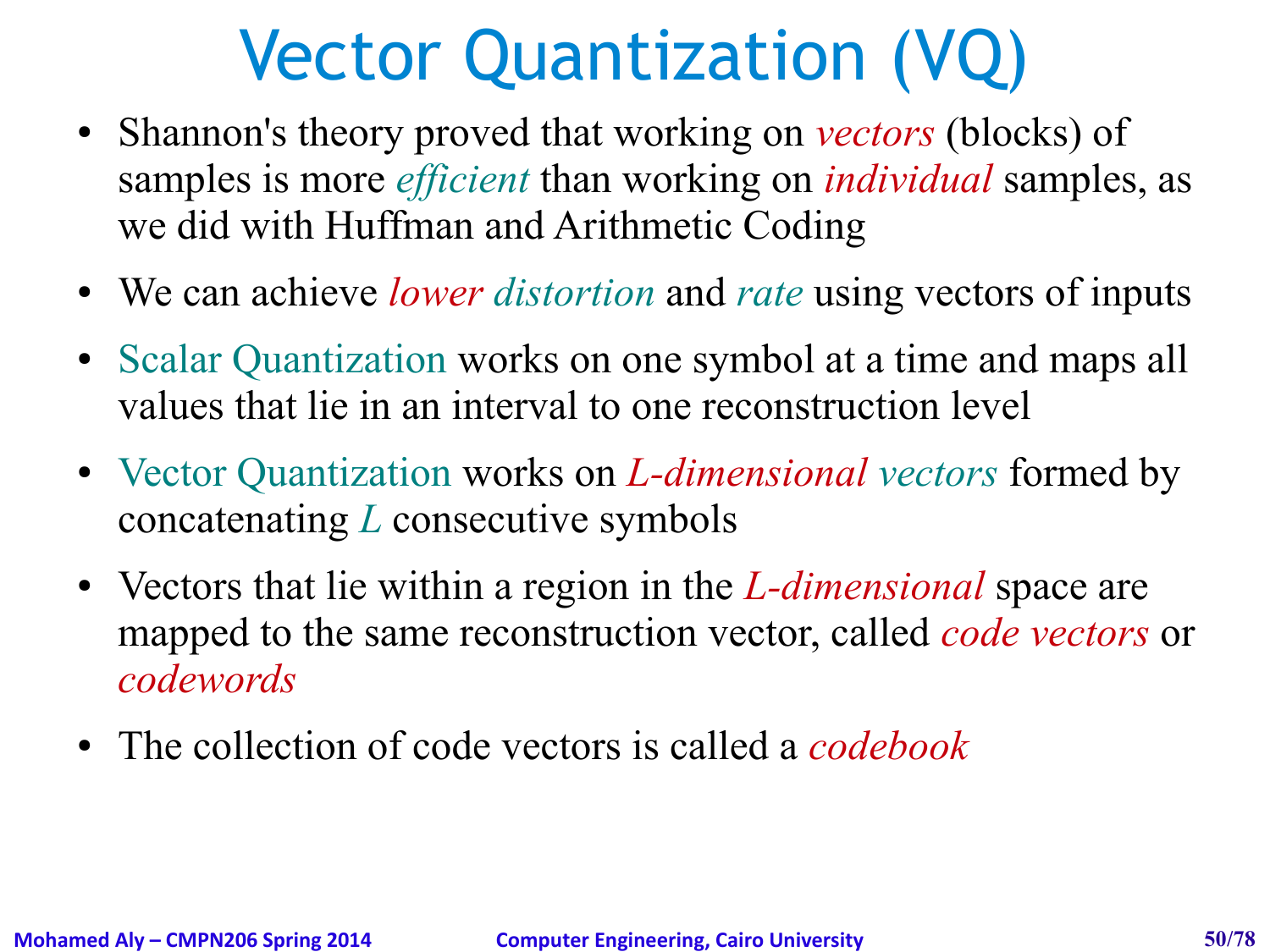## Vector Quantization

- *Encoder*: for every input vector, finds the closest *code vector* in the *codebook* and transmits its *index*
- *Decoder*: looks up the index in the *codebook* and outputs the corresponding *code vector*



### **Mohamed Aly – CMPN206 Spring 2014 Computer Engineering, Cairo University 51/78**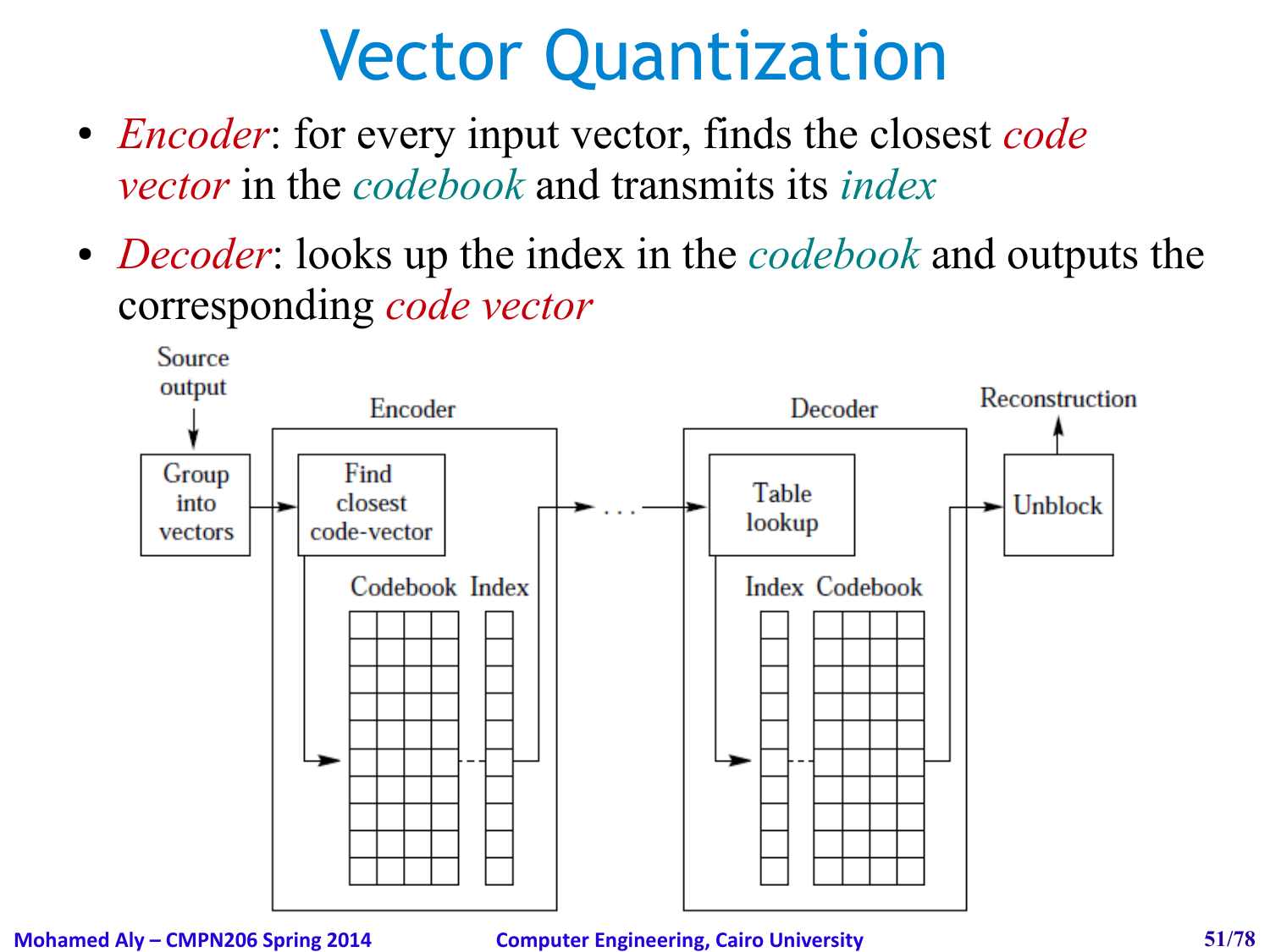## Vector Quantization

- Examples:
	- Take *L* consecutive samples of audio and form a vector
	- Take *L* pixels in a block of the image and form a vector



### **Mohamed Aly – CMPN206 Spring 2014 Computer Engineering, Cairo University 52/78**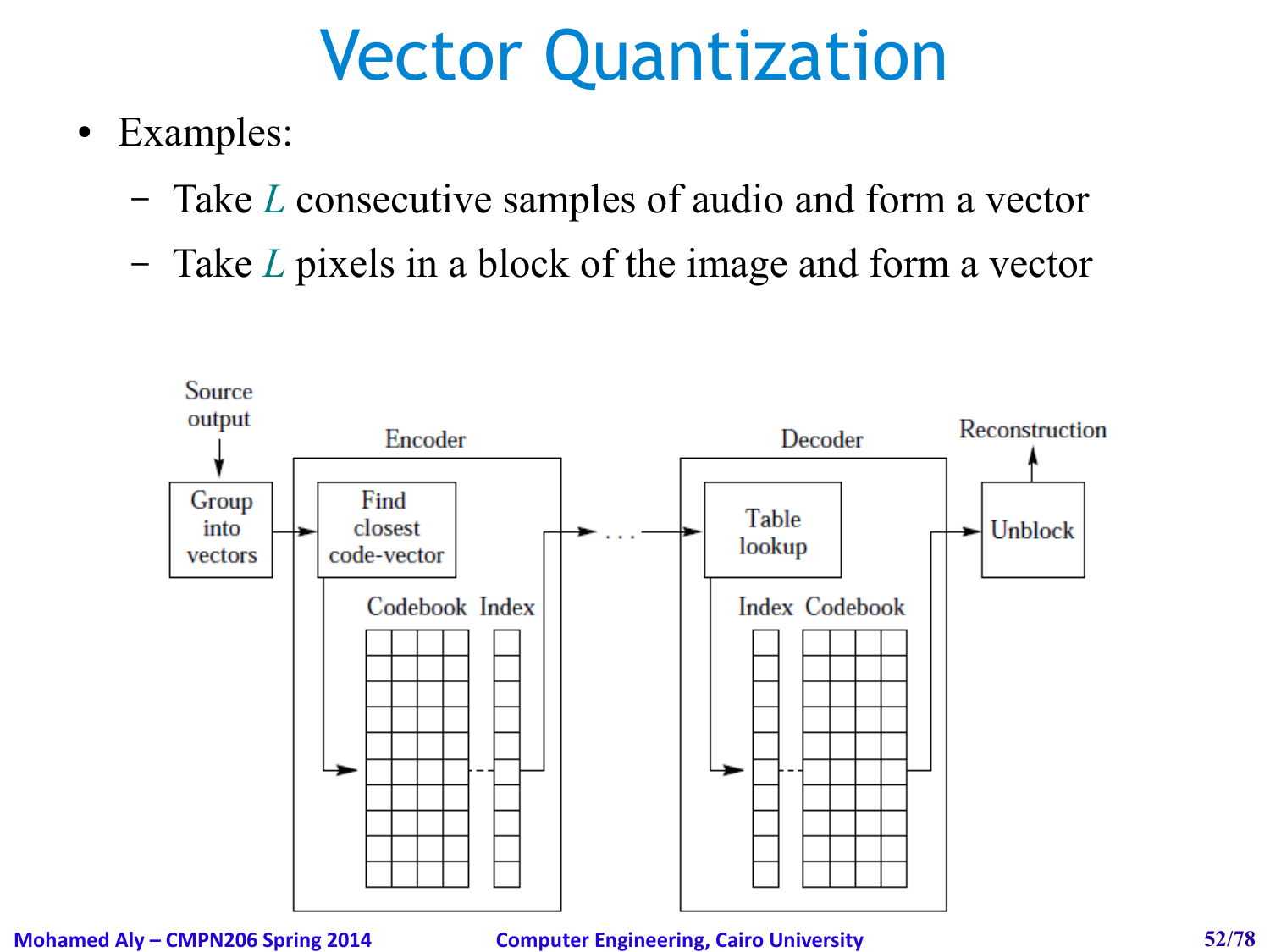## Vector Quantization

- Assume we have vectors of length *L* i.e. *L*-dimensional vectors of input samples
- Assume we have a codebook with *K code vectors* each with *L* dimensions
- The number of bits required to represent the index of a code vector is  $\lceil \log_2 K \rceil$  *bits per vector*
- So the number of *bits per sample* is  $|\log K| / L$  bits
- We will measure distortion using the MSE
- Each input vector *X* is closest to a code vector  $Y_j$  which means that  $|| X - Y_i ||^2 \le || X - Y_i ||^2$  for all *i* where  $||X||^2 = \sum_i x_i^2$  is the norm of vector *X*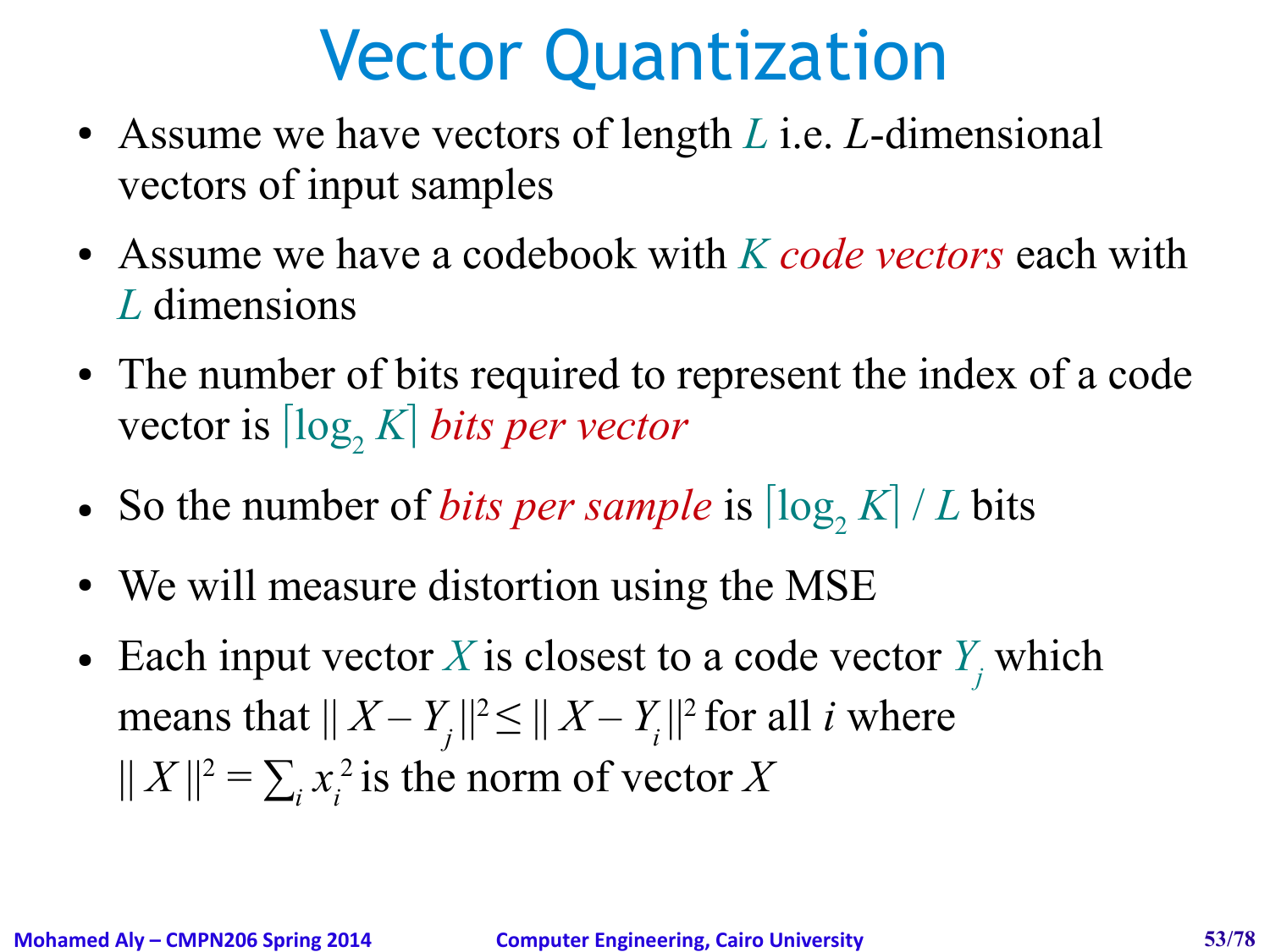# Why VQ Helps?

- Assume we have an 8-level uniform scalar quantizer with *step* ∆
- All values in the same *interval* (i.e. within the decision boundaries), map to the same *reconstruction level* Output  $7A/2$ • Another way we can look at this is that  $5\Delta/2$  every value is mapped to the *closest reconstruction level* which is then  $3\Delta/2$ output from the quantizer  $\Delta/2$  $2\Delta$  $3\Delta$  $-3\Delta$  $-2\Delta$  $-\Delta$ Δ Input  $-\Delta/2$  $-3\Delta/2$  $-5\Delta/2$ Another view: points map to the closest output value $-7\Delta/2$ Quantizer output -3A  $3\Delta$ –2∧ 2Δ

**FIGURE 10.4** Two representations of an eight-level scalar quantizer. **Mohamed Aly – CMPN206 Spring 2014 Computer Engineering, Cairo University 54/78**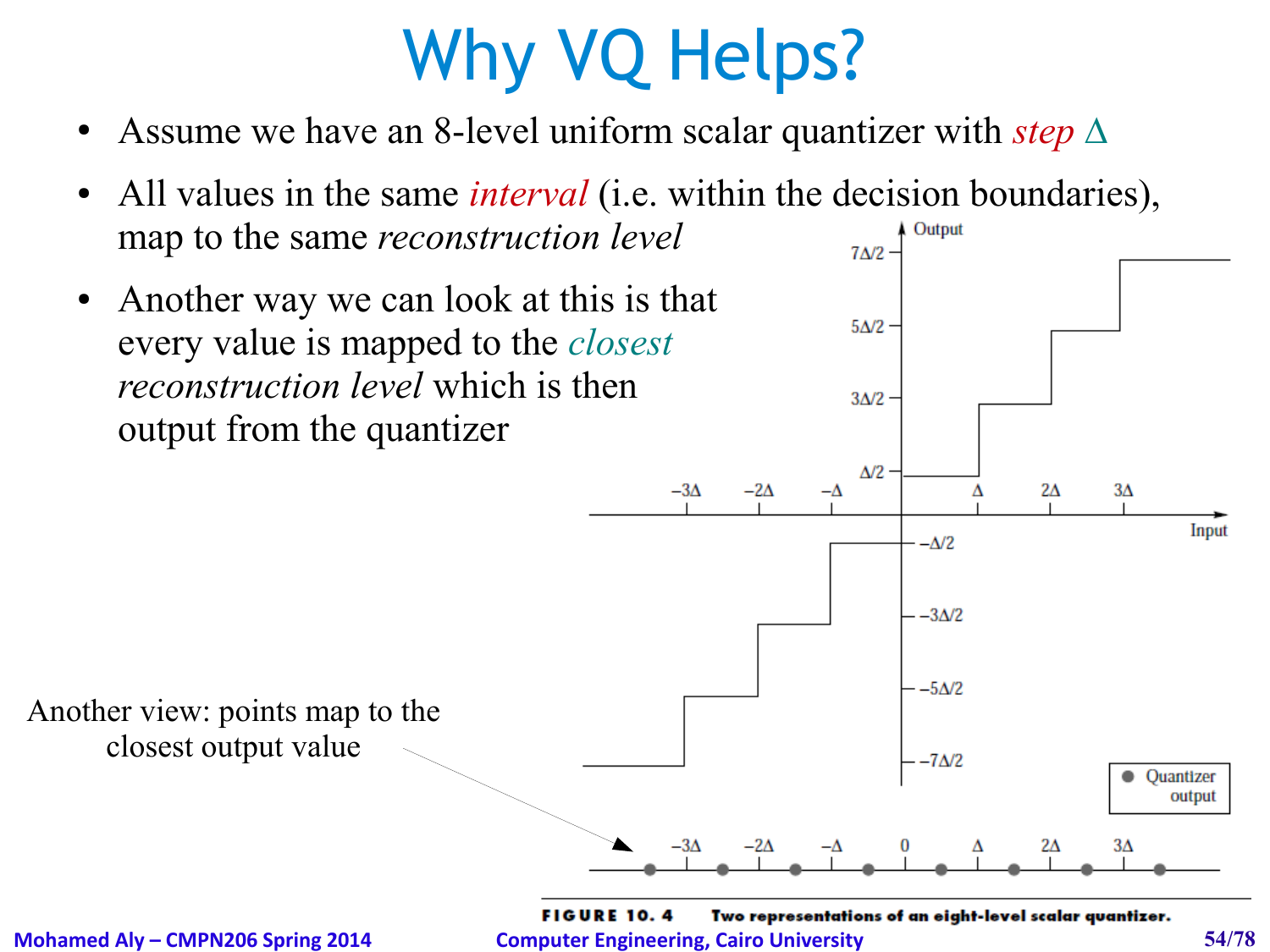# Why VQ Helps?

- Assume we quantize every *two* consecutive values together  $x_1$  and  $x_2$
- For example, this quantizer output is sent when  $x_1$  is within the interval [ $\Delta$ , 2 $\Delta$ ] and  $x_2$  is within the interval [2 $\Delta$ , 3 $\Delta$ ]
- The *decision boundaries* in this case are all parallel to the coordinate axes and are not as *flexible*



**FIGURE 10.5** 

Input-output map for consecutive quantization of two inputs using an eight-level scalar quantizer.

**Mohamed Aly – CMPN206 Spring 2014 Computer Engineering, Cairo University 55/78**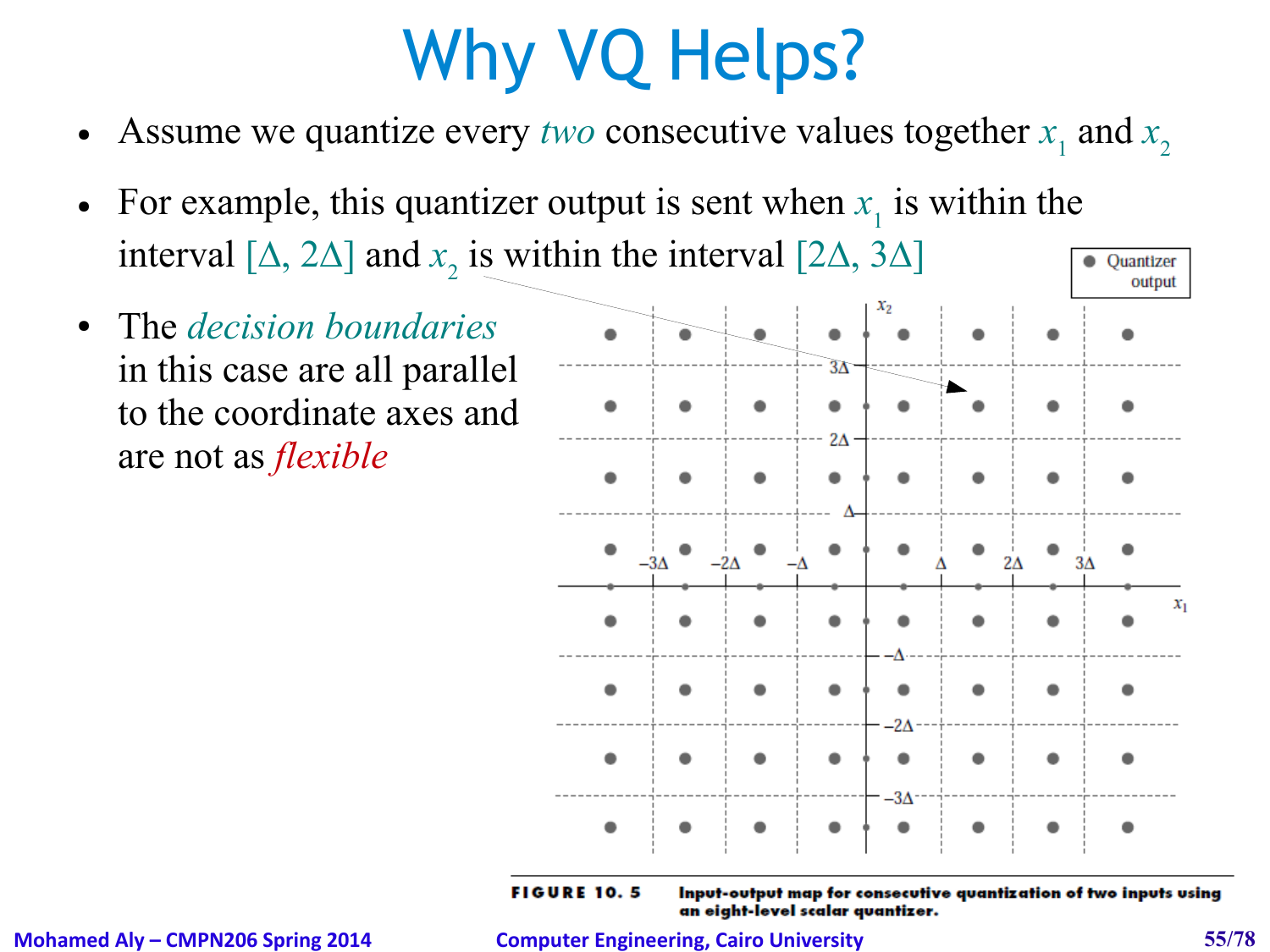# Why VQ Helps?

- Suppose we move the top-right point (that is not used that often) to the *origin*
- This modified quantizer has the same number of codewords *but* has *higher* SNR
- This is because it is now more *flexible* since the *decision boundaries* are not restricted to be parallel to the coordinate axes

• How do we design this *codebook*?

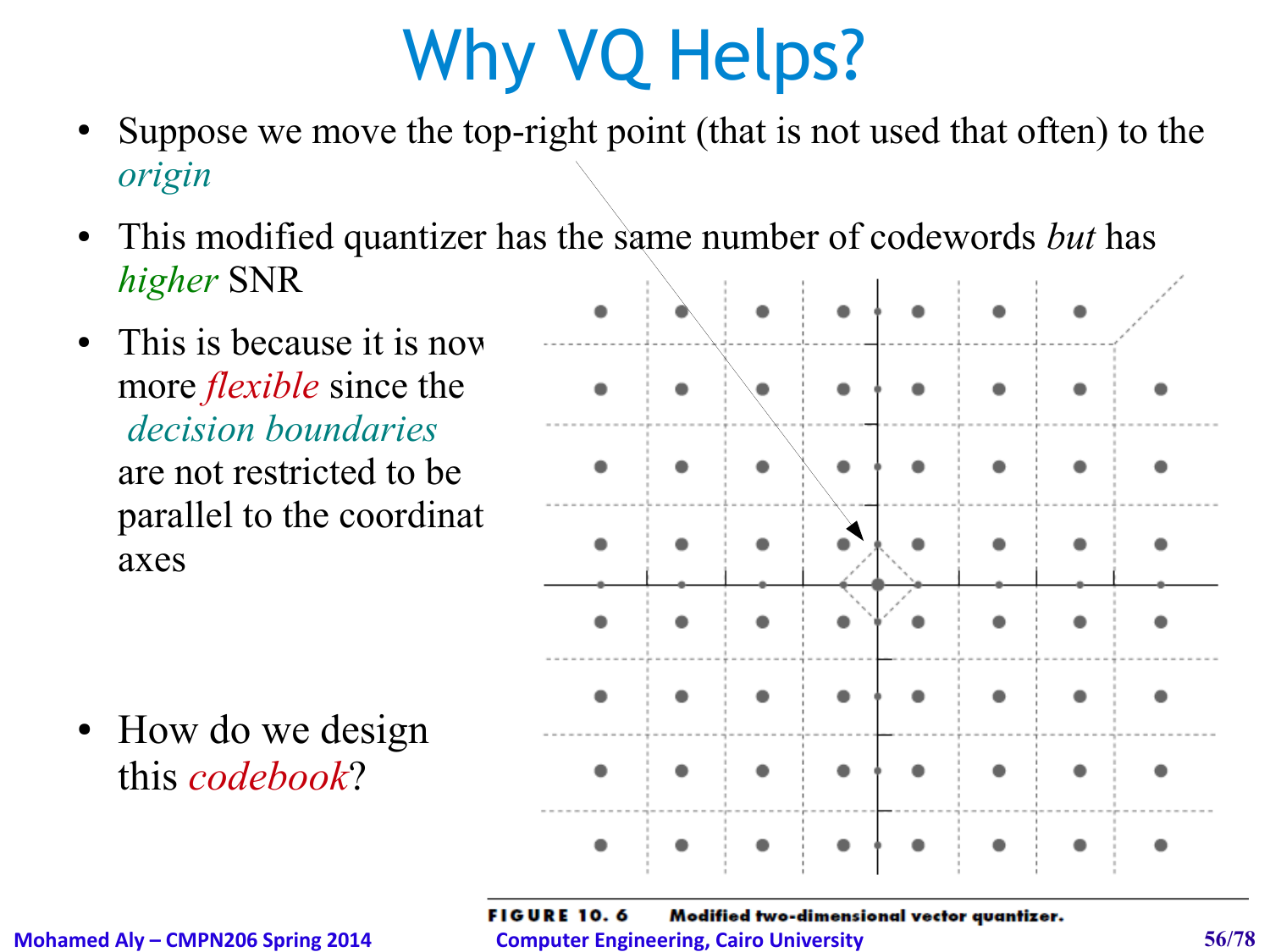## Linde-Buzo-Gray (LBG) Algorithm

- A generalization of the Lloyd-Max algorithm for higher dimensions
- Also known as *k–means* algorithm or the Generalized Lloyd Algorithm (GLA)
- Requires a *training set* instead of relying on computing or estimating the probabilities as in Lloyd-Max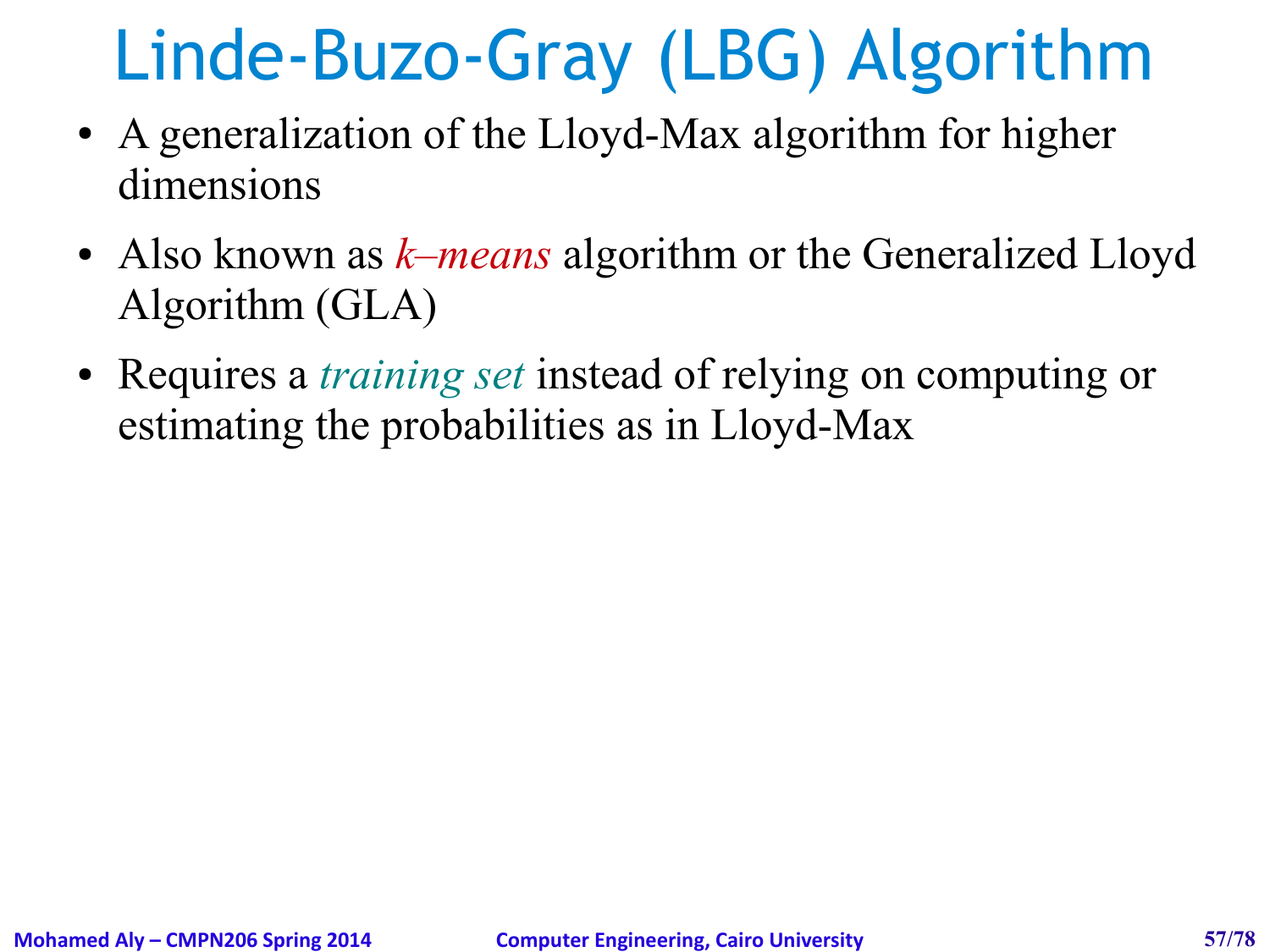## LBG Algorithm



### **Mohamed Aly – CMPN206 Spring 2014 Computer Engineering, Cairo University 58/78**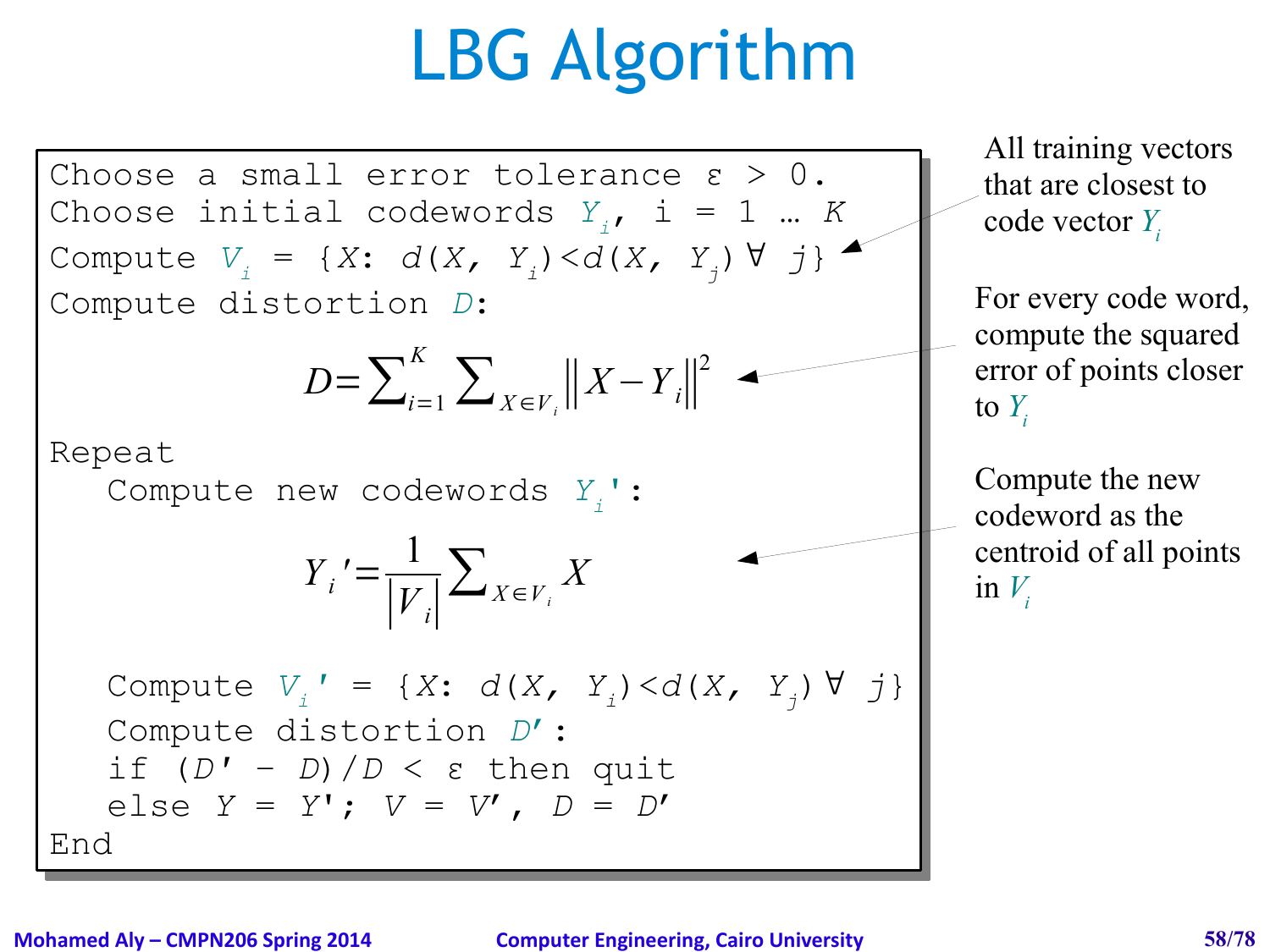

### Choose initial code vectors

**Mohamed Aly – CMPN206 Spring 2014 Computer Engineering, Cairo University 59/78**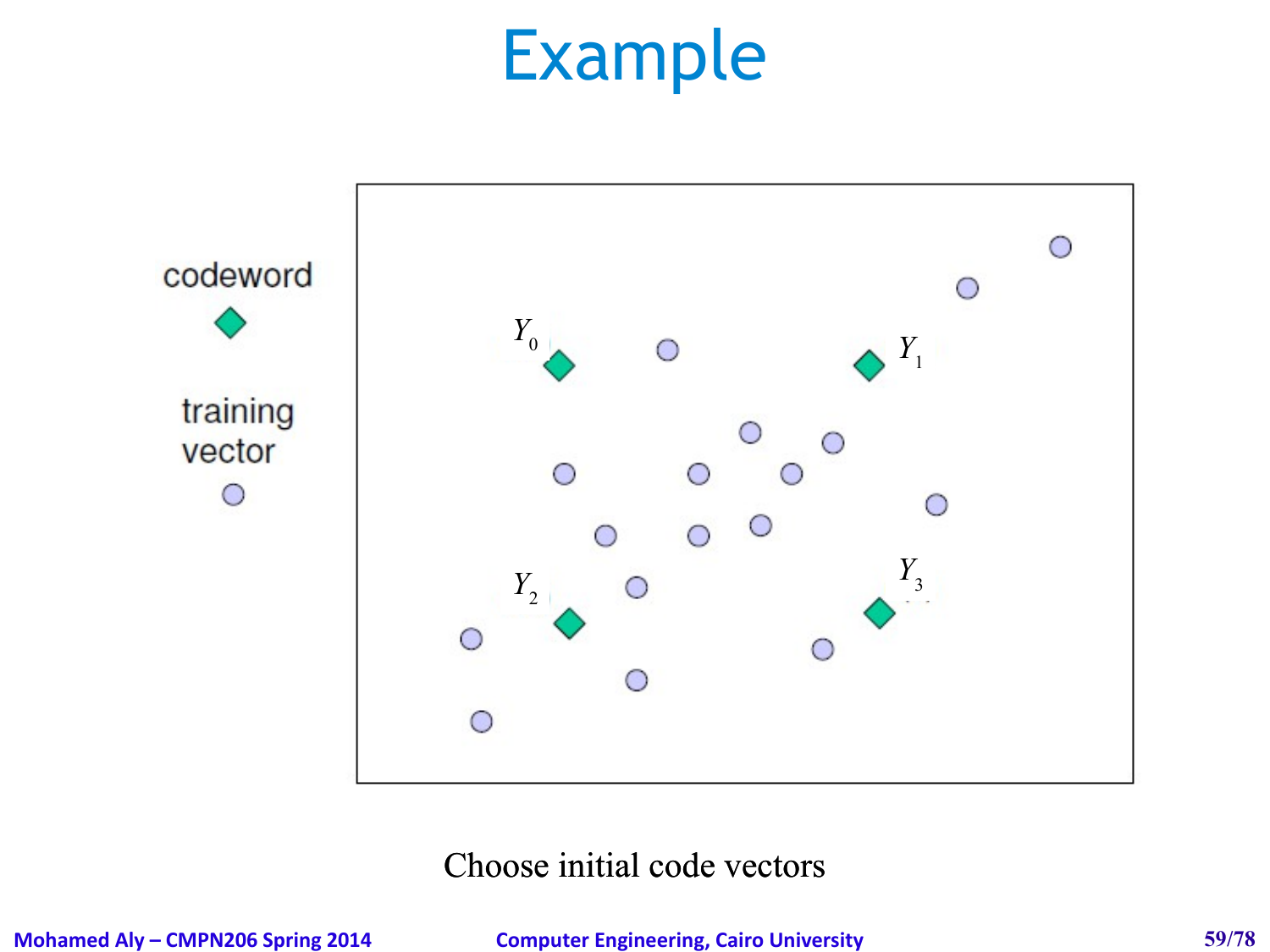

### Compute decision regions

**Mohamed Aly – CMPN206 Spring 2014 Computer Engineering, Cairo University 60/78**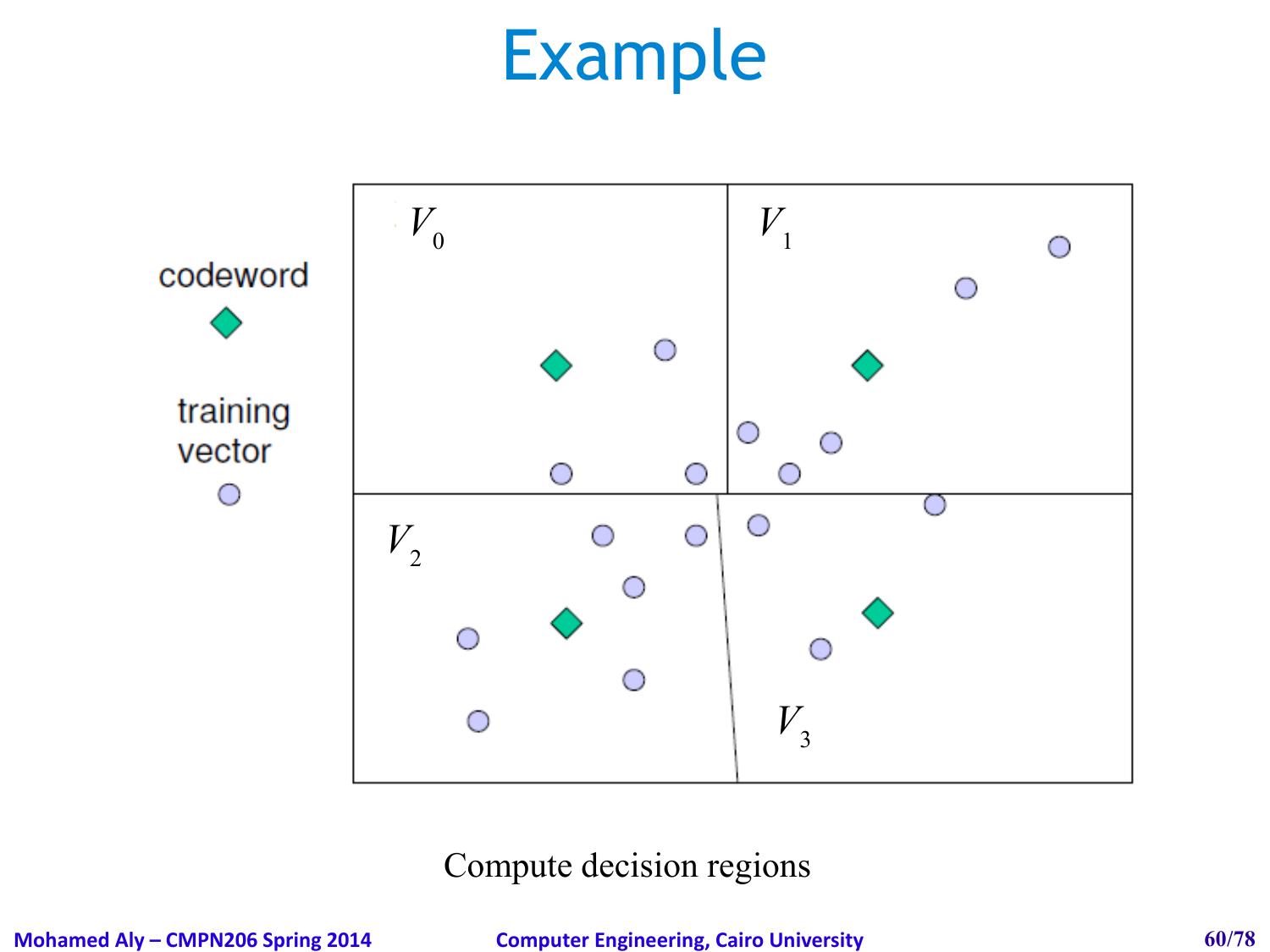

### Compute centroids of each region

**Mohamed Aly – CMPN206 Spring 2014 Computer Engineering, Cairo University 61/78**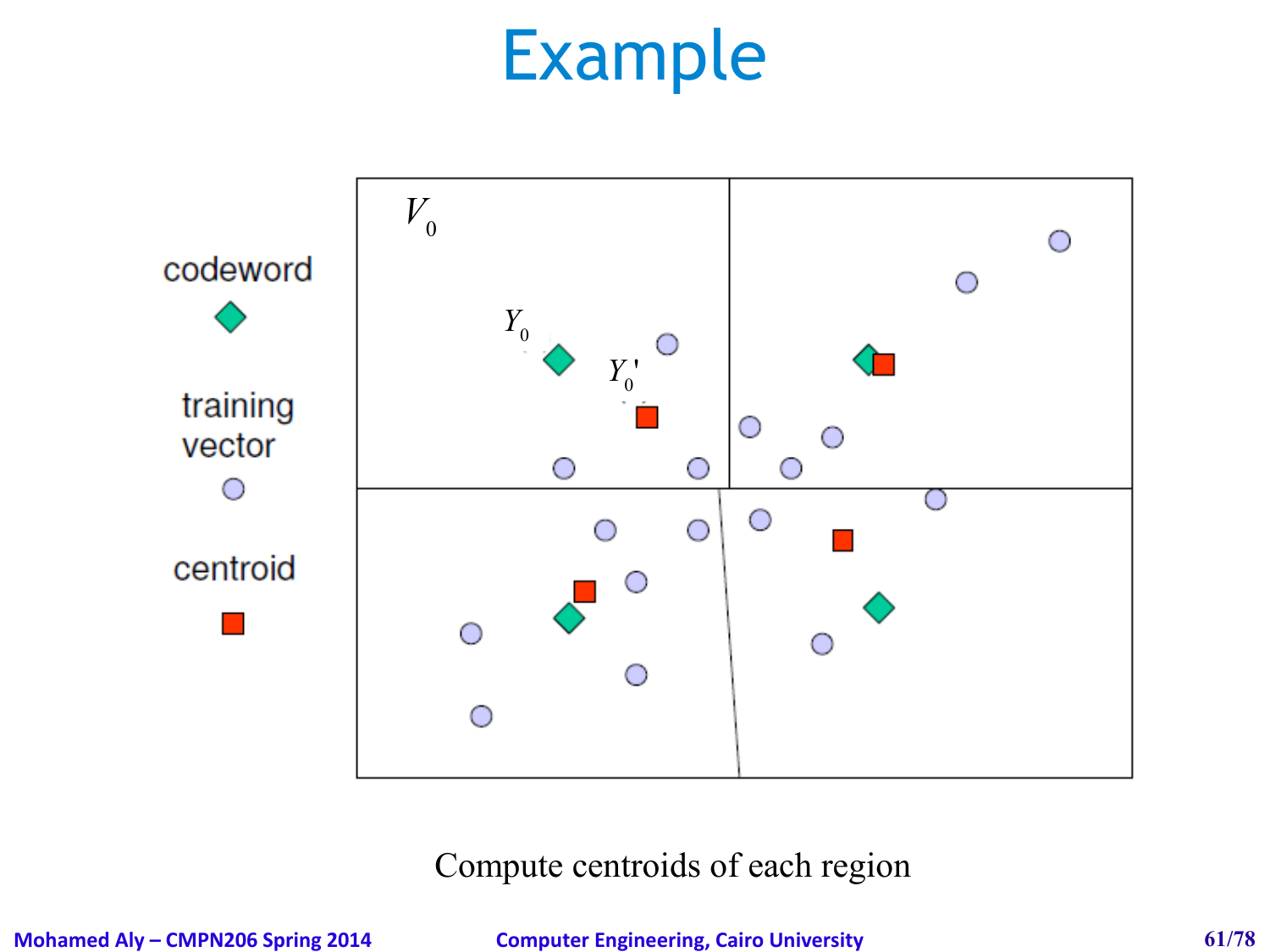

### Start a new iteration

**Mohamed Aly – CMPN206 Spring 2014 Computer Engineering, Cairo University 62/78**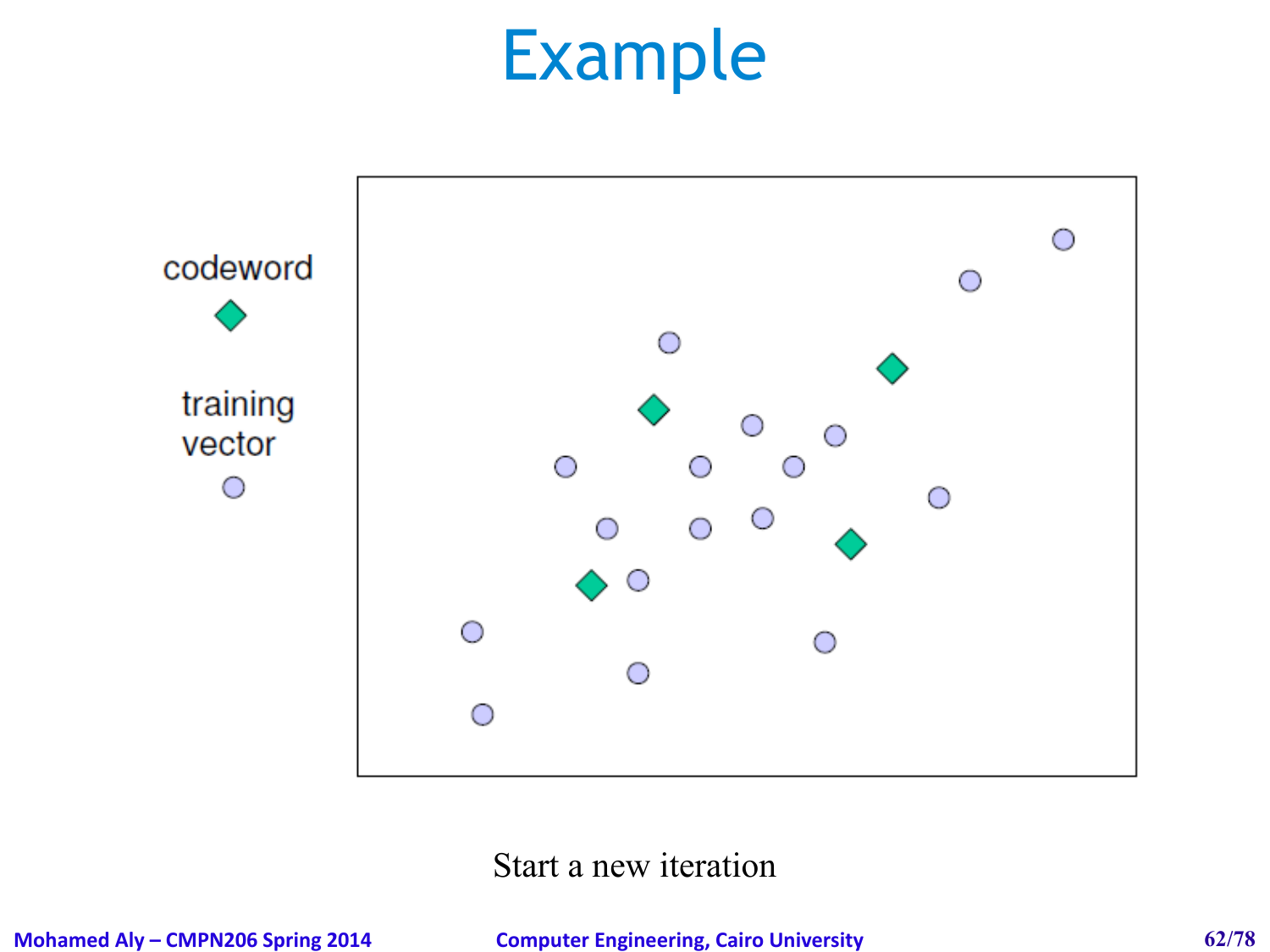

### Compute regions

**Mohamed Aly – CMPN206 Spring 2014 Computer Engineering, Cairo University 63/78**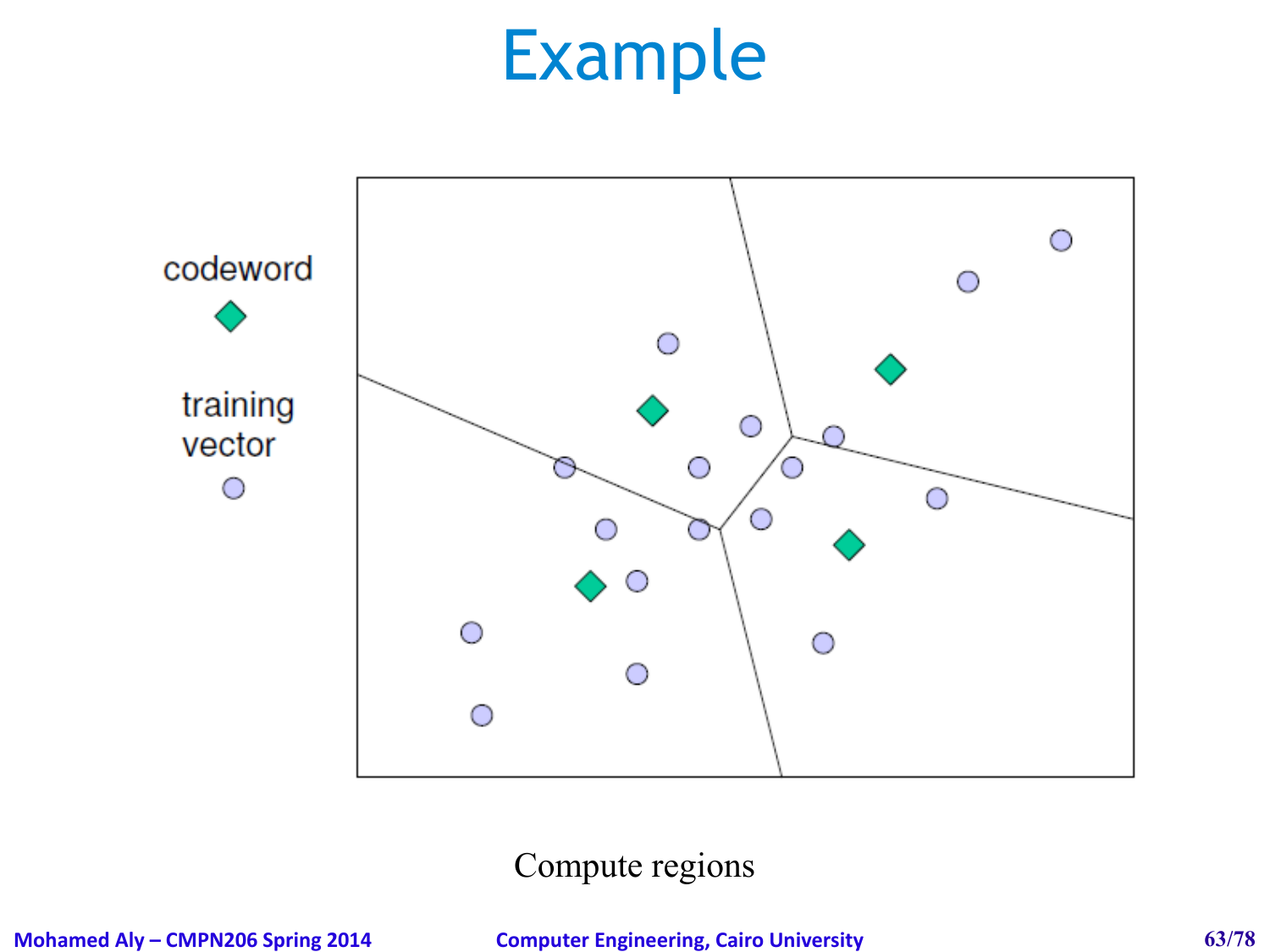

### Compute centroids

**Mohamed Aly – CMPN206 Spring 2014 Computer Engineering, Cairo University 64/78**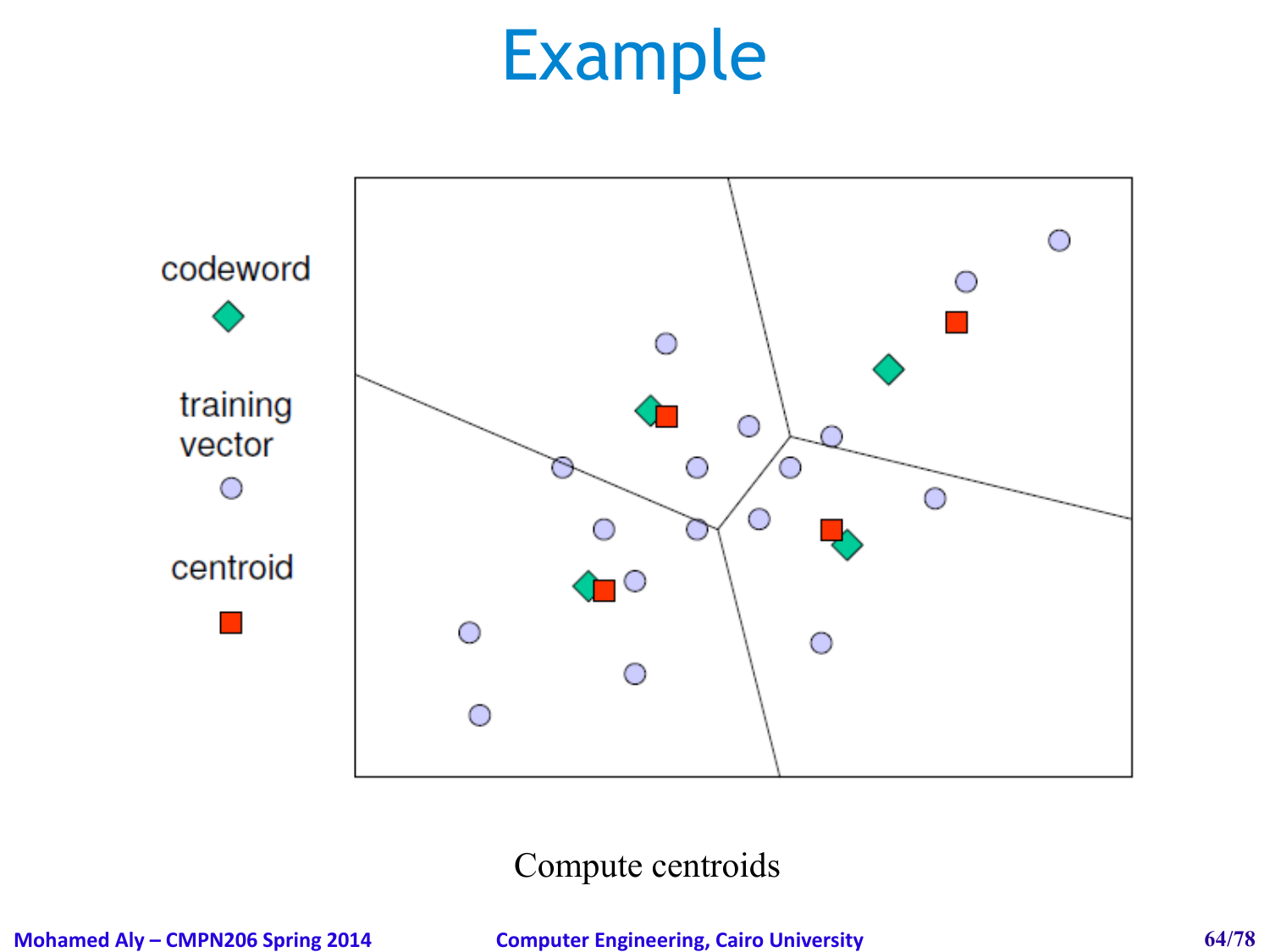

### New iteration

**Mohamed Aly – CMPN206 Spring 2014 Computer Engineering, Cairo University 65/78**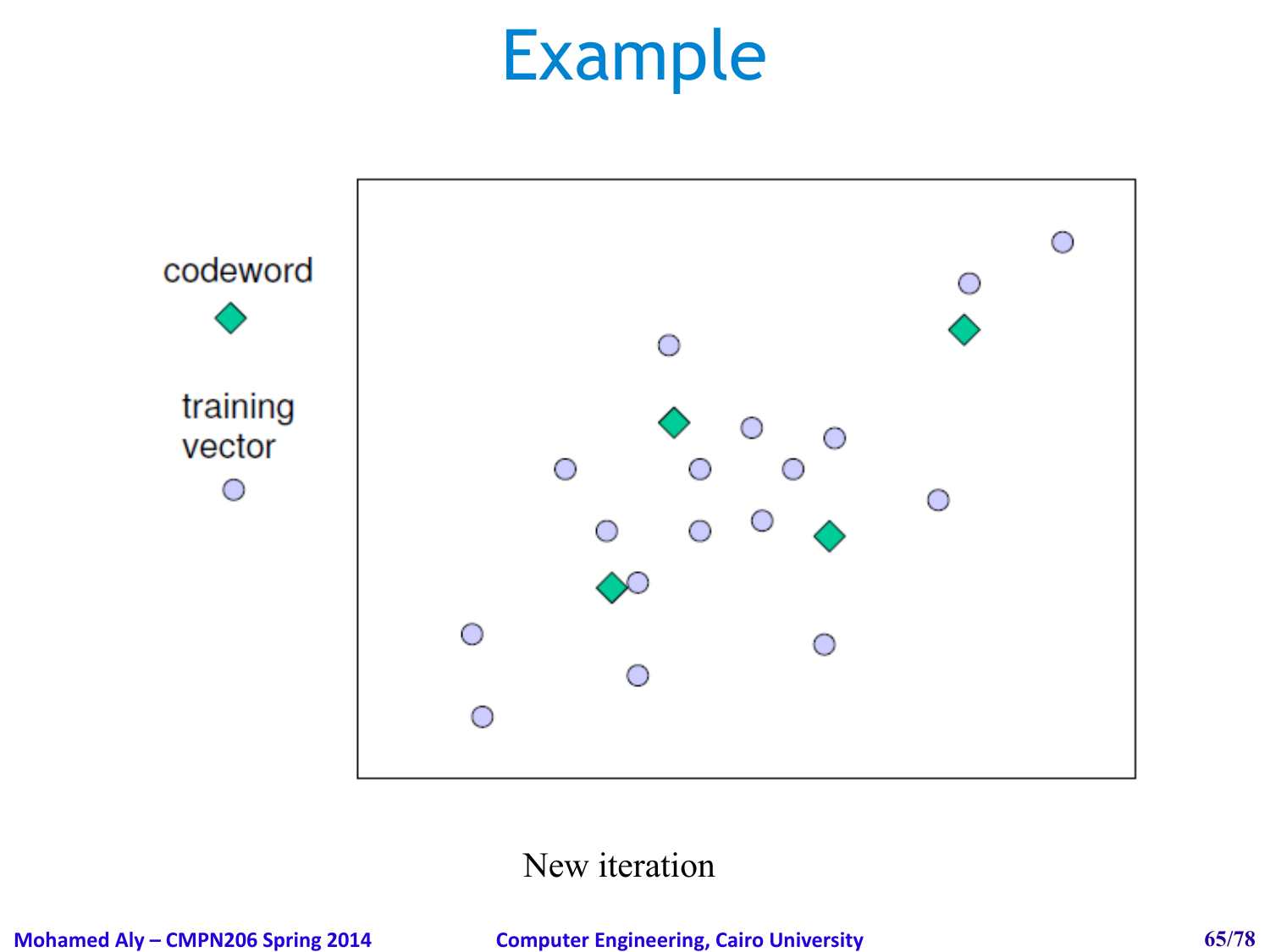

### Compute regions

**Mohamed Aly – CMPN206 Spring 2014 Computer Engineering, Cairo University 66/78**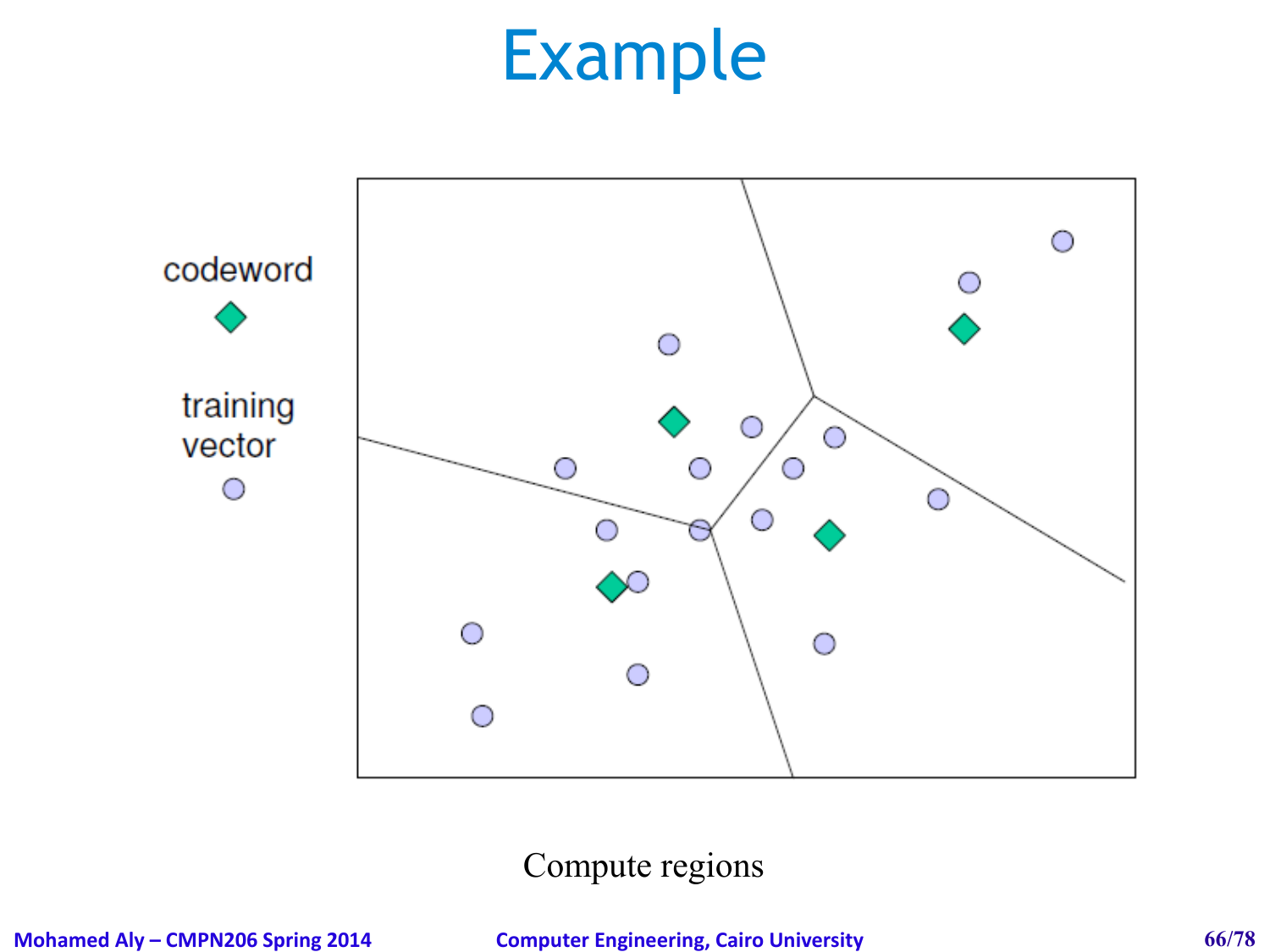

Compute centroids

**Mohamed Aly – CMPN206 Spring 2014 Computer Engineering, Cairo University 67/78**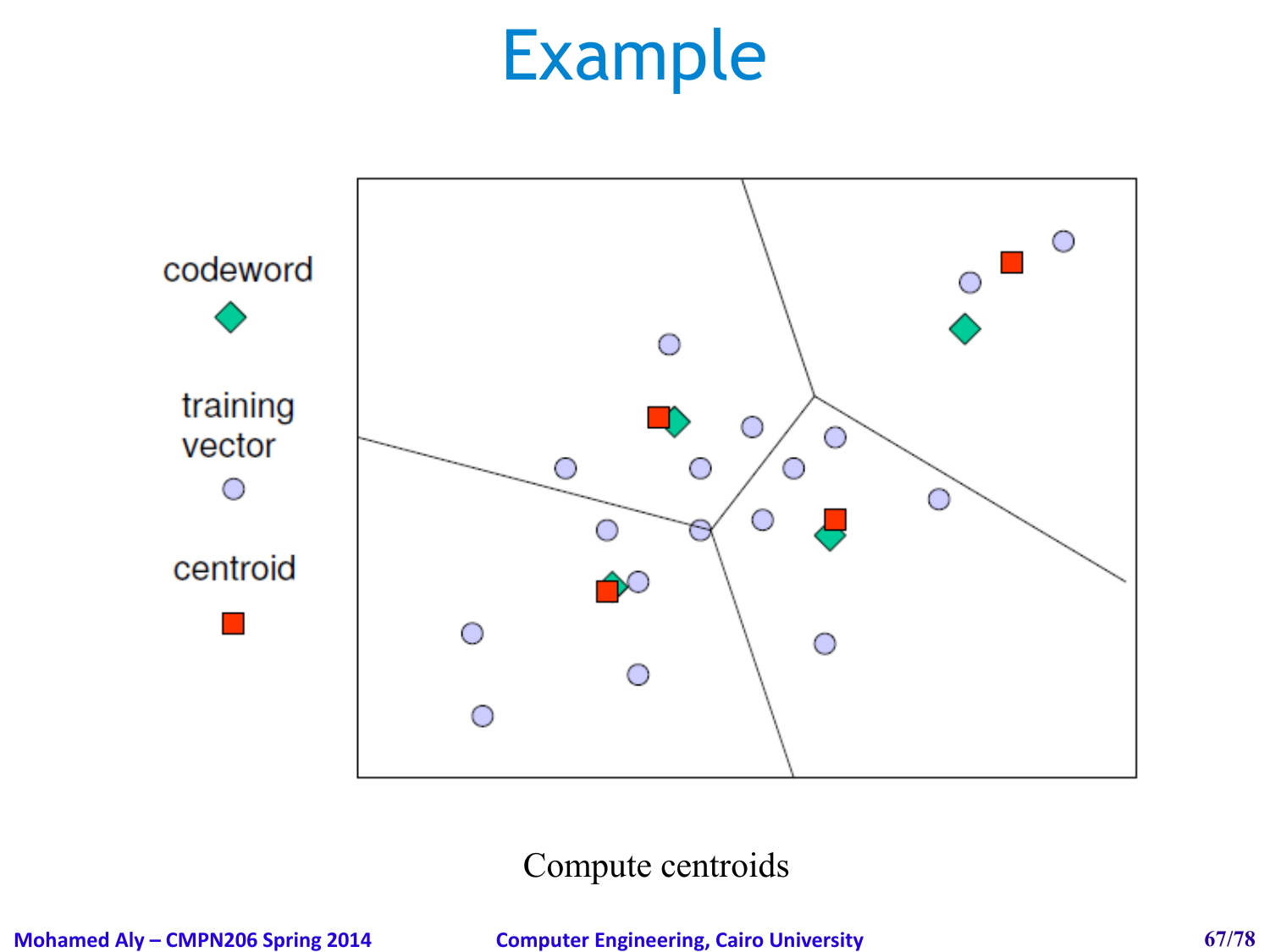

### Final result

**Mohamed Aly – CMPN206 Spring 2014 Computer Engineering, Cairo University 68/78**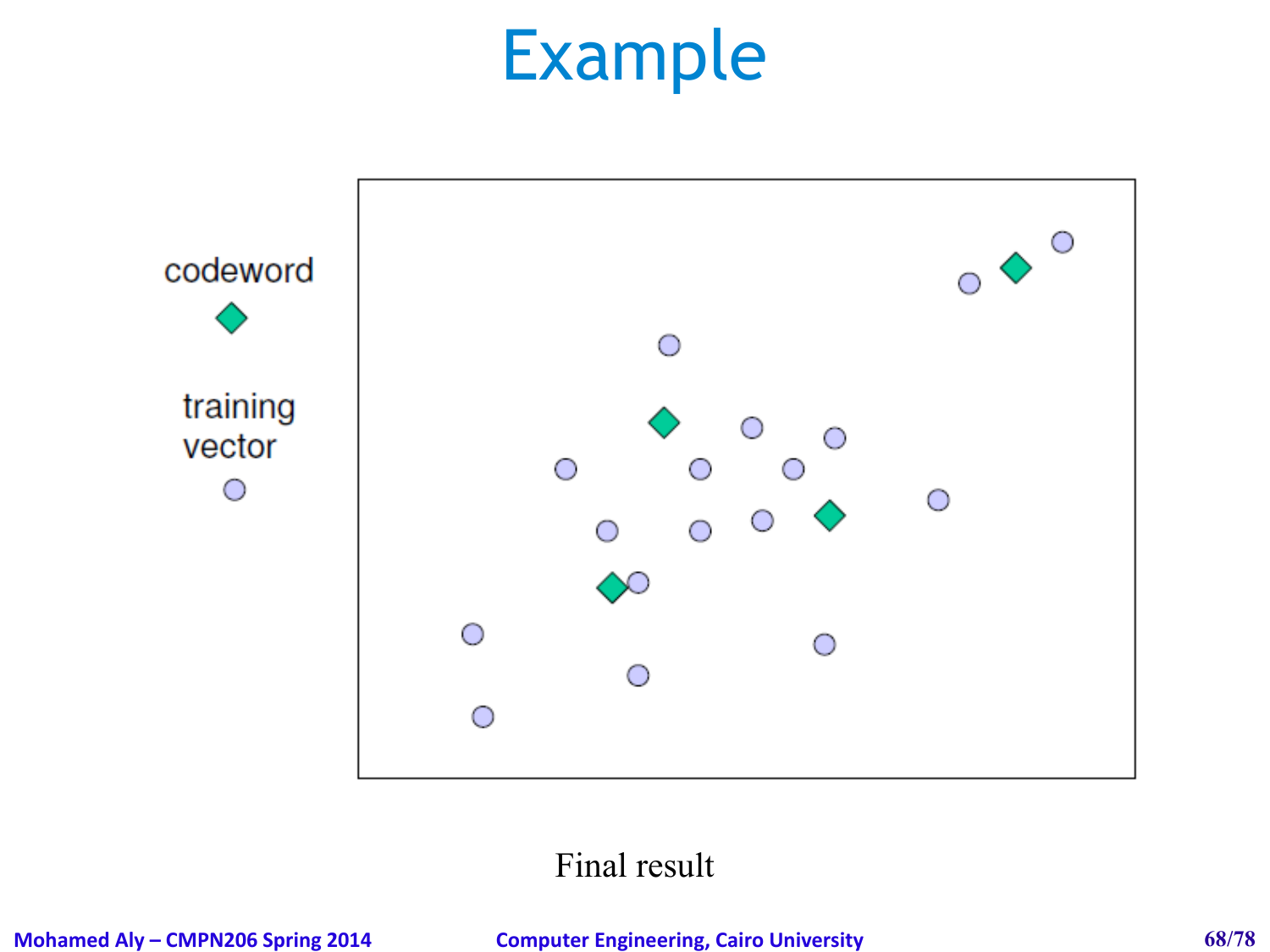### LBG Issues: Initialization

- For the LBG Algorithm to work, we need to start with *initial values* for the code vectors *Y*<sup>*'s*</sup></sup>
- There are a variety of ways to perform this initialization
- The simplest way is to choose K sample vectors from the *training set* as the initial set of code vectors
- This guarantees that every initial region is non-empty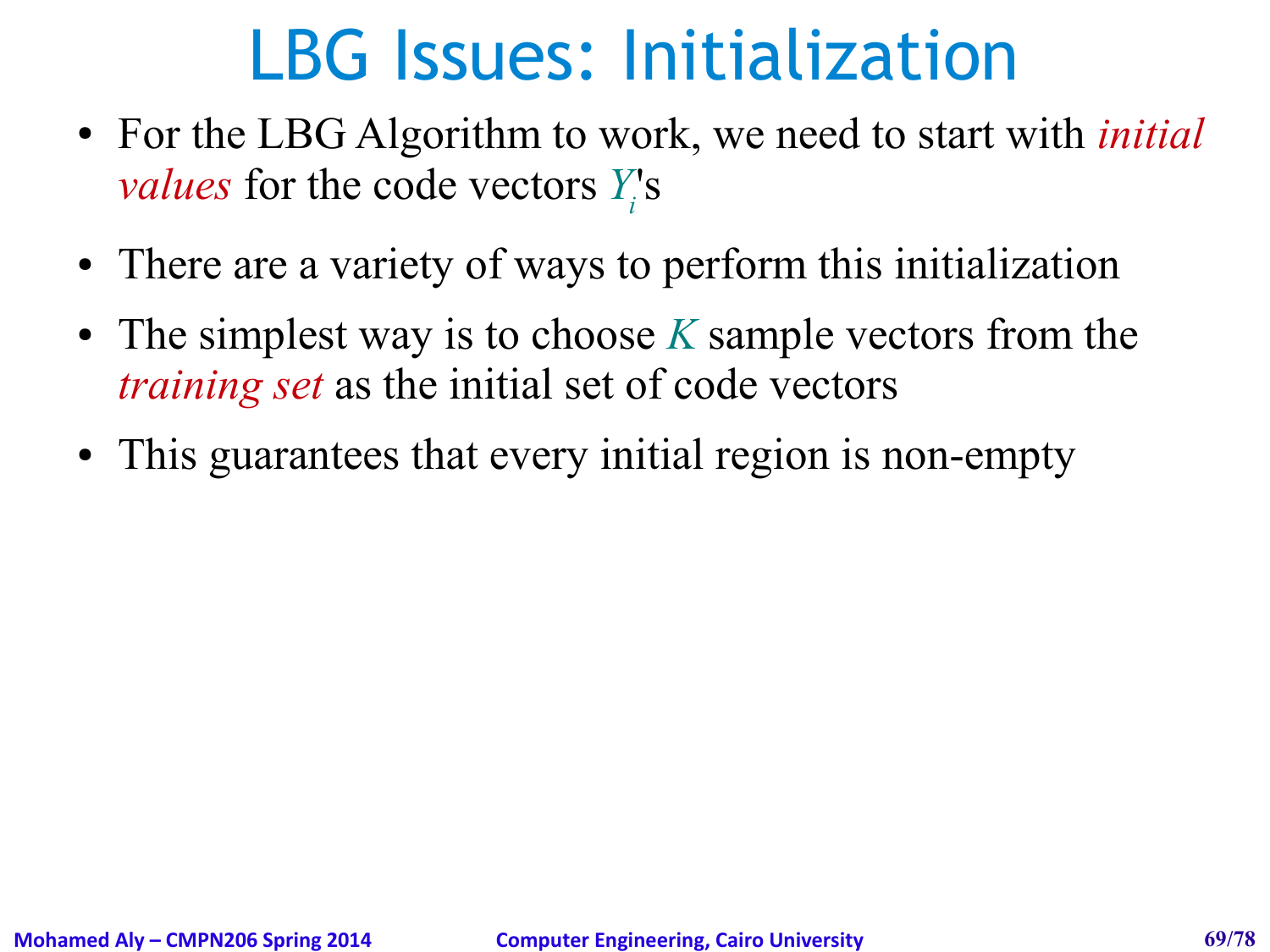

Initial code vectors are samples from the training set

**Mohamed Aly – CMPN206 Spring 2014 Computer Engineering, Cairo University 70/78**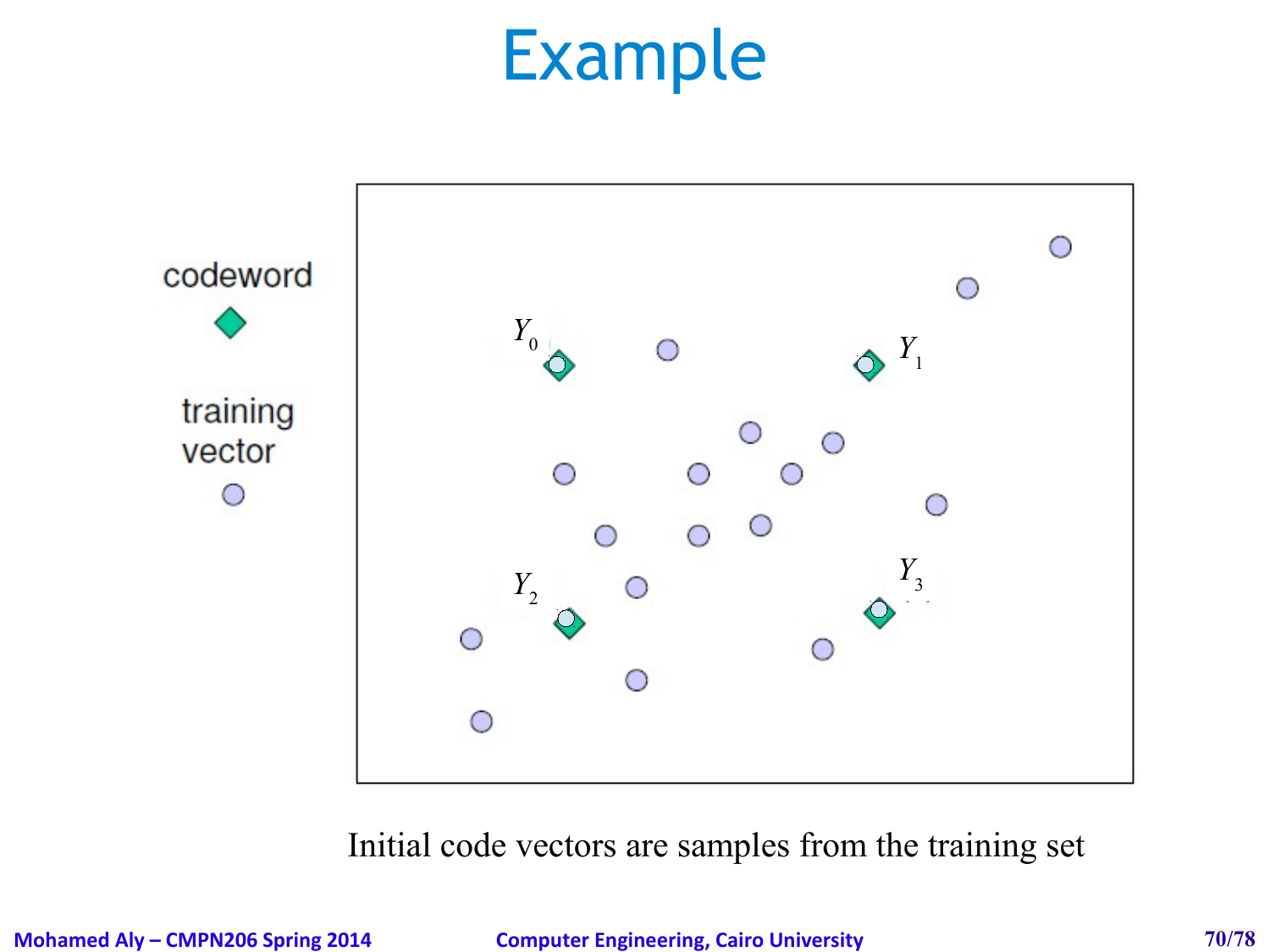## LBG Issues: Empty Regions

- When updating the regions around each code vector, it can happen that one region *V<sup>i</sup>* becomes *empty* i.e. all samples *X* are closer to other code vectors
- Many ways to deal with this, e.g.
	- Leave this code vector and don't update it further
	- Replace this code vector with a random sample *X* from the region  $V_j$  with the most samples in it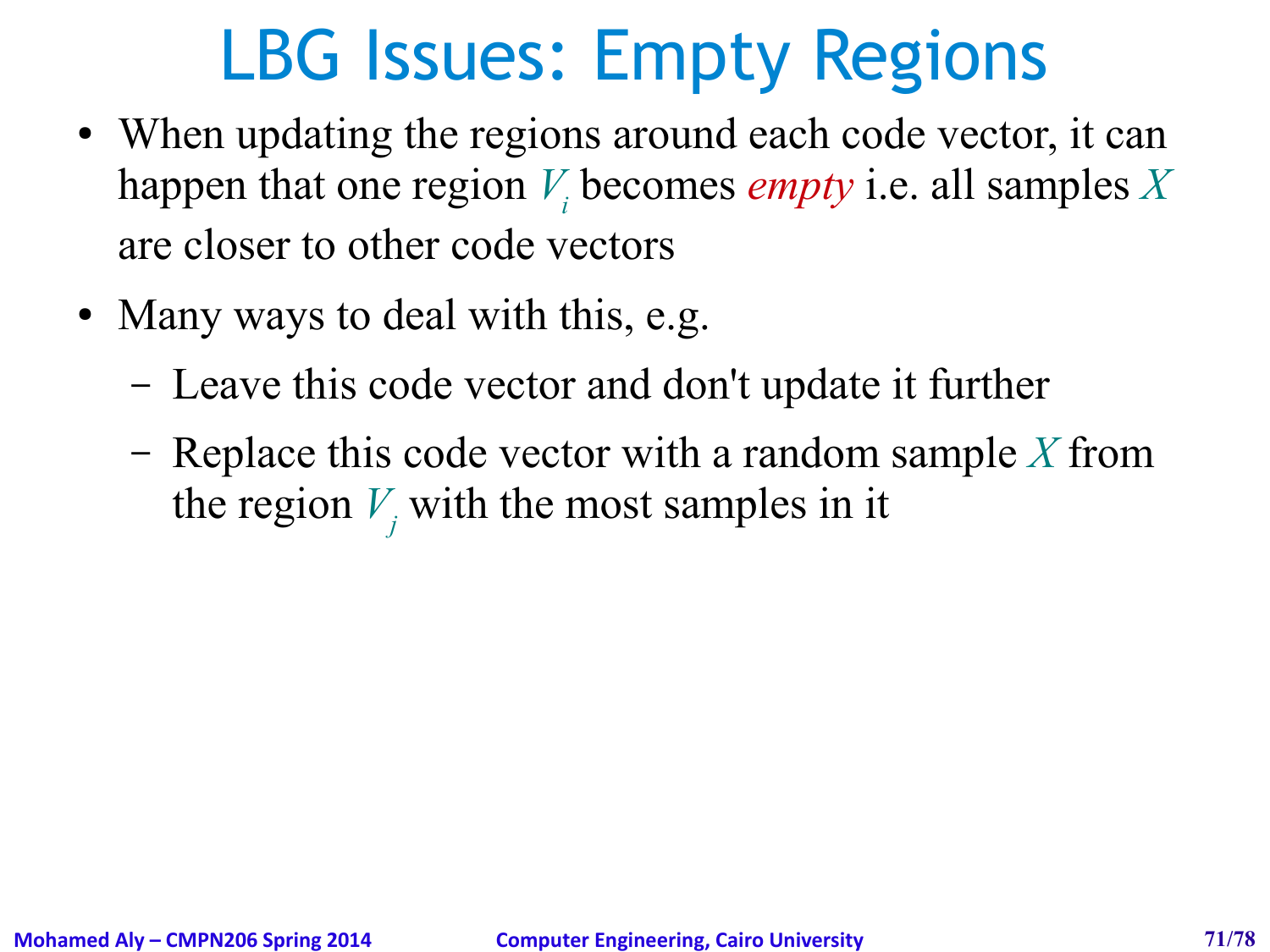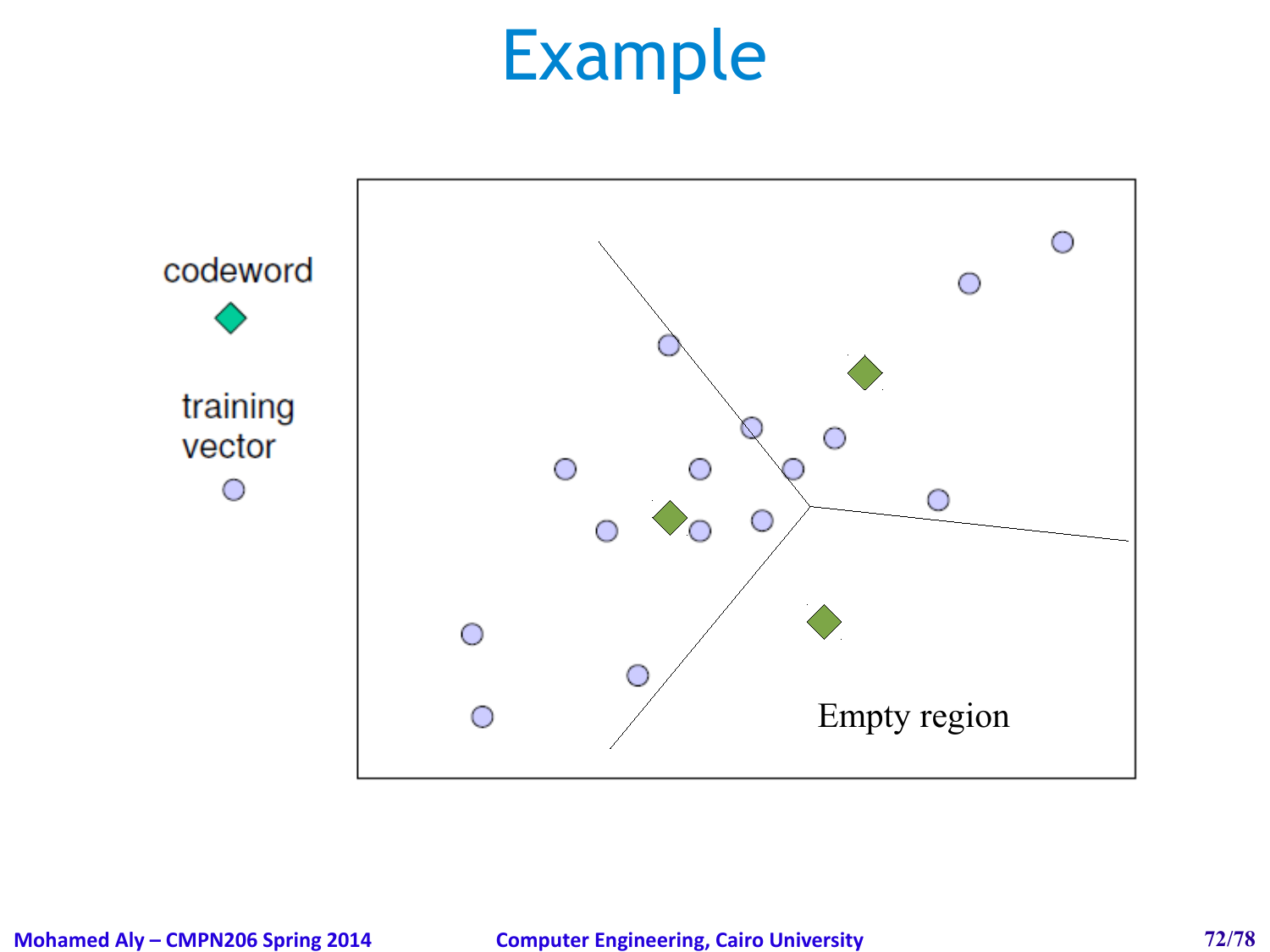### Example

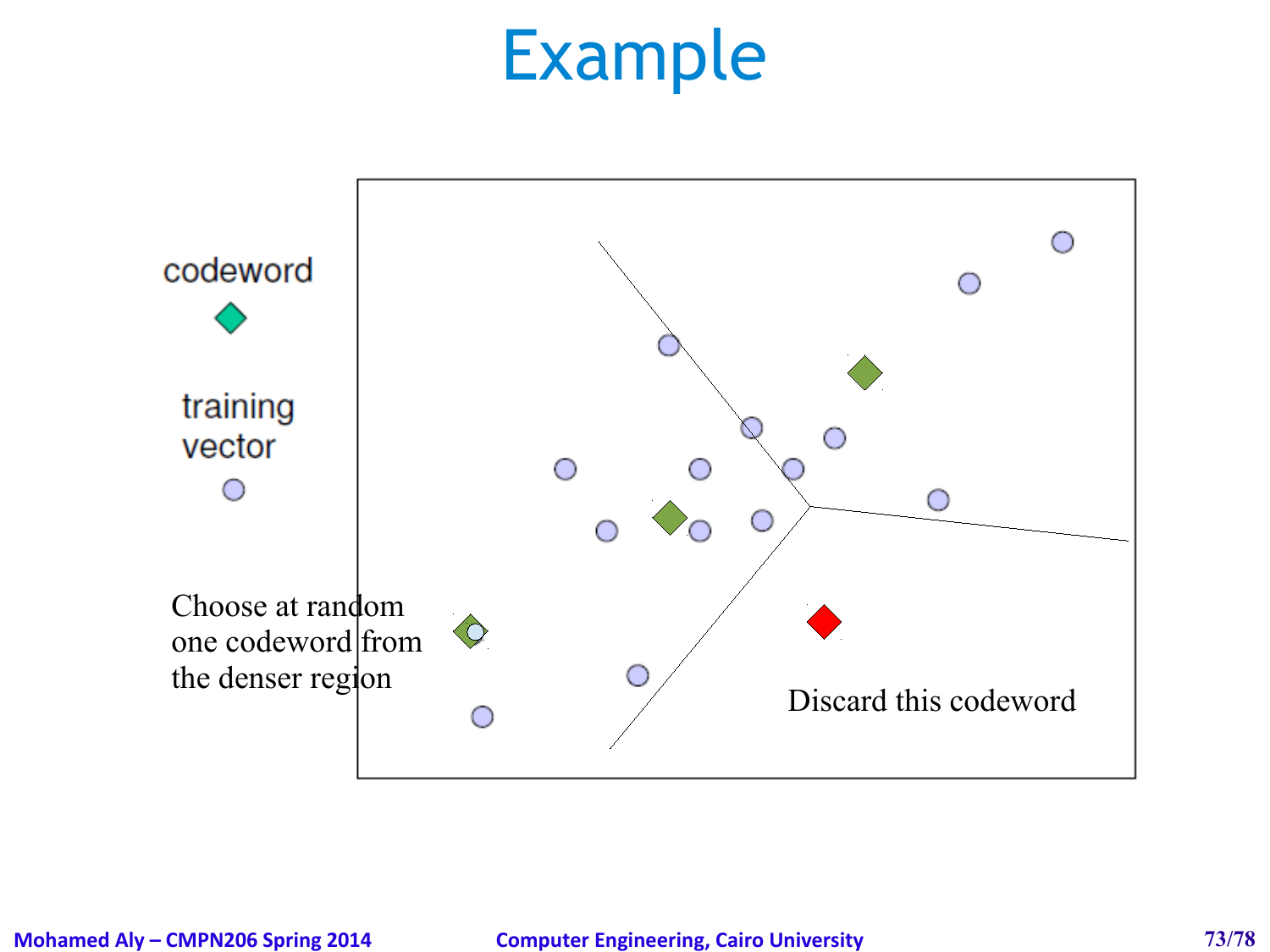### Application: Image Compression

- We can take blocks of pixels in the image of size *N*x*N* and treat them as  $L = N^2$  – dimensional vectors by concatenating the rows together in one long vector
- For example, we can compress this image by taking blocks of size 4x4 pixels i.e. 16-dimensional vectors
- The codebook was trained on the image

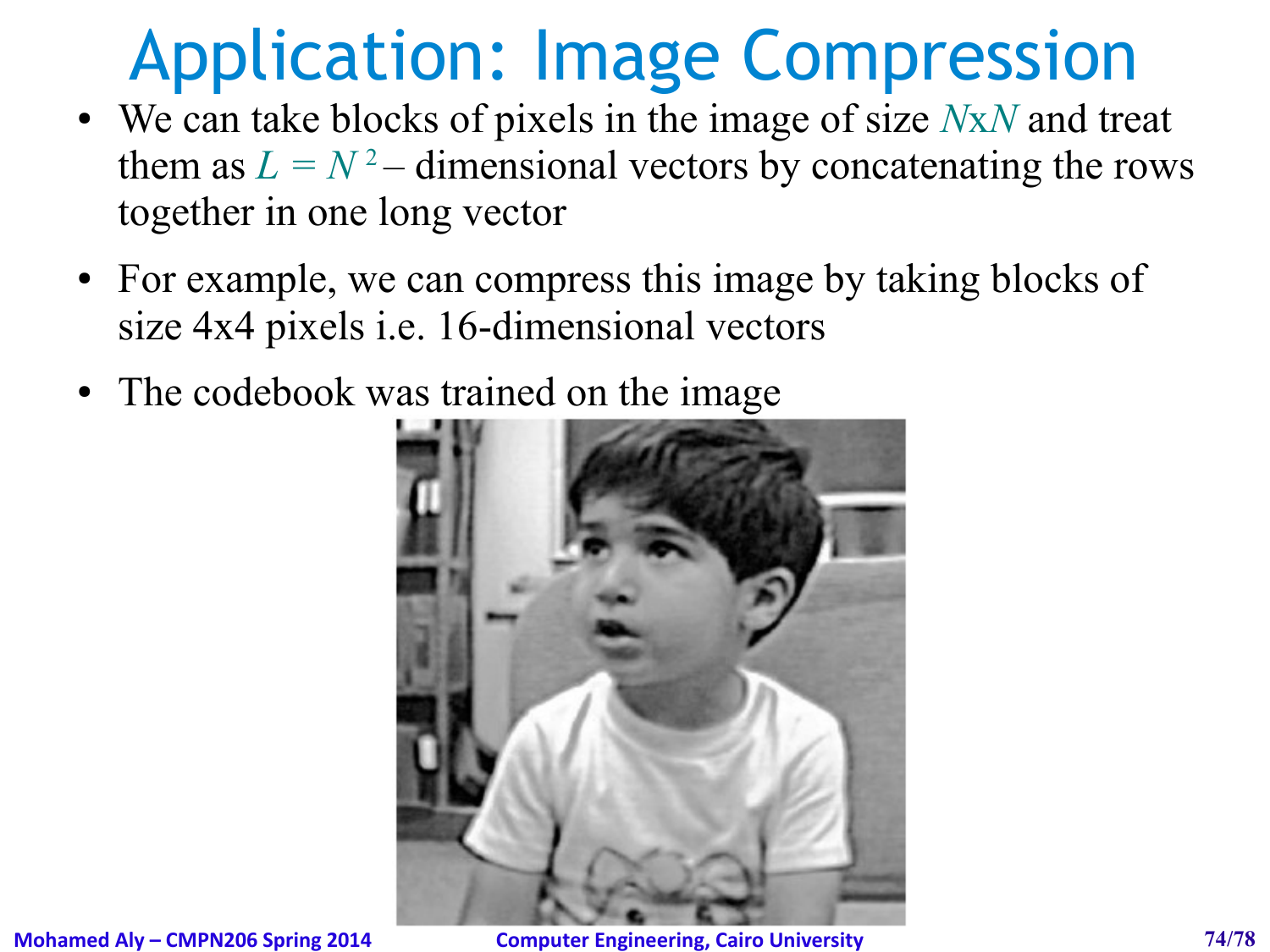## Application: Image Compression

#### 16 codewords 64 codewords

Original









256 codewords 1024 codewords

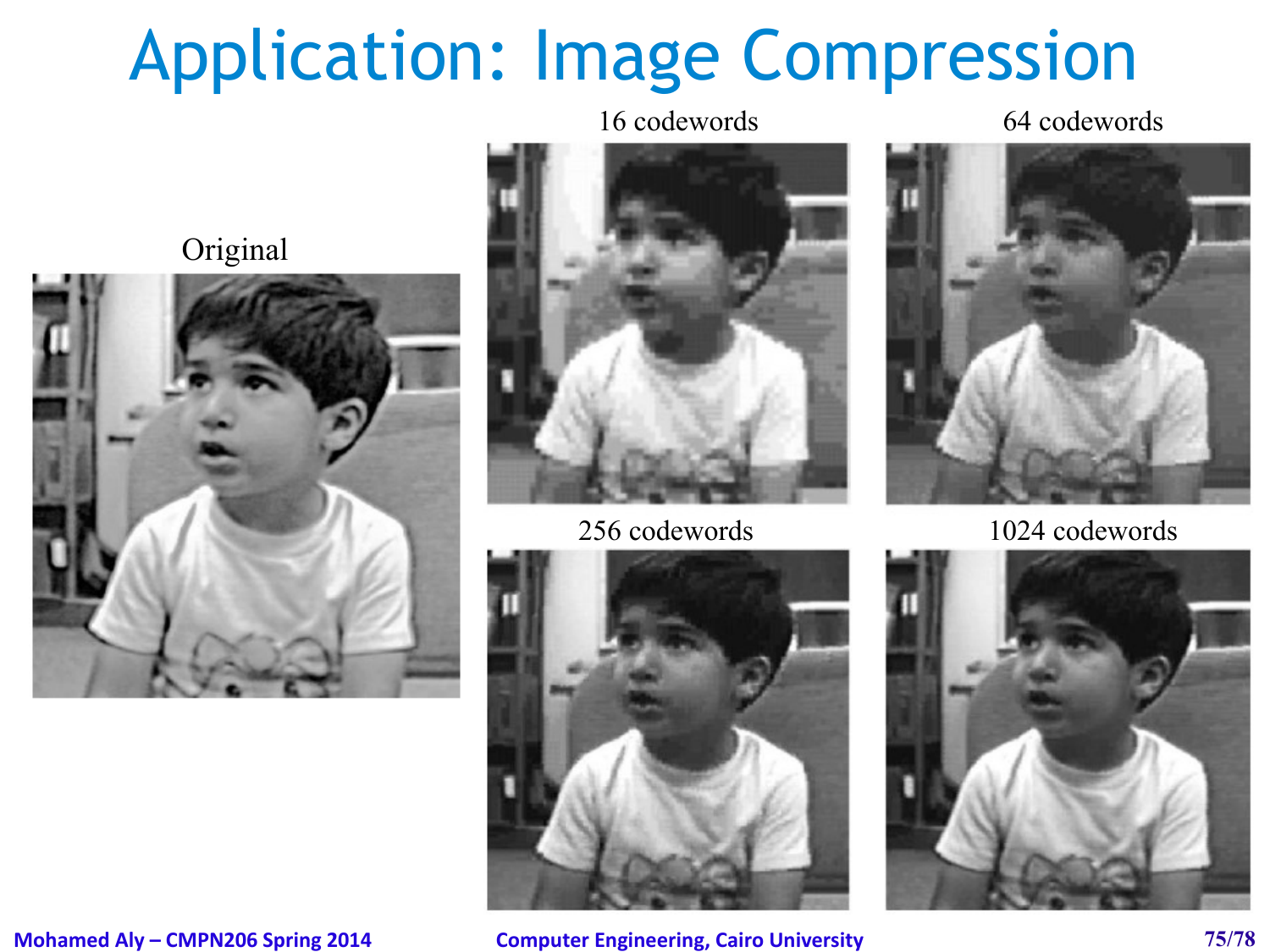# Application: Image Compression

| Codebook Size<br>(# of codewords) | <b>Bits Needed to</b><br>Select a Codeword | Bits per Pixel | <b>Compression Ratio</b> |
|-----------------------------------|--------------------------------------------|----------------|--------------------------|
| 16                                |                                            | 0.25           | 32:1                     |
| 64                                |                                            | 0.375          | 21.33:1                  |
| 256                               |                                            | 0.50           | 16:1                     |
| 1024                              | 10                                         | 0.625          | 12.8:1                   |

Summary of compression measures for image compression example. **TARLE 10.7** 

• Since the codebook was trained on the image itself, we need to transmit the codebook to the receiver, which causes more overhead and reduces the compression ratio

| TABLE 10.8      | Overhead in bits per pixel for<br>codebooks of different sizes. |  |
|-----------------|-----------------------------------------------------------------|--|
| Codebook Size K | Overhead in Bits per Pixel                                      |  |
| 16              | 0.03125                                                         |  |
| 64              | 0.125                                                           |  |
| 256             | 0.50                                                            |  |
| 1024            | 2.0                                                             |  |
|                 |                                                                 |  |

• Will look later at how to deal with this problem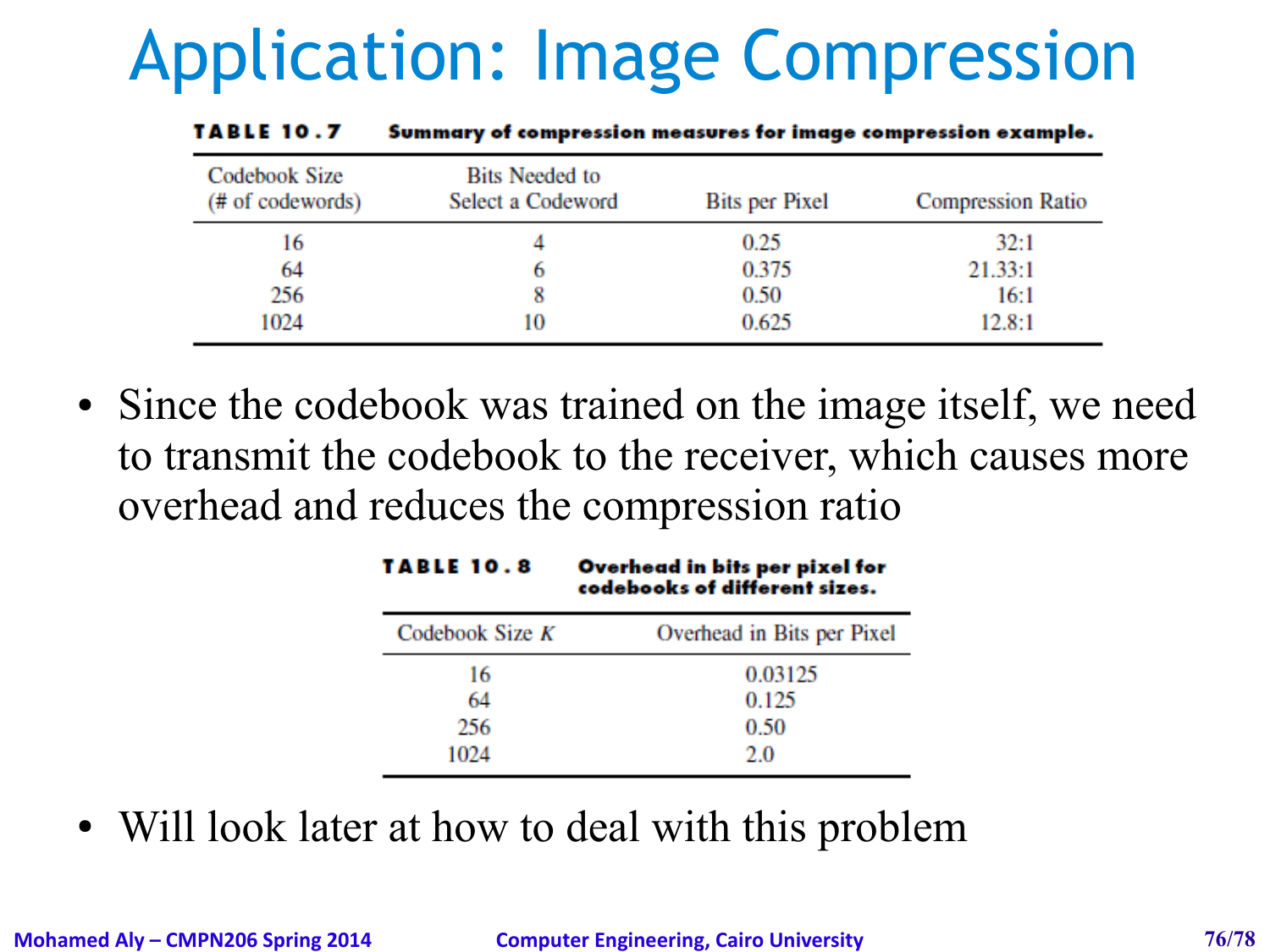## Summary

- Vector quantization more flexible than scalar quantization
- Many ways to perform vector quantization:
	- LBG

– …

- Structured Vector Quantizers
- Trellis Coded Quantization